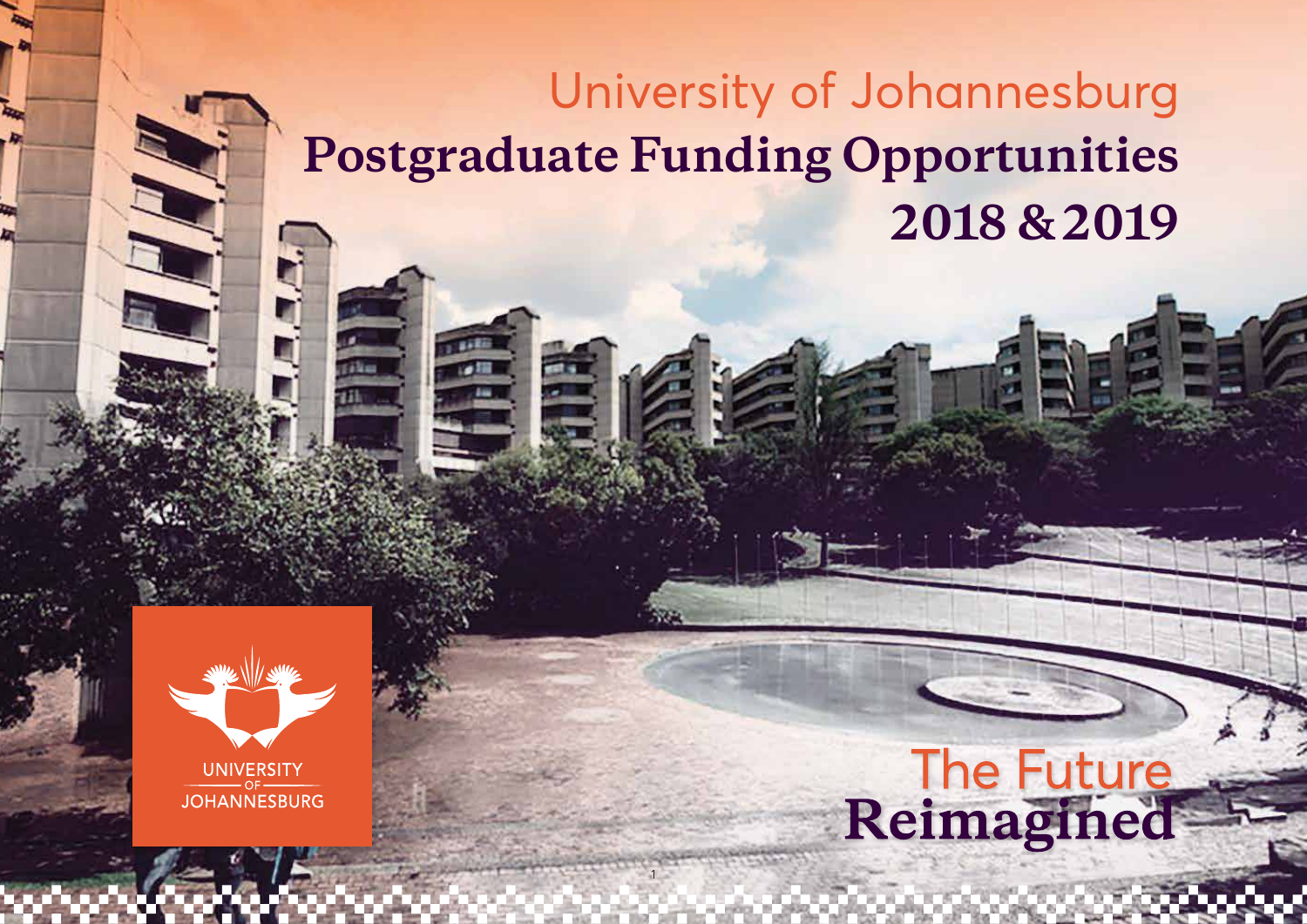

# POSTGRADUATE FUND MANAGEMENT (PFM) **POSTGRADUATE SCHOOL**

The following document is a list of the major funding opportunities available for postgraduate study in South Africa. There are various other opportunities available and students are therefore encouraged to review the useful websites indicated at the end of this brochure as well as the UJ Bursary Booklets.

Some of the opportunities listed in this document are administered by the Postgraduate Fund Management (PFM) section of the Postgraduate School located on the Auckland Park Kingsway Campus, Akanya Building (a free standing building between the Engineering Laboratories, A Parking and the B5 Building).

Students may view the latest opportunities and download application forms from the Postgraduate School's webpage available at www.uj.ac.za/postgrad. Opportunities are also posted on our Facebook page research@uj.ac.za. Become a fan today and be the first to receive all the funding opportunities!

PLEASE NOTE THAT THE INFORMATION PROVIDED IN THIS DOCUMENT MAY CHANGE FROM YEAR TO YEAR. STUDENTS MUST CHECK FOR UPDATES ON DEADLINES ETC. REGULARLY.

2

in a chua chua chua chua chua chua chua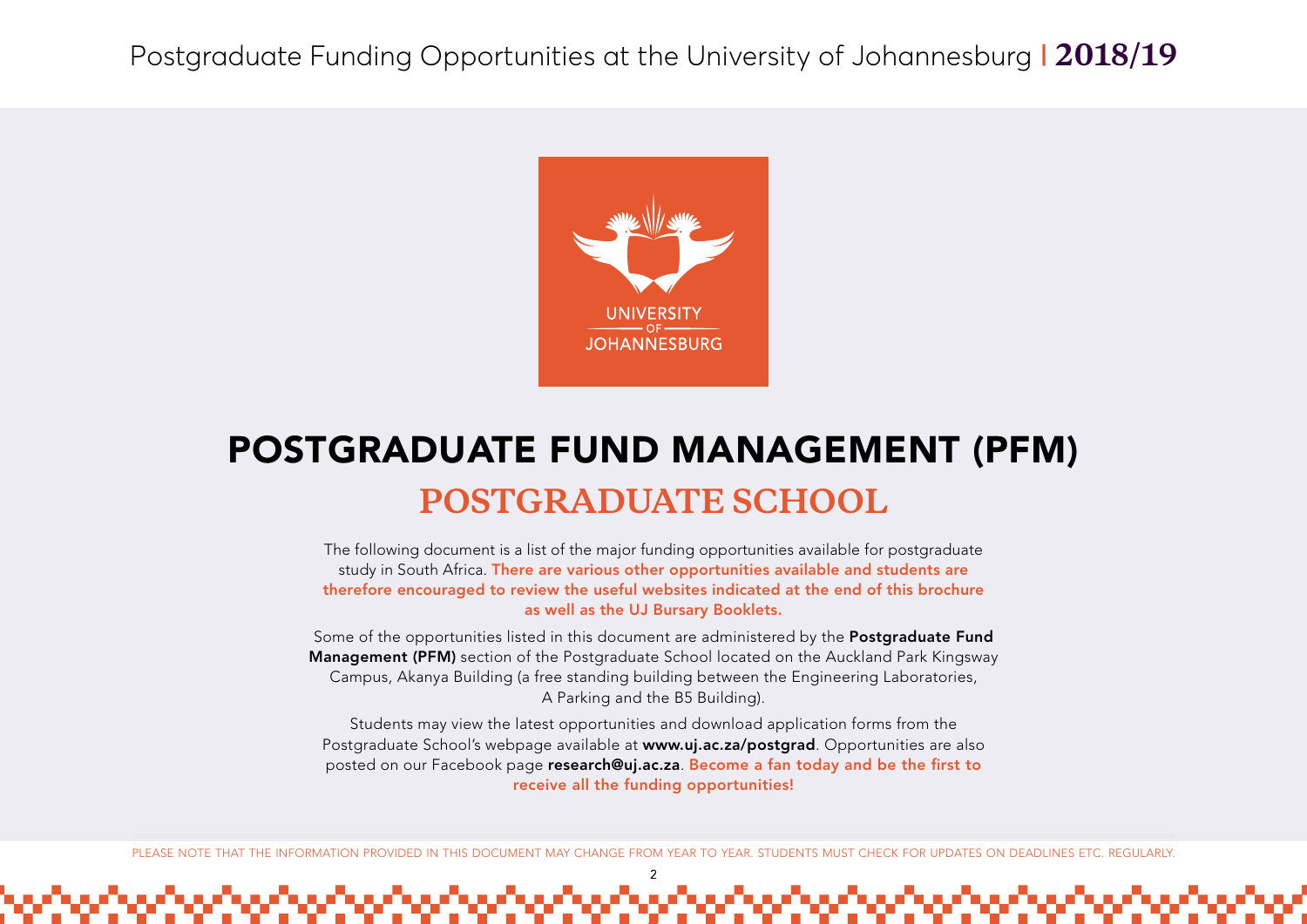The Postgraduate School (PGS) is located within the Research and Innovation Division (RID). The purpose of the PGS is to:

- Coordinate, extend and enhance the postgraduate support systems;
- Assist the University in attracting, training and delivering quality postgraduate students; and
- Increase the number of postgraduate students (Master's and Doctoral).

The PFS section has three sources of funding, namely NRF, GES and the URC. The URC and GES funding comprises various postgraduate scholarships as well as the central Postdoctoral Research Fellowship (PDRF) funding.

#### Bursaries/Scholarships

- Supervisor-Linked Bursary
- UJ-Commonwealth
- Mandela Rhodes Foundation
- Postdoctorate Fellowships
- DST-CSIR Inter-Bursary Support Programme
- URC International Prestigious Scholarships
- UK Commonwealth Scholarship

#### Scholarships/Fellowships

All NRF Scholarships and Fellowships

- NRF Free-standing Scholarships and Fellowships
- DSF Innovation Scholarships and Fellowships
- Scarce Skills Development Fund Scholarships and Fellowships
- DAAD/NRF Joint In-country Scholarship
- SANHARP Scholarships
- Renewable and Sustainable Energy Scholarship
- NSTF/THRIP Bursaries
- Extended support for completing Master's and Doctoral students
- Support for completing part-time Doctoral students
- Research Career Advancement Fellowships
- Collaborative Postgraduate Training Programme
- MRC-NRF Health and Allied Scholarships
- NRF Grantholder-linked bursaries
- NRF Honours/BTech and Master's Block Grants

PLEASE NOTE THAT THE INFORMATION PROVIDED IN THIS DOCUMENT MAY CHANGE FROM YEAR TO YEAR. STUDENTS MUST CHECK FOR UPDATES ON DEADLINES ETC. REGULARLY.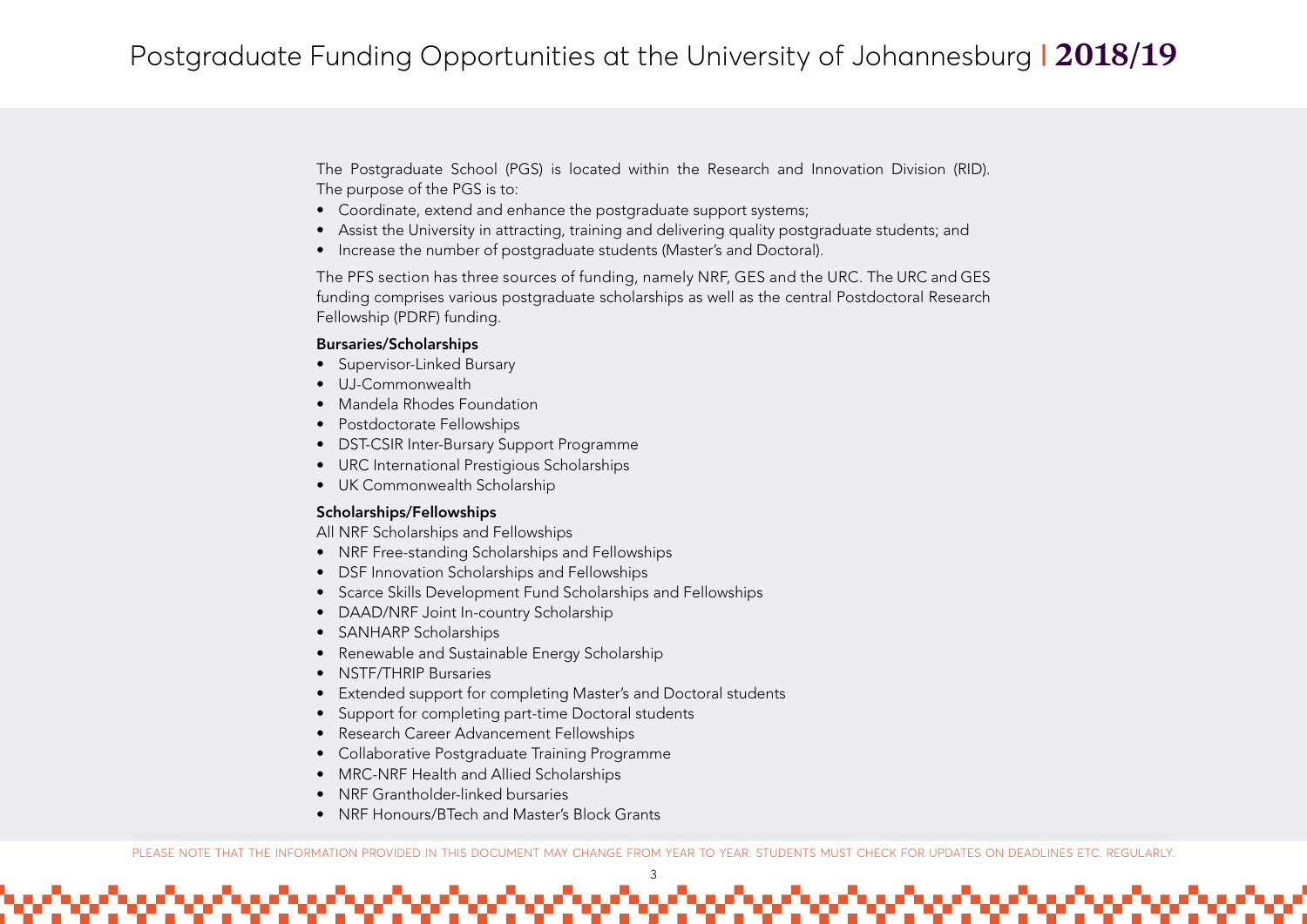# **CONTENT**

|                |                                            | Page           |
|----------------|--------------------------------------------|----------------|
| $\mathbf{1}$ . |                                            | $\overline{2}$ |
| 2.             |                                            | 5              |
|                |                                            | 5              |
|                |                                            | 6              |
| 3.             |                                            | 7              |
|                |                                            | 7              |
|                |                                            | $\overline{7}$ |
| 4.             |                                            | 8              |
| 6.             |                                            | 8              |
| 7.             | Global Excellence and Stature Scholarships | 9              |
| 8.             | URC International Prestigious Scholarships | 10             |
| 9.             |                                            | 12             |
|                | Background and Information on the          |                |
|                |                                            | 12             |
|                |                                            | 13             |
|                |                                            | 15             |
|                |                                            | 18             |
|                |                                            | 23             |
|                |                                            | 24             |
|                |                                            | 24             |
|                |                                            | 25             |
|                |                                            | 25             |
|                | 15. Fuchs Foundation Doctoral Scholarships | 26             |
|                |                                            |                |

|                                                        | Page |
|--------------------------------------------------------|------|
|                                                        | 26   |
|                                                        | 27   |
|                                                        | 28   |
|                                                        | 29   |
| 20. DST-CSIR Inter-Bursary Support Programme           | 30   |
|                                                        | 32   |
|                                                        | 32   |
|                                                        | 33   |
| 24. 2015 FirstRand Laurie Dippenaar and                |      |
|                                                        | 34   |
| 25. Environmental Resources Management (ERM)           | 35   |
|                                                        | 36   |
|                                                        | 37   |
| 28. Die Suid-Afrikaanse Akademie vir Wetenskap en Kuns | 38   |
|                                                        | 39   |
|                                                        | 40   |
|                                                        | 42   |

PLEASE NOTE THAT THE INFORMATION PROVIDED IN THIS DOCUMENT MAY CHANGE FROM YEAR TO YEAR. STUDENTS MUST CHECK FOR UPDATES ON DEADLINES ETC. REGULARLY.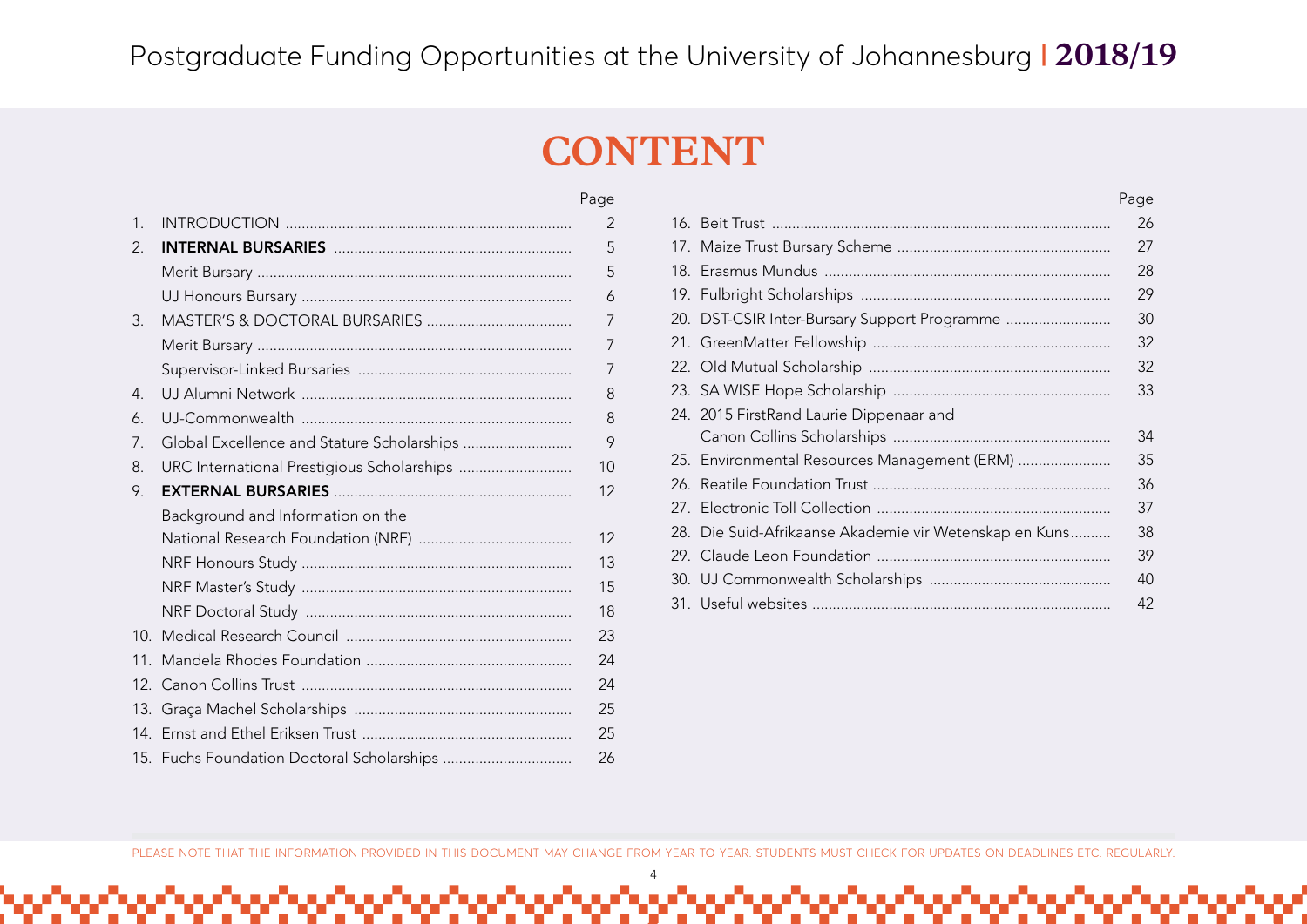# **INTERNAL BURSARIES**

## HONOURS / BTECH / FOURTH YEAR OF A PROFESSIONAL DEGREE

Students can either apply for the merit bursary or the special merit bursary.

#### MERIT BURSARY

Deadline: 15 April for first semester registration **15 August** for second semester registration

Students must register for the first time for an Honours/BTech/fourth year of a professional degree in the following faculties:

- Faculty of Art, Design and Architecture
- Faculty of Education
- Faculty of Economics and Financial Sciences
- Faculty of Engineering and the Built Environment
- Faculty of Law
- Faculty of Management

OR register for the first time for a part-time Honours/BTech/fourth year of a professional degree in any faculty with an average of 70% or above in all curriculum required subjects taken in the third year.

This bursary also applies to candidates in their fourth year of study in respect of four-year degree courses leading directly to master's degree studies, for example BEng 4, BCur 4, LLB 4 and BOptom 4, etc. In respect of students following four-year degree courses leading directly to master's studies, all the subjects of the previous year are taken into consideration in the calculation and determination of the average percentage.

| <b>AVERAGE REQUIRED</b> | $70 - 74%$ | >74%   | <b>APPLICATION PROCESS</b>                                                                                                                                                                                |
|-------------------------|------------|--------|-----------------------------------------------------------------------------------------------------------------------------------------------------------------------------------------------------------|
| <b>Honours</b>          | R6 580     | R8 770 | Application forms may be downloaded from the Funding for<br>Postgraduate Studies section on the Postgraduate webpage<br>(www.uj.ac.za/postgrad) and submitted at the<br>APK Bursary Office in E Ring 133. |

- For more information, contact the Student Finance (Ms Noko Mokoele) on 011 559 4483.
- Terms and conditions apply.
- Values are subject to change each year.

PLEASE NOTE THAT THE INFORMATION PROVIDED IN THIS DOCUMENT MAY CHANGE FROM YEAR TO YEAR. STUDENTS MUST CHECK FOR UPDATES ON DEADLINES ETC. REGULARLY.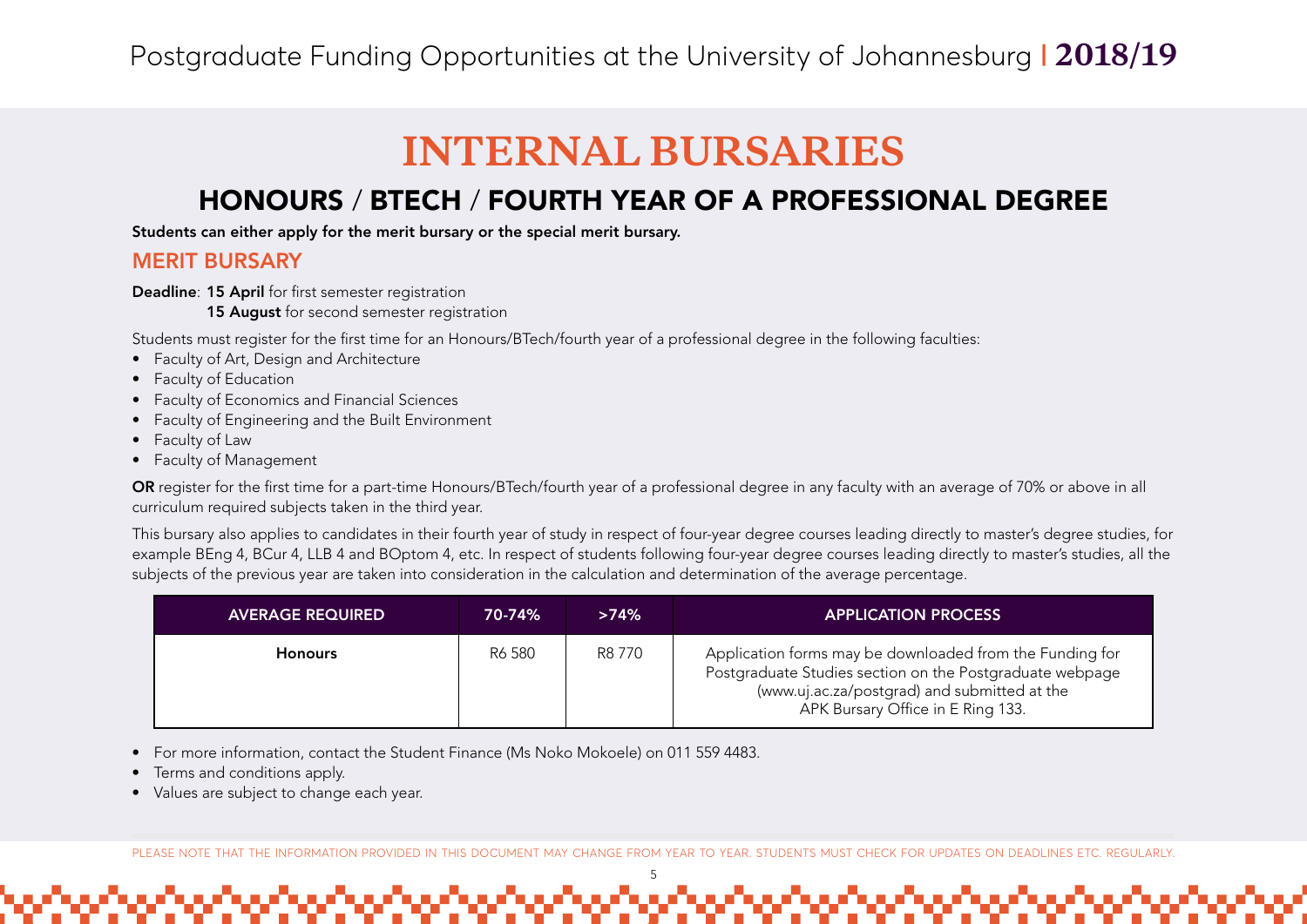## UJ HONOURS BURSARY

| <b>FACULTY</b>                              | <b>DEPARTMENTS TO BE FUNDED</b>                                                                                                                                                                                                                                                                                     |
|---------------------------------------------|---------------------------------------------------------------------------------------------------------------------------------------------------------------------------------------------------------------------------------------------------------------------------------------------------------------------|
| Art, Design and Architecture                | Graphic Design                                                                                                                                                                                                                                                                                                      |
| <b>College of Business</b><br>and Economics | Economics and Econometrics; Human Resources Management; Industrial Psychology;<br>Information Management; Information Technology Management; Logistics<br>Management; Marketing Management; Public Management and Governance; Strategic<br>Management; Tourism Development; Transport Economics                     |
| <b>Education</b>                            | All Honours Specialisations                                                                                                                                                                                                                                                                                         |
| <b>Health Sciences</b>                      | Sport and Movement Studies                                                                                                                                                                                                                                                                                          |
| <b>Humanities</b>                           | African Languages, Afrikaans, Anthropology and Development Studies,<br>Communication Studies, English, French, Greek and Latin Studies, Historical Studies,<br>Journalism, Film and Television, Linguistics, Philosophy, Politics, Psychology, Religion<br>Studies, Social Work, Sociology, Strategic Communication |
| <b>Faculty of Science</b>                   | Applied Mathematics; Biochemistry; Botany; Chemistry; Computer Science; Energy<br>Studies; Geography; Geology; Informatics; Information Technology; Mathematical<br>Statistics; Mathematics; Physics; Zoology                                                                                                       |

PERSON NUMBER EMAIL | LOCATION Art, Design and Architecture Ms Adele Ms Adele | 011 559 1126 | amaritz@uj.ac.za | Admin Office,<br>Maritz | 011 559 1126 | amaritz@uj.ac.za | FADA, APB FADA, APB College of Business and Economics Mr Nathaniel 011 559 2522 nathanielm @uj.ac.za A Ring 229 APK **Education** Ms Lebogang 011 559 3051 | lmogano @uj.ac.za B Ring 3 APK Health Sciences Ms Bathabile  $\begin{array}{|c|c|c|}\n\hline\n\text{Is Bathabile} & 011\,559\,6373 & \text{bathabilev} \\
\hline\n\text{Vilakazi} & 011\,559\,6373 & \text{Quiac.za}\n\hline\n\end{array}$ @uj.ac.za John Orr Building 5108e, DFC Ms Lynn van Rooy <sup>011</sup> 559 6967 lynnvr@uj.ac.za John Orr Building DFC Humanities | Ms Amanda 011 559 3644 ambozana @uj.ac.za C Ring 234 APK Science Ms Gugu Ms Gugu | 011 559 4168 | gkhumalo<br>Khumalo | 011 559 4168 | Qui.ac.za @uj.ac.za C Ring 204 APK Ms Sarita Ms Sarita  $\begin{array}{|c|c|c|c|c|}\n\hline\n\text{Rademever} & 011\,559\,3357 & \text{saritar@uj.ac.za} & \begin{array}{c}\n\text{C Ring 217} \\
\text{APK}\n\end{array}\n\end{array}$ APK

**CONTACT** 

EMAIL

FACULTY CONTACT

The UJ Honours Bursary comprises of the following:

- Full payment of tuition fees, and
- A stipend determined by the average achieved in the third year modules in the subject of the Honours study (e.g. the average of the third year modules in Physics is used to determine the achievement category for a student who will enroll for Honours in Physics).
- The process to obtain the bursary is not automatic. Faculties nominate students based on Faculties specific criteria.

#### Application process

- Students must first submit an application to be accepted for an Honours degree within the specified specific departments.
- If the student is accepted or conditionally accepted in the academic department, a UJ Honours bursary application form may be obtained from the faculty representative and completed.
- Completed forms with the required attached documents must be submitted to the faculty representative. The documents to be attached are:
	- A certified copy of the applicant's ID or passport;
	- A signed and stamped letter of acceptance into an Honours programme from the relevant faculty;
	- A signed and stamped official academic record.
- Please note that the applications will only be considered if they are submitted to the Faculty representative indicated in the table (above right).

#### Refer to the 2018/19 UJ Bursary Booklet for terms and conditions.

PLEASE NOTE THAT THE INFORMATION PROVIDED IN THIS DOCUMENT MAY CHANGE FROM YEAR TO YEAR. STUDENTS MUST CHECK FOR UPDATES ON DEADLINES ETC. REGULARLY.

6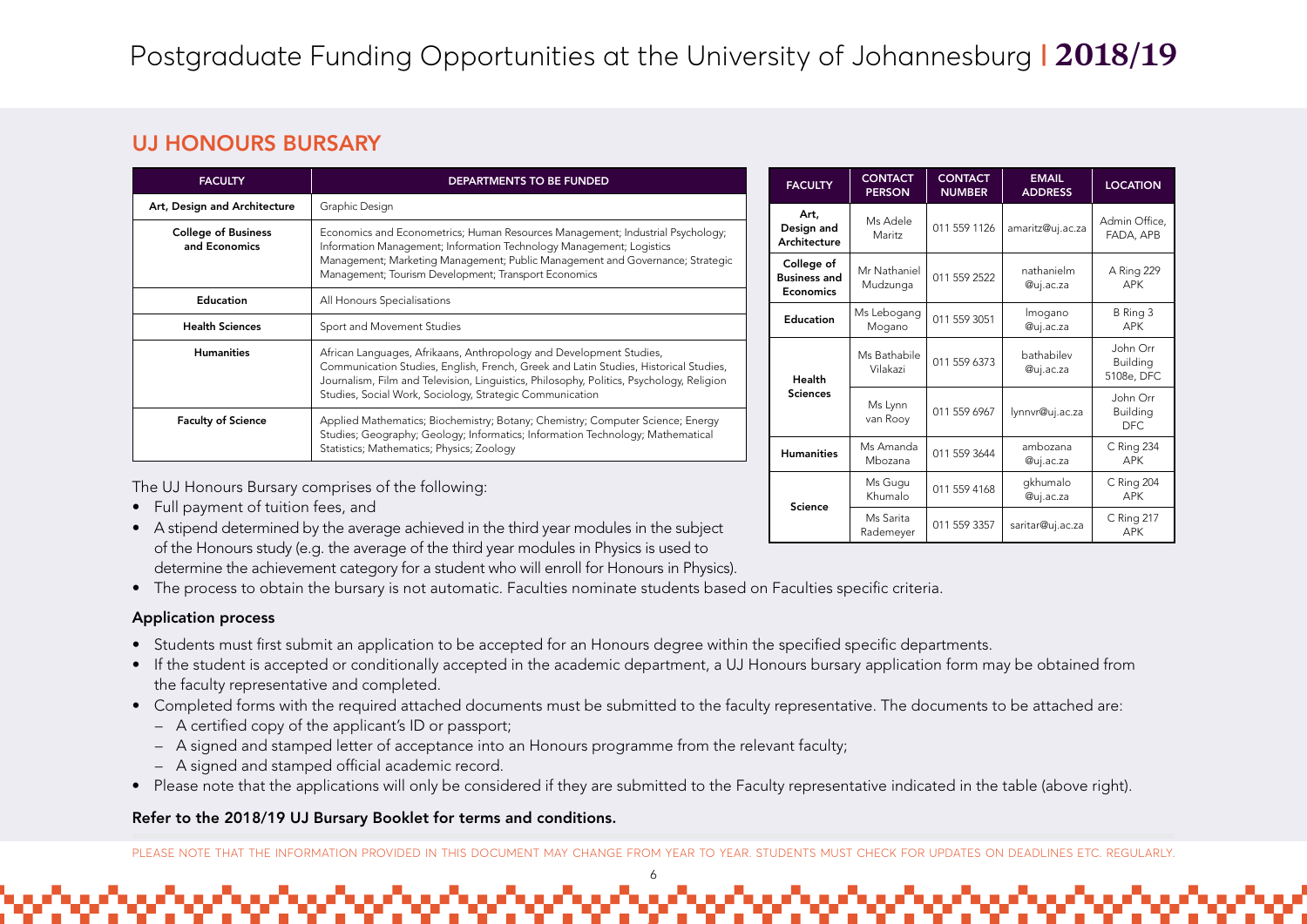## MASTER'S & DOCTORAL

In general, two categories of bursaries are available, these being differentiated by the manner in which they are allocated to the students – either in response to an application by the student (Merit bursaries) or a nomination by the faculty (Supervisor-linked bursaries).

#### MERIT BURSARIES

| <b>AVERAGE REQUIRED</b>            | 70-74%              | $>74\%$             | <b>APPLICATION PROCESS</b>                                                                                           |
|------------------------------------|---------------------|---------------------|----------------------------------------------------------------------------------------------------------------------|
| Master's (full-time and part-time) | R7 130              | R <sub>10</sub> 970 | Application forms may be downloaded from the Funding for<br>Postgraduate Studies section on the Postgraduate webpage |
| Doctoral (full-time and part-time) | R <sub>10</sub> 970 | R <sub>16</sub> 460 | (www.uj.ac.za/postgrad) and submitted at the<br>APK Bursary Office in E Ring 133.                                    |

• For more information, contact the Student Finance (Ms Noko Mokoele) on 011 559 4483.

• Also refer to the 2018/19 UJ Bursary Booklet for terms and conditions.

• Values are subject to change each year.

#### SUPERVISOR-LINKED BURSARIES

| <b>ELIGIBILITY</b>                            | <b>VALUE / LEVEL OF STUDY</b>      | <b>CLOSING DATE</b>                                 |                                                                                                                                | <b>APPLICATION PROCESS</b>               |                              |
|-----------------------------------------------|------------------------------------|-----------------------------------------------------|--------------------------------------------------------------------------------------------------------------------------------|------------------------------------------|------------------------------|
|                                               | R7 200 (Master's full-time)        |                                                     | Students should approach their prospective M or D supervisors,<br>or the respective faculty representatives - see table below. |                                          |                              |
| Determined by                                 | R3 600 (Master's part-time)        | Determined by<br>relevant faculty and<br>supervisor | Faculty                                                                                                                        | Contact person                           | Contact no.                  |
| relevant faculty                              | R13 200 (Doctoral full-time)       |                                                     | Art, Design and Architecture                                                                                                   | Ms Adele Maritz                          | 011 559 1126                 |
| and supervisor                                | R6 600 (Doctoral part-time)        |                                                     | College of Business and Economics<br>Education                                                                                 | Mr Nathaniel Mudzunga<br>Ms Rachel Steyl | 011 559 2522<br>011 559 3263 |
|                                               | * Values determined by<br>faculty. | Engineering and the<br><b>Built Environment</b>     | Ms Dudu Kanyi                                                                                                                  | 011 559 2109                             |                              |
|                                               |                                    |                                                     | <b>Health Sciences</b>                                                                                                         | Ms Elizabeth van der Berg                | 011 559 6704                 |
| • Full-time and part-time students can apply. |                                    |                                                     | Humanities                                                                                                                     | Ms Amanda Mbozana                        | 011 559 3644                 |

- Students are nominated by their faculty representative.
- Applies to all faculties except Faculty of Science which administers bursaries differently.
- For more information, please contact the relevant Faculty Officer.

PLEASE NOTE THAT THE INFORMATION PROVIDED IN THIS DOCUMENT MAY CHANGE FROM YEAR TO YEAR. STUDENTS MUST CHECK FOR UPDATES ON DEADLINES ETC. REGULARLY.

Law Ms Phaladi Magongoa | 011 559 3843 Science Ms Liezel van Greune 1011 559 3751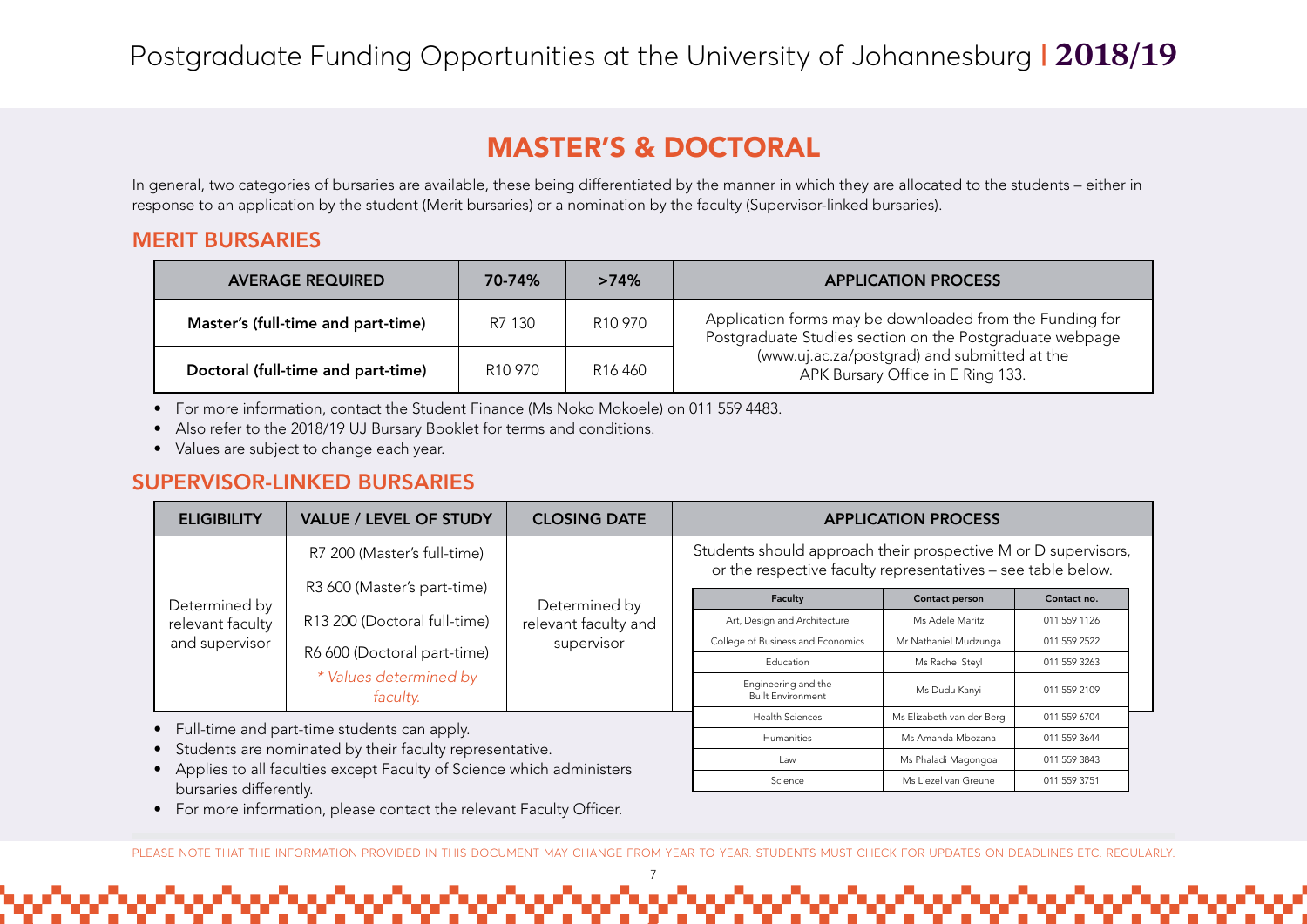## UJ ALUMNI NETWORK

The UJ Alumni Network has available opportunities for alumni and postgraduate students. By being an active contributing alumnus and postgraduate you will be able to take advantage of a number of excellent opportunities and discounts. The benefits of your alumni membership are on-going and it is the aim of the university to continually source new ways to benefit postgraduates in exciting and fulfilling ways.

#### UJ-Alumni Benefits

- Alumni members registering for post-graduate curricular courses at UJ (separate application to be handed in at the Alumni Office, terms and conditions apply) will be entitled to R1 000 discounts.
- A 10% discount on residence and tuition fees for all children of contributing alumni who register for undergraduate curricular courses at UJ (separate application to be handed in at the Alumni Office, terms and conditions apply).
- Access to bursaries for contributing alumni and their children (separate application to be handed in at the Alumni Office, terms and conditions apply).
- The opportunity to become part of an Affinity Group. Groups are organized specifically around a special interest or unifying purpose, helping to keep alumni with similar mindsets in touch with the University and creates networking opportunities.
- Being part of Convocation (*calling together*). It is the primary channel for your opinions as UJ alumni to be passed back to UJ for consideration. In short, Convocation is the official interface between the University and its alumni.
- The Alumni Network created a job search portal to assist alumni members and students looking for new career opportunities. The system constantly scans all South African job websites to allow you to find new opportunities. Please visit www.ujalumni.co.za and click on resources for more information.

For more information, please visit the Alumni portal on www.ujalumni.co.za or contact Ms Kopano Manoto, the Alumni Office on 011 559 5531 or email kopanom@uj.ac.za

## UJ-COMMONWEALTH

Doctoral students from Commonwealth countries are invited to apply to the University of Johannesburg (UJ) for the 2017/18 Commonwealth Scholarships for full-time study in any field of research.

| <b>UJ-COMMONWEALTH</b> |                                                                     |                                                                                                                                                                                                                 |                                                                                                                       |  |  |
|------------------------|---------------------------------------------------------------------|-----------------------------------------------------------------------------------------------------------------------------------------------------------------------------------------------------------------|-----------------------------------------------------------------------------------------------------------------------|--|--|
| <b>LEVEL OF STUDY</b>  | <b>CRITERIA</b>                                                     | <b>VALUE</b>                                                                                                                                                                                                    | <b>DEADLINE &amp; APPLICATION PROCESS</b>                                                                             |  |  |
| <b>Doctoral</b>        | Must be citizen of a<br>Commonwealth country<br>except South Africa | R70 000* per annum towards tuition,<br>accommodation, and subsistence<br>R10 000* per annum towards medical cover<br>A once-off economy airfare up to a max<br>of R15 000<br>* Bursary tenable over three years | The call is open in April.<br>For more information, contact<br>Ms Dudu Mbatha on 011 559 4016<br>or rdmbatha@uj.ac.za |  |  |

PLEASE NOTE THAT THE INFORMATION PROVIDED IN THIS DOCUMENT MAY CHANGE FROM YEAR TO YEAR. STUDENTS MUST CHECK FOR UPDATES ON DEADLINES ETC. REGULARLY.

<u>իստականականական պատասխանական անվանակա</u>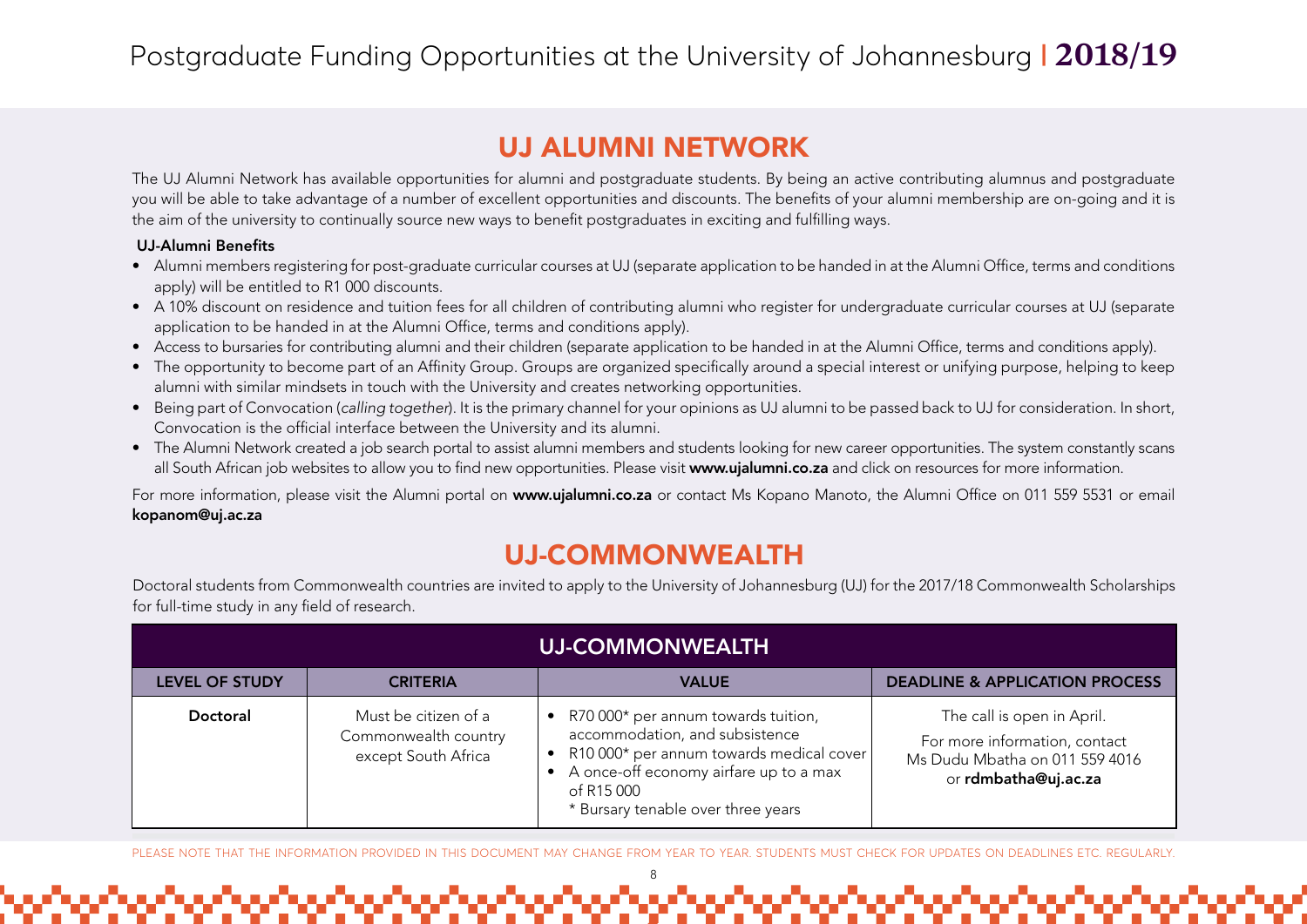## URC INTERNATIONAL PRESTIGIOUS SCHOLARSHIPS

URC International Scholarship is a scholarship awarded to non-South African students from SADC and other African countries currently registered for Master's and Doctoral degrees. Students who meet the criteria indicated on the eligibility requirements are welcome to apply for this prestigious scholarship.

|                                    | <b>URC INTERNATIONAL</b>                                                                                                                                                                                                                                                                                                                                                                                                                                                                                                                                                                                                                                                                                                                                                                                                                                                                                                                                                                             |                                                    |                                                                                                                                                                                                                                                                                                                                                                                                                                                                          |  |  |  |  |
|------------------------------------|------------------------------------------------------------------------------------------------------------------------------------------------------------------------------------------------------------------------------------------------------------------------------------------------------------------------------------------------------------------------------------------------------------------------------------------------------------------------------------------------------------------------------------------------------------------------------------------------------------------------------------------------------------------------------------------------------------------------------------------------------------------------------------------------------------------------------------------------------------------------------------------------------------------------------------------------------------------------------------------------------|----------------------------------------------------|--------------------------------------------------------------------------------------------------------------------------------------------------------------------------------------------------------------------------------------------------------------------------------------------------------------------------------------------------------------------------------------------------------------------------------------------------------------------------|--|--|--|--|
| <b>LEVEL OF</b><br><b>STUDY</b>    | <b>CRITERIA</b>                                                                                                                                                                                                                                                                                                                                                                                                                                                                                                                                                                                                                                                                                                                                                                                                                                                                                                                                                                                      | <b>VALUE</b>                                       | <b>DEADLINE &amp; APPLICATION PROCESS</b>                                                                                                                                                                                                                                                                                                                                                                                                                                |  |  |  |  |
| Master's<br>and<br><b>Doctoral</b> | • Must be a non-South African citizen preferably from SADC<br>and other African countries.<br>Be registered for a full-time Master's or PhD at the time of<br>application.<br>May not hold any bursaries, awards, assistantships or<br>emoluments concurrently with the URC international<br>scholarship, which bind you to enter the service of any<br>organisation upon completion of your studies.<br>Have an average of at least 60% from the previous degree.<br>You may not hold full-time salaried employment during<br>the tenure of the scholarship, but you will be allowed<br>to undertake a maximum of twelve hours of teaching,<br>tutorials, assistance or demonstration duties per week<br>on average during the year of study, and you may be<br>remunerated for services rendered provided that you are<br>reimbursed at the normal university tariff rates.<br>All awardees will be required to enter into a signed<br>$\bullet$<br>agreement with the University of Johannesburg. | R65 000 for<br>Master's<br>R95 000 for<br>Doctoral | Closing date for applications: 30 May<br>Application form can be downloaded<br>from www.uj.ac.za/postgrad and<br>completed applications must be<br>emailed to Ms Dudu Mbatha at<br>rdmbatha@uj.ac.za<br>All Applicants are required to submit<br>the certified copies of the following<br>documents:<br>ID copy<br>Complete official academic<br>transcripts from undergraduate<br>levels<br>Proof of registration (if available)<br>• Two letters of academic reference |  |  |  |  |

PLEASE NOTE THAT THE INFORMATION PROVIDED IN THIS DOCUMENT MAY CHANGE FROM YEAR TO YEAR. STUDENTS MUST CHECK FOR UPDATES ON DEADLINES ETC. REGULARLY.

かんこうしょうしょうしょうしょうしょうしょうしょうしょうしょうしょうしょ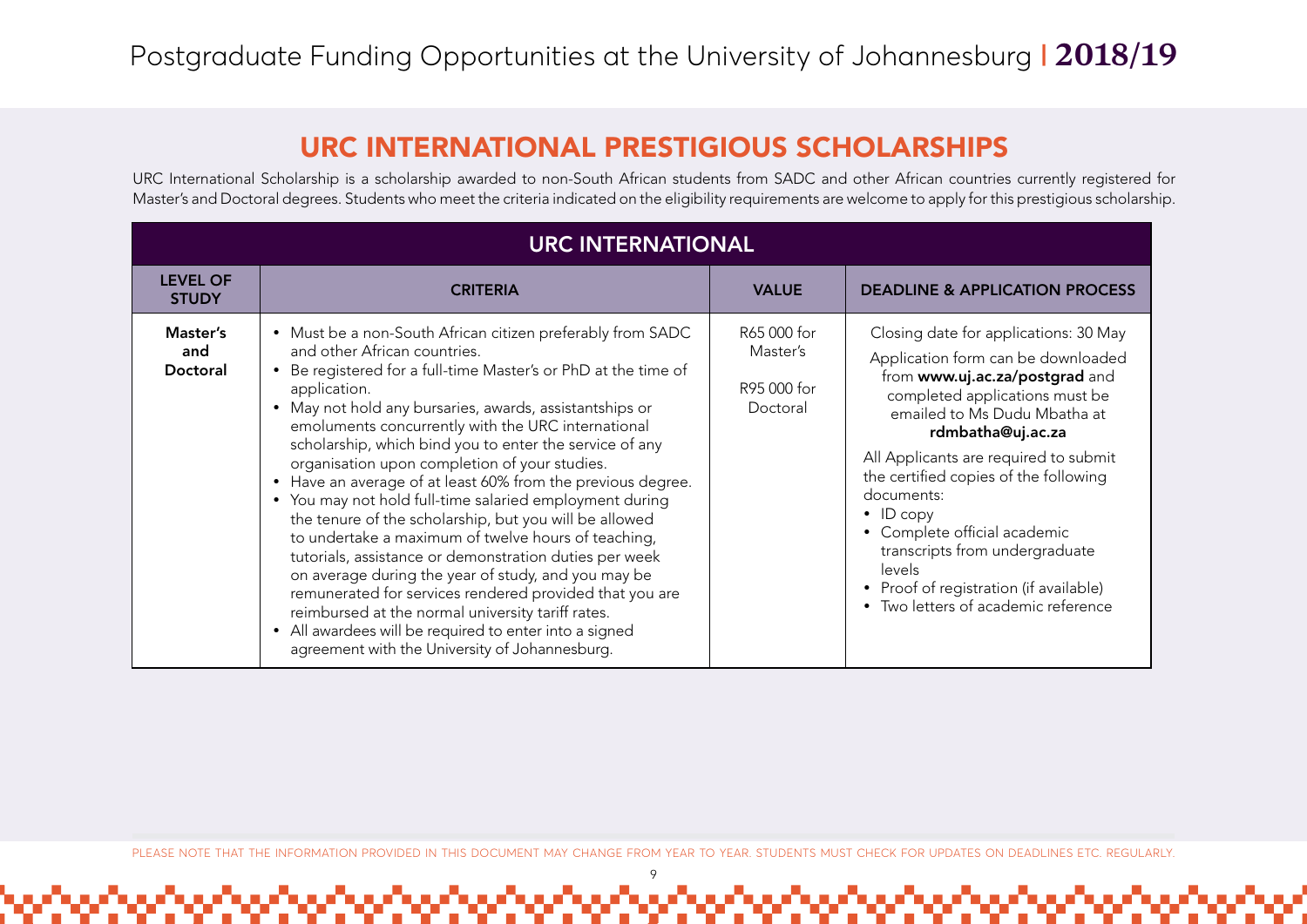## GLOBAL EXCELLENCE AND STATURE SCHOLARSHIPS (GES)

The University of Johannesburg (UJ) has introduced the Global Excellence Stature which sets the strategic goal for 2025. The strategic objectives for 2025 evolves around the Global Excellence in Research and Innovation, Global Excellence in Teaching and Learning and Active Global Reputation Management. UJ is an international university of choice. In a major shift towards aspiring to greater heights and Global Excellence and Stature, UJ has committed an additional R700 million over the next seven years towards enriching and deepening our academic profile, and developing UJ as the pan-African epicentre of critical intellectual inquiry.

UJ is inviting Master's, Doctoral students as well as the Postdoctoral Research Fellows to apply for this prestigious Scholarship/Fellowship.

|                                 | <b>GES SCHOLARSHIPS</b>                                                                                                                                                                                                                                                                                                                                                                                                                                                                                                                                                         |                                         |                                                                                                                                                                                                                                                                                                                                                                                                                                                                                                                                                                                                                                                                                                                                                                                                                                                                                                                                                                                                       |  |  |
|---------------------------------|---------------------------------------------------------------------------------------------------------------------------------------------------------------------------------------------------------------------------------------------------------------------------------------------------------------------------------------------------------------------------------------------------------------------------------------------------------------------------------------------------------------------------------------------------------------------------------|-----------------------------------------|-------------------------------------------------------------------------------------------------------------------------------------------------------------------------------------------------------------------------------------------------------------------------------------------------------------------------------------------------------------------------------------------------------------------------------------------------------------------------------------------------------------------------------------------------------------------------------------------------------------------------------------------------------------------------------------------------------------------------------------------------------------------------------------------------------------------------------------------------------------------------------------------------------------------------------------------------------------------------------------------------------|--|--|
| <b>LEVEL OF</b><br><b>STUDY</b> | <b>CRITERIA</b>                                                                                                                                                                                                                                                                                                                                                                                                                                                                                                                                                                 | <b>VALUE</b>                            | <b>DEADLINE &amp; APPLICATION PROCESS</b>                                                                                                                                                                                                                                                                                                                                                                                                                                                                                                                                                                                                                                                                                                                                                                                                                                                                                                                                                             |  |  |
| Master's and<br>Doctoral        | • Must register for a full-time Master's<br>or PhD degree at UJ<br>• Must have a minimum average of 70%<br>in the previous degree.<br>• Must register for the first time for the<br>specific level of study.<br>• May not hold any bursaries, awards,<br>assistantships or emoluments<br>concurrently with the GES<br>scholarship, which bind him/her to<br>enter the service of any organisation<br>upon completion of his/her studies.<br>In addition, the scholarship may not<br>be held concurrently with any other<br>NRF or any Government funded<br>scholarship/bursary. | Master's<br>R100 000<br>PhD<br>R150 000 | Closing date for application: 15 October<br>Application forms will be available from:<br>www.uj.ac.za/postgrad, and completed applications can be<br>emailed to Ms Dudu Mbatha at rdmbatha@uj.ac.za<br>All applicants must attach the following documents:<br>Curriculum Vitae (clearly indicating your study field,<br>$\bullet$<br>qualifications, employment history, awards and achievements<br>and names and contact details of references).<br>• ID document/Passport copy.<br>• A motivational letter - Write a letter motivating your application<br>and highlighting any particular information that you feel is<br>important. (Maximum one A4 page).<br>• Full official academic record including all levels of tertiary study<br>prior to your current qualification. Academic records must<br>include marks). Non-South African students must do the<br>necessary translations and obtain (where relevant) SAQA<br>accreditation before submitting.<br>Letters of Reference.<br>$\bullet$ |  |  |

PLEASE NOTE THAT THE INFORMATION PROVIDED IN THIS DOCUMENT MAY CHANGE FROM YEAR TO YEAR. STUDENTS MUST CHECK FOR UPDATES ON DEADLINES ETC. REGULARLY.

անանանանանանանանանանանական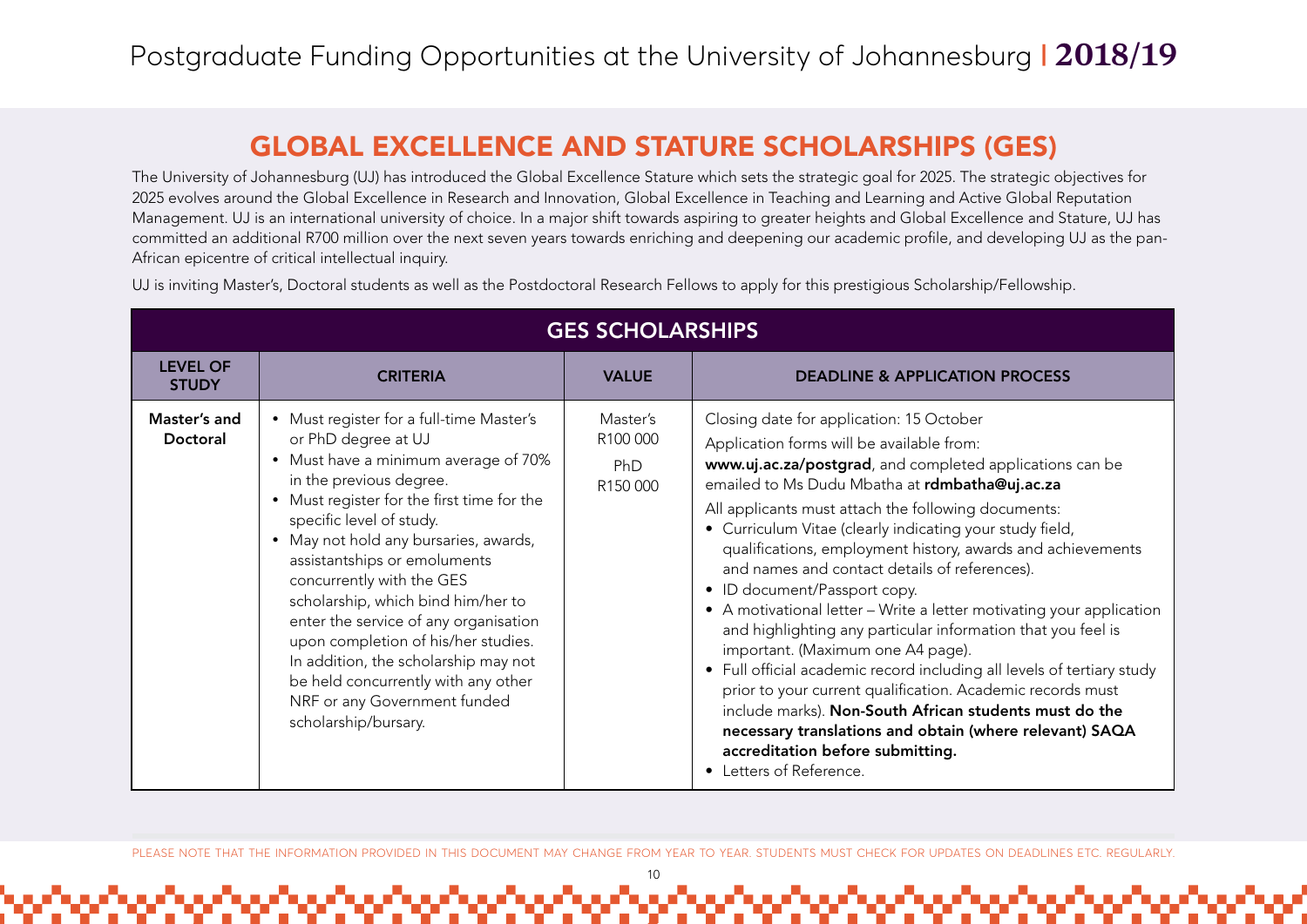| <b>GES SCHOLARSHIPS (cont.)</b>               |                                                                                                                                                                                                                                                                                                                                                                                                                                                                                                                                                                 |                                      |                                                                                                                                                                                                                                                                                                                                                                                                                                                                                                                                                                                                                                                                                                                                                                                                                                                                                                                                                                                                                                                                                                               |  |  |
|-----------------------------------------------|-----------------------------------------------------------------------------------------------------------------------------------------------------------------------------------------------------------------------------------------------------------------------------------------------------------------------------------------------------------------------------------------------------------------------------------------------------------------------------------------------------------------------------------------------------------------|--------------------------------------|---------------------------------------------------------------------------------------------------------------------------------------------------------------------------------------------------------------------------------------------------------------------------------------------------------------------------------------------------------------------------------------------------------------------------------------------------------------------------------------------------------------------------------------------------------------------------------------------------------------------------------------------------------------------------------------------------------------------------------------------------------------------------------------------------------------------------------------------------------------------------------------------------------------------------------------------------------------------------------------------------------------------------------------------------------------------------------------------------------------|--|--|
| <b>LEVEL OF</b><br><b>STUDY</b>               | <b>CRITERIA</b>                                                                                                                                                                                                                                                                                                                                                                                                                                                                                                                                                 | <b>VALUE</b>                         | <b>DEADLINE &amp; APPLICATION PROCESS</b>                                                                                                                                                                                                                                                                                                                                                                                                                                                                                                                                                                                                                                                                                                                                                                                                                                                                                                                                                                                                                                                                     |  |  |
| Postdoctoral<br><b>Research</b><br>Fellowship | • Citizenship is not restricted.<br>• Candidates must be available for<br>full-time research at the UJ.<br>• Candidates must have obtained<br>their doctoral degrees within the<br>last five years.<br>Should the doctoral degree<br>certificate not be available yet,<br>a formal letter from the previous<br>university confirming that the doctoral<br>degree is successfully completed will<br>be required.<br>• Applicants are encouraged to ensure<br>that a full list of their publications<br>is included in the CV section of the<br>application form. | <b>GES</b><br>Fellowship<br>R220 000 | Closing date for application: 15 October<br>Application forms will be available from:<br>www.uj.ac.za/postgrad, and completed applications can be<br>emailed to Ms Dudu Mbatha at rdmbatha@uj.ac.za<br>All applicants must attach the following documents:<br>• Curriculum Vitae (clearly indicating your study field,<br>qualifications, employment history, awards and achievements<br>and names and contact details of references).<br>• ID document/Passport copy.<br>• A motivational letter - Write a letter motivating your application<br>and highlighting any particular information that you feel is<br>important. (Maximum one A4 page).<br>• Full official academic record including all levels of tertiary study<br>prior to your current qualification. Academic records must<br>include marks). Non-South African students must do the<br>necessary translations and obtain (where relevant) SAQA<br>accreditation before submitting.<br>• A brief (maximum one A4 page) outline of the project you<br>would like to explore, clearly indicating your research area.<br>• Letters of Reference |  |  |

PLEASE NOTE THAT THE INFORMATION PROVIDED IN THIS DOCUMENT MAY CHANGE FROM YEAR TO YEAR. STUDENTS MUST CHECK FOR UPDATES ON DEADLINES ETC. REGULARLY.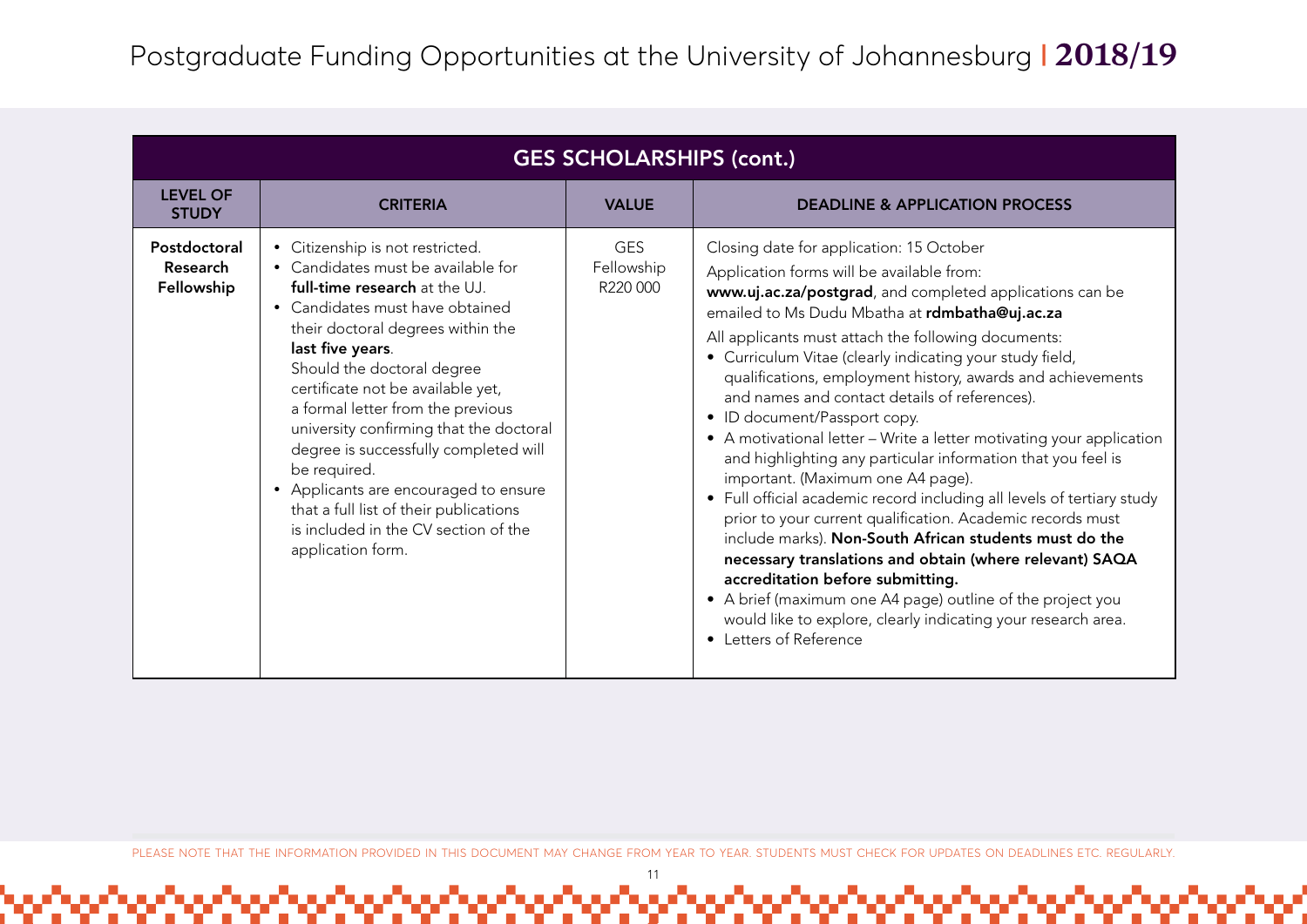# **EXTERNAL FUNDING**

## NATIONAL RESEARCH FOUNDATION

## NATIONAL RESEARCH FOUNDATION

The NRF is South Africa's major research funding agency providing grants to researchers undertaking research projects (grantholders) as well as scholarships/ bursaries to support honours, Master's and doctoral students with a research component of at least 50%.

For queries and additional information on NRF scholarships and fellowships, please contact the PFS at 011 559 3780/4530 or email **pafunding@uj.ac.za.** 

#### Types of Student Funding

The NRF administers three types of student funding support through its variuos funding instruments. These are:

- Free-standing scholarships and fellowships: The student or fellow individually applies for support and is responsible for reporting on the utilisation of funding.
- Grantholder linked bursaries: The grantholder applies for NRF funding and nominates the student or fellow for support under his/her research project funding.
- Block Grants: The award is issued as a block grant to the institution, where the institution nominates the student or fellow for the grant based on a set of selection criteria provided by the NRF.

#### Periods of support

- Final Year Undergraduate assistantships 1 year (for GHL bursaries only)
- Honours degree / BTech 1 year
- Master's degree full-time 2 years\*
- Master's degree part-time 3 years (for GHL bursaries only)
- Doctorate full-time 3 years\*
- Doctorate part-time 5 years (for GHL bursaries only)
- *\* Where registration for Master's degree is upgraded to doctoral study, the maximum period of NRF support for Master's and doctoral study will be four years in total. A scholarship awarded for Master's study cannot be upgraded to doctoral status if the Master's study is upgraded. Candidates must apply timeously for a scholarship before the applicable closing date.*

#### Conditions and Guidelines

Please refer to the 2017/18 NRF student support manual for the conditions of and additional information on the NRF scholarships. The NRF manual is available on the website http://www.nrf.ac.za

A summary of the types of NRF scholarships is listed in the tables to follow.

PLEASE NOTE THAT THE INFORMATION PROVIDED IN THIS DOCUMENT MAY CHANGE FROM YEAR TO YEAR. STUDENTS MUST CHECK FOR UPDATES ON DEADLINES ETC. REGULARLY.

12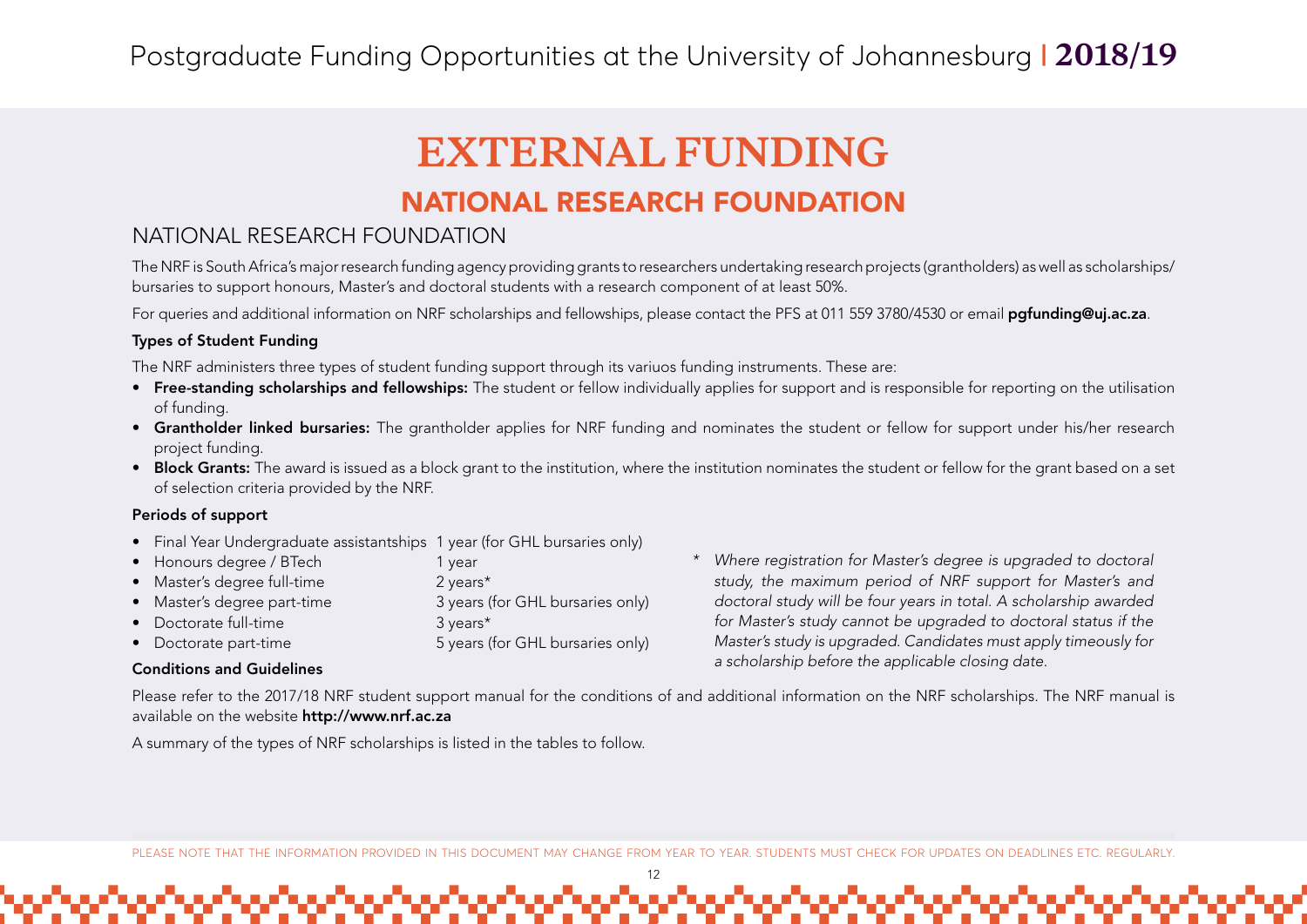## NRF HONOURS STUDY

| <b>TYPE OF</b><br><b>SCHOLARSHIP</b>                                                                                    | <b>CRITERIA</b>                                                                                                                                                                                                                                                                                                                                                 | <b>VALUE</b>                                         | <b>APPLICATION PROCESS &amp;</b><br><b>CLOSING DATES</b>                                                                                                                                                                                                                                                     |
|-------------------------------------------------------------------------------------------------------------------------|-----------------------------------------------------------------------------------------------------------------------------------------------------------------------------------------------------------------------------------------------------------------------------------------------------------------------------------------------------------------|------------------------------------------------------|--------------------------------------------------------------------------------------------------------------------------------------------------------------------------------------------------------------------------------------------------------------------------------------------------------------|
| <b>NRF Freestanding</b><br>Honours/BTech<br>scholarship                                                                 | SA citizens<br>Full-time study                                                                                                                                                                                                                                                                                                                                  | R30 000                                              | Application are submitted online:<br>https://nrfsubmission.nrf.ac.za/nrfmkii/<br>Internal and System closing date:                                                                                                                                                                                           |
| Department<br>of Science and<br>Technology (DST)<br>scholarship for<br>full-time<br>Honours/BTech<br>study at UJ        | SA citizens<br>$\bullet$<br>• Full-time study<br>Specific fields of study (Accounting, Actuarial Sciences,<br>Agricultural Sciences, Auditing, Biotechnology,<br>Chemistry, Computer Science, Demography,<br>Engineering, Financial Management, Geology,<br>Information Systems, Mathematical Sciences, Physics,<br>Statistics, Tourism, Transportation Studies | R76 000                                              | January<br>For further information, contact<br>Postgraduate Fund Management (PFM)<br>on 011 559 4530/3780/3287<br>or email<br>thabisom@uj.ac.za<br>or<br>tmsibi@uj.ac.za                                                                                                                                     |
| Innovation<br>scholarship for<br>Honours/BTech<br>study at UJ                                                           | SA citizens, permanent residents and<br>$\bullet$<br>non-SA citizens<br>• Full-time study                                                                                                                                                                                                                                                                       | R60000                                               |                                                                                                                                                                                                                                                                                                              |
| <b>South African</b><br><b>Square Kilometre</b><br><b>Array Project</b><br>(SKA SA) for<br>Honours/BTech<br>study at UJ | SA citizens<br>Full-time only<br>$\bullet$<br>Applicants who will be studying Physics and<br>Mathematics or Electronic Engineering.                                                                                                                                                                                                                             | (Pending)<br>Value up to a<br>maximum of<br>R121 000 | Applications are completed online at<br>https://nrfsubmission.nrf.ac.za<br>* Dates and subject to change - contact<br>the PFM for the confirmed dates each<br>year by emailing pgfunding@uj.ac.za<br>For advice on applications, contact the<br>PFS on 011 559 3780/4530/3287<br>or email pgfunding@uj.ac.za |

PLEASE NOTE THAT THE INFORMATION PROVIDED IN THIS DOCUMENT MAY CHANGE FROM YEAR TO YEAR. STUDENTS MUST CHECK FOR UPDATES ON DEADLINES ETC. REGULARLY.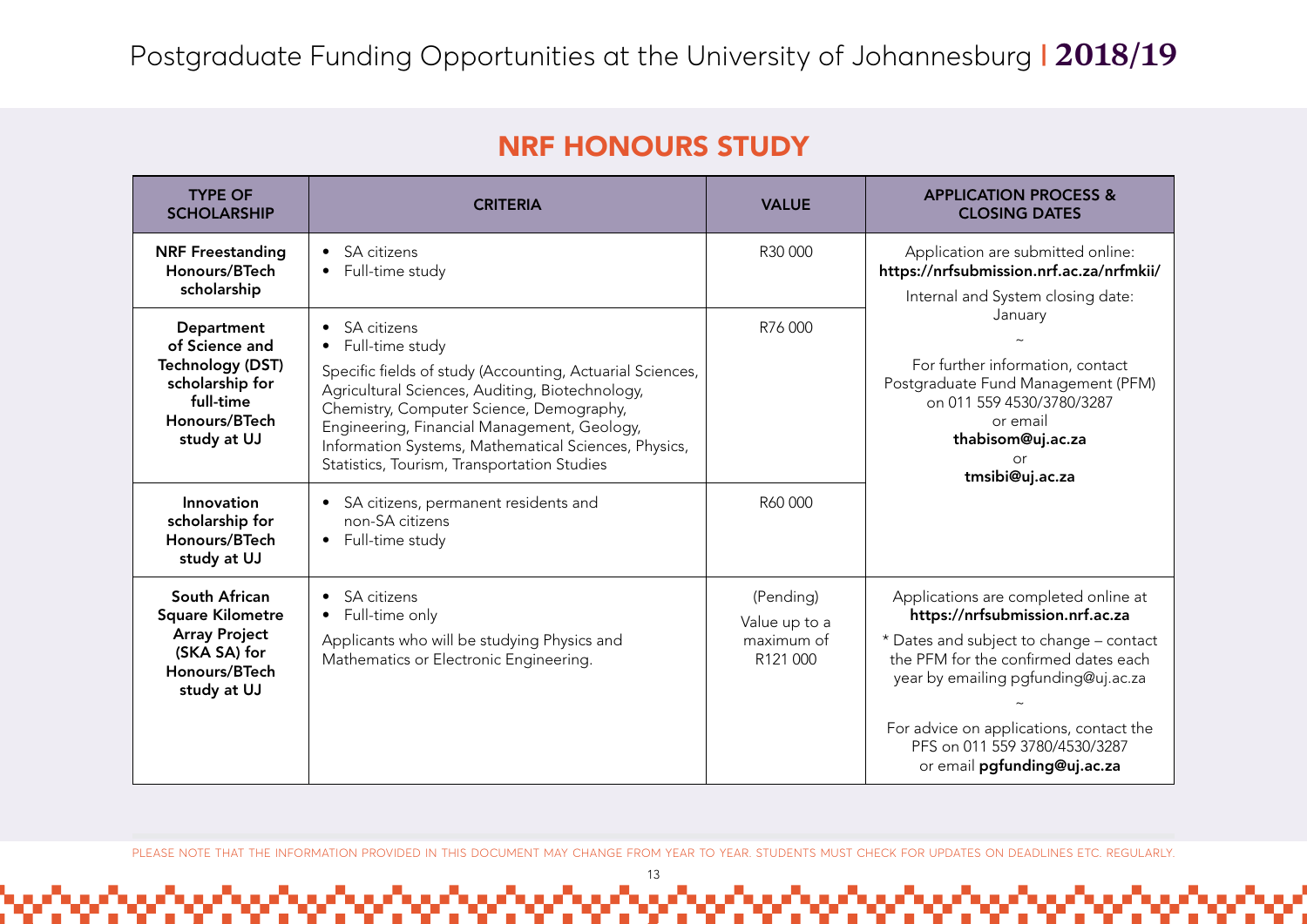| <b>NRF Grantholder-</b><br>linked Student<br>Assistantships | SA citizens<br>Full-time only<br>Determined by supervisor<br>Nominations are made by NRF grantholders<br>by 31 March | R8 000<br>(Final Year<br>undergraduate<br>full-time)<br>R40 000<br>(Honours full-time)<br>* Minimum values<br>indicated, funding | Nominations are submited online at<br>https://nrfsubmission.nrf.ac.za<br>Students should approach their faculties/<br>prospective supervisors or HOD's<br>in this regard well in advance of the<br>commencement of their studies.<br>Only grantholders who are receiving<br>bursaries as a part of their NRF grants |
|-------------------------------------------------------------|----------------------------------------------------------------------------------------------------------------------|----------------------------------------------------------------------------------------------------------------------------------|---------------------------------------------------------------------------------------------------------------------------------------------------------------------------------------------------------------------------------------------------------------------------------------------------------------------|
|                                                             |                                                                                                                      | depends on the<br>programme                                                                                                      | may nominate students for<br>these assistantships.<br>For further information, contact the<br>PFS on 011 559 3780/4530/3287<br>or email pgfunding@uj.ac.za                                                                                                                                                          |

PLEASE NOTE THAT THE INFORMATION PROVIDED IN THIS DOCUMENT MAY CHANGE FROM YEAR TO YEAR. STUDENTS MUST CHECK FOR UPDATES ON DEADLINES ETC. REGULARLY.

14

ana amin'ny fivondronan-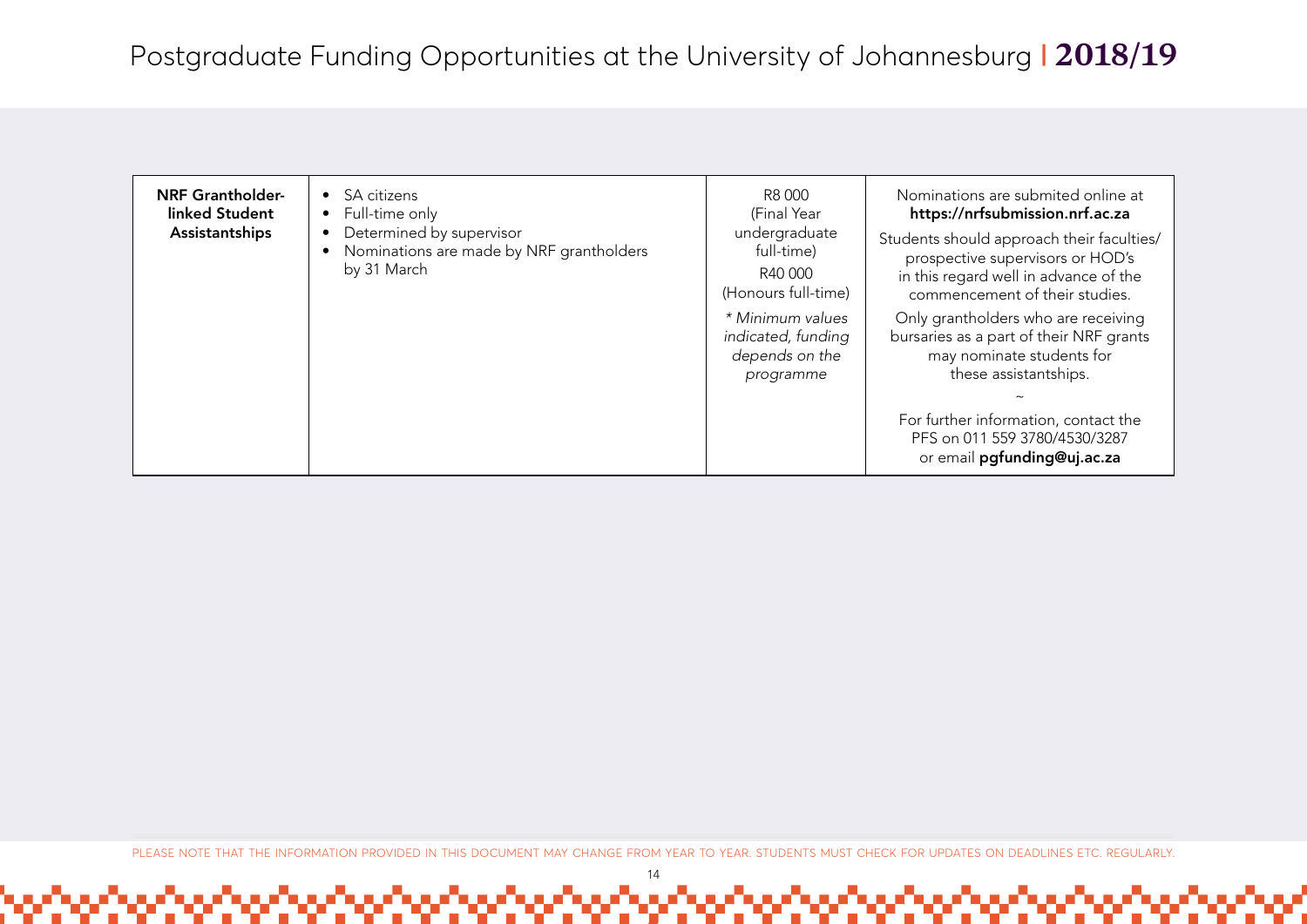| <b>TYPE OF</b><br><b>SCHOLARSHIP</b>                                        | <b>CRITERIA</b>                                                                                                                                                                                                                                                                                                                                               | <b>VALUE</b> | <b>APPLICATION PROCESS &amp;</b><br><b>CLOSING DATES</b>                                                                                                                                                                                                                                                                                                                                                                                                                                                                                                                                                         |
|-----------------------------------------------------------------------------|---------------------------------------------------------------------------------------------------------------------------------------------------------------------------------------------------------------------------------------------------------------------------------------------------------------------------------------------------------------|--------------|------------------------------------------------------------------------------------------------------------------------------------------------------------------------------------------------------------------------------------------------------------------------------------------------------------------------------------------------------------------------------------------------------------------------------------------------------------------------------------------------------------------------------------------------------------------------------------------------------------------|
| <b>NRF Prestigious</b><br>and Equity Master's                               | • SA citizens.<br>• Full-time study                                                                                                                                                                                                                                                                                                                           | R50 000      | Applications are completed online at<br>https://nrfsubmission.nrf.ac.za                                                                                                                                                                                                                                                                                                                                                                                                                                                                                                                                          |
| Scholarship<br>(Freestanding                                                |                                                                                                                                                                                                                                                                                                                                                               |              | Internal closing date: July                                                                                                                                                                                                                                                                                                                                                                                                                                                                                                                                                                                      |
| <b>Master's Block</b>                                                       |                                                                                                                                                                                                                                                                                                                                                               |              | NRF system closes: July                                                                                                                                                                                                                                                                                                                                                                                                                                                                                                                                                                                          |
| Grant)                                                                      |                                                                                                                                                                                                                                                                                                                                                               |              | * Dates and subject to change – contact the PFM                                                                                                                                                                                                                                                                                                                                                                                                                                                                                                                                                                  |
| Department of<br><b>Labour Scarce Skills</b><br><b>Master's Scholarship</b> | • SA citizens<br>• Full-time study<br>• Specific fields of study (Accounting,<br>Actuarial Sciences, Agricultural Sciences,<br>Auditing, Biotechnology, Chemistry,<br>Computer Science, Demography,<br>Engineering, Financial Management,<br>Geology, Information Systems,<br>Mathematical Sciences, Physics, Statistics,<br>Tourism, Transportation Studies) | R90 000      | To qualify for a scholarship in the first year of their<br>master's, students must apply in the year prior to<br>registration for their master's. Alternatively, for<br>students already in their first year of a master's, an<br>application for a scholarship in the second year of<br>their master's is allowed. Applicants may cancel<br>their applications without any obligation to the NRF.<br>Doubts regarding prospective studies should<br>therefore not prevent candidates from submitting<br>their applications on time.<br>For advice on applications, contact the PFM<br>on 011 559 3780/4530/3287 |

PLEASE NOTE THAT THE INFORMATION PROVIDED IN THIS DOCUMENT MAY CHANGE FROM YEAR TO YEAR. STUDENTS MUST CHECK FOR UPDATES ON DEADLINES ETC. REGULARLY.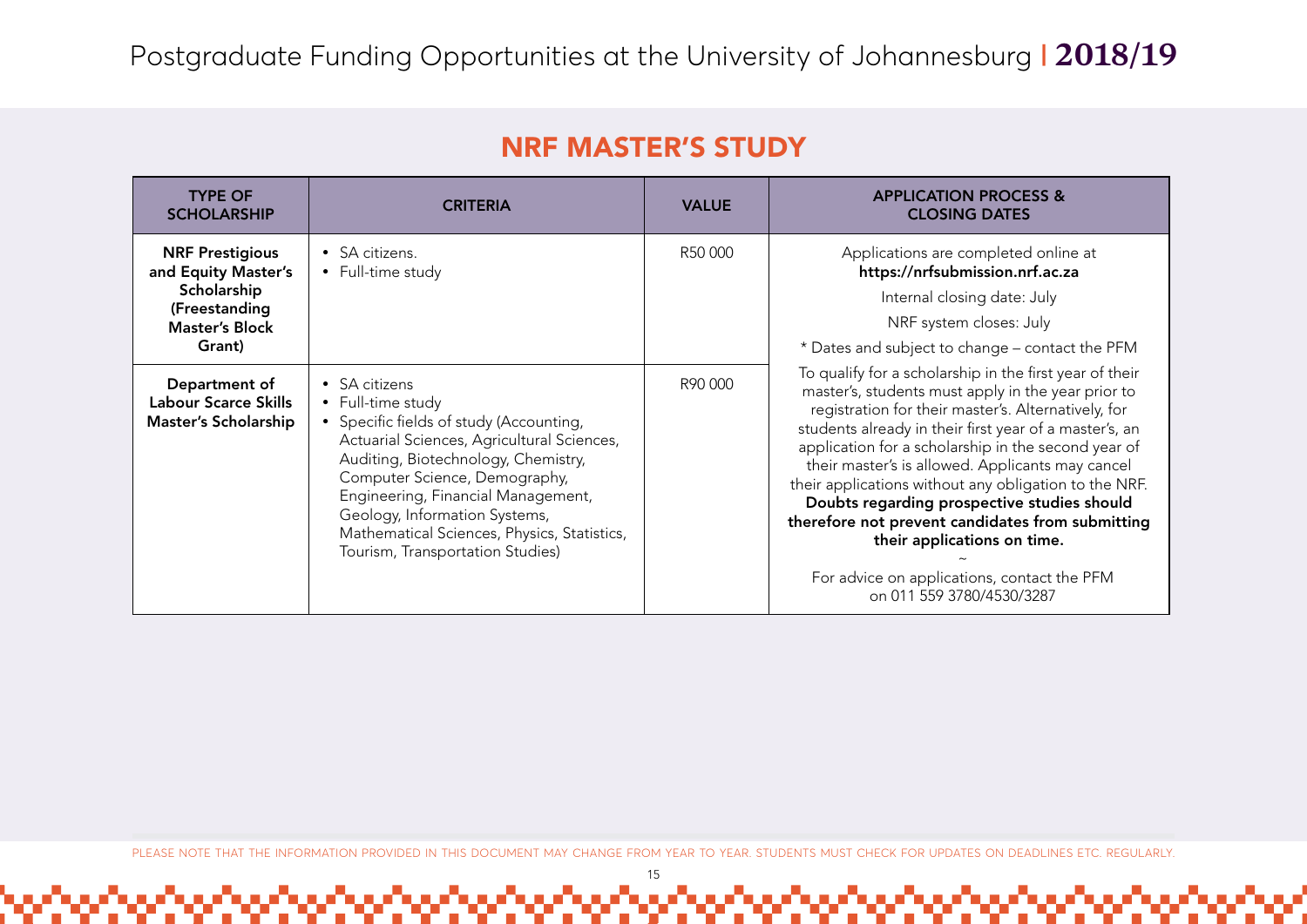| <b>Master's Innovation</b><br>Scholarship                                    | • SA citizens, permanent residents and<br>non-SA citizens<br>• Student studying Social Sciences and<br>Humanities are also supported                                                                | R90 000                                 | Applications are completed online at<br>https://nrfsubmission.nrf.ac.za<br>Internal closing date: July<br>NRF system closes: July                                                                                                                                                                                                                                                                                                                                                                                                                                                                                                                                                                                                                                         |
|------------------------------------------------------------------------------|-----------------------------------------------------------------------------------------------------------------------------------------------------------------------------------------------------|-----------------------------------------|---------------------------------------------------------------------------------------------------------------------------------------------------------------------------------------------------------------------------------------------------------------------------------------------------------------------------------------------------------------------------------------------------------------------------------------------------------------------------------------------------------------------------------------------------------------------------------------------------------------------------------------------------------------------------------------------------------------------------------------------------------------------------|
| <b>DAAD Scholarship</b>                                                      | • SA citizens or permanent residents<br>• Any field of study                                                                                                                                        | R80 000                                 | For advice on applications, contact the PFS on<br>011 559 3780/4530/3287 or pgfunding@uj.ac.za                                                                                                                                                                                                                                                                                                                                                                                                                                                                                                                                                                                                                                                                            |
| South African<br><b>Square Kilometre</b><br><b>Array Project</b><br>(SKA SA) | • SA citizens and permanent residents<br>• Research focus for these bursaries must<br>align very closely with specific areas of<br>MEERKAT and SKA science technology<br>where research is required | Value up to a<br>maximum of<br>R121 000 | *Dates and subject to change - contact the PFS<br>for the confirmed dates each year by emailing<br>pgfunding@uj.ac.za<br>To qualify for a scholarship in the first year of their<br>master's, students must apply in the year prior to<br>registration for their master's. Alternatively, for<br>students already in their first year of a master's, an<br>application for a scholarship in the second year of<br>their master's is allowed. Applicants may cancel<br>their applications without any obligation to the NRF.<br>Doubts regarding prospective studies should<br>therefore not prevent candidates from submitting<br>their applications on time.<br>For advice on applications, contact the PFS on<br>011 559 3780/4530/3287<br>or email pgfunding@uj.ac.za. |

PLEASE NOTE THAT THE INFORMATION PROVIDED IN THIS DOCUMENT MAY CHANGE FROM YEAR TO YEAR. STUDENTS MUST CHECK FOR UPDATES ON DEADLINES ETC. REGULARLY.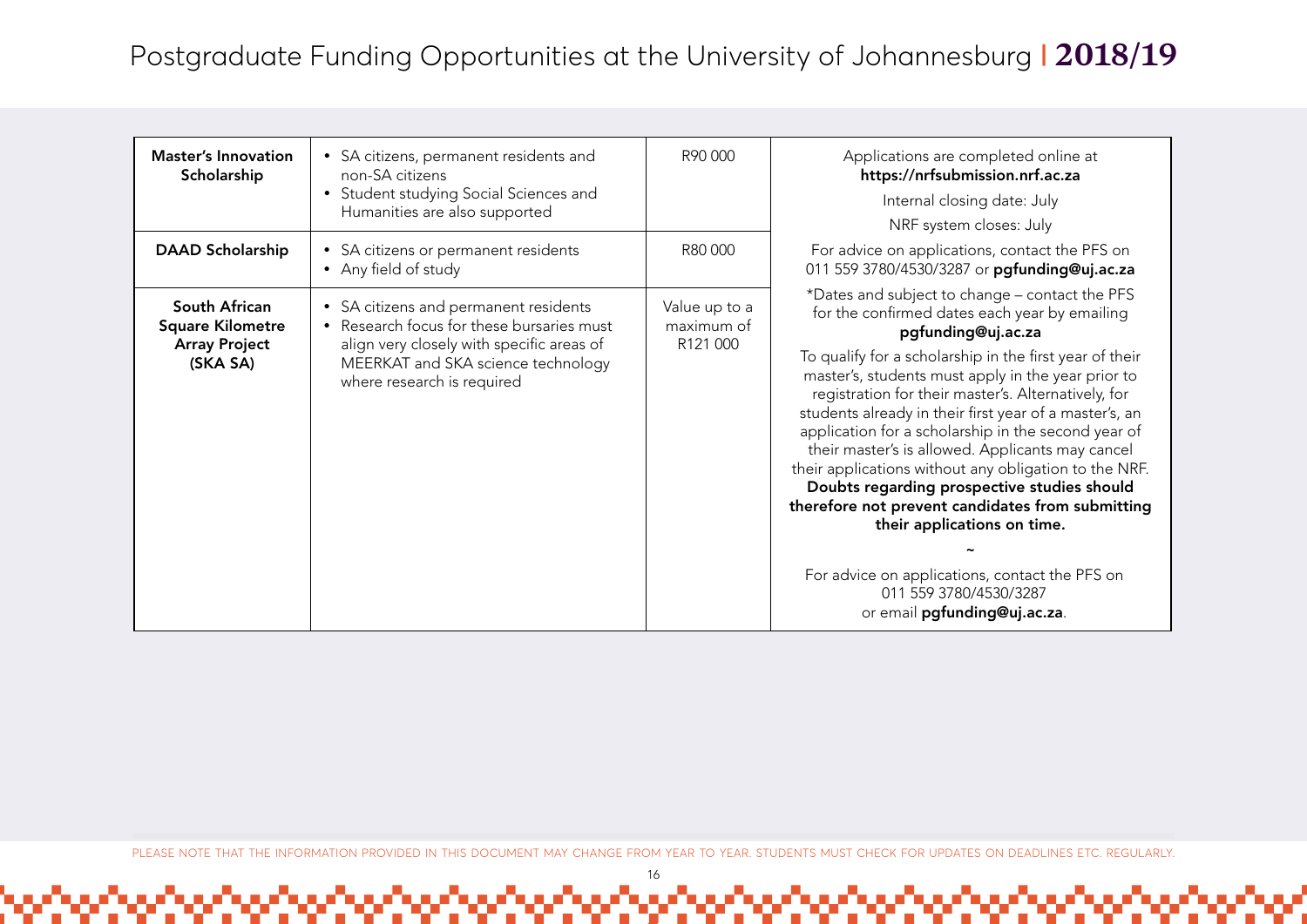| Renewable &<br><b>Sustainable Energy</b><br>Scholarship                    | SA citizens and permanent residents<br>Specific fields of study:<br>Cleaner fossil fuel development including<br>clean coal technologies; Renewable<br>Energy (bio-energy including bio-fuels,<br>solar energy, wind energy, etc.); Energy<br>impact on the environment; Energy for<br>socio-economic development; Energy<br>system planning and modelling; and<br>Energy policy research | R85000                                                                                                                                         | Applications are completed online at<br>https://nrfsubmission.nrf.ac.za<br>Internal closing date: July<br>NRF system closes: July<br>* Dates and subject to change - contact the PFM<br>for the confirmed dates each year by emailing<br>pgfunding@uj.ac.za<br>For advice on applications, contact the PFM on<br>011 559 3780/4530/3287 or pgfunding@uj.ac.za                                                                                                |
|----------------------------------------------------------------------------|-------------------------------------------------------------------------------------------------------------------------------------------------------------------------------------------------------------------------------------------------------------------------------------------------------------------------------------------------------------------------------------------|------------------------------------------------------------------------------------------------------------------------------------------------|--------------------------------------------------------------------------------------------------------------------------------------------------------------------------------------------------------------------------------------------------------------------------------------------------------------------------------------------------------------------------------------------------------------------------------------------------------------|
| <b>NRF</b><br>Grantholder-linked<br><b>Bursaries for</b><br>Master's study | • Determined by relevant supervisor<br>Grantholders may nominate students in<br>the ratio 90:10<br>(SA: African (other than SA))                                                                                                                                                                                                                                                          | R40 000<br>(full-time)<br>R <sub>10</sub> 000<br>(part-time)<br>* Minimum<br>values<br>indicated,<br>funding<br>depends<br>on the<br>programme | Nominations are submited online at<br>https://nrfsubmission.nrf.ac.za<br>Students should approach their faculties/prospective<br>supervisors or HODs in this regard well in advance of<br>the commencement of their studies.<br>Only grantholders who are receiving bursaries as a<br>part of their NRF grants may nominate students for<br>these assistantships.<br>For further information, contact the PFM on<br>011 559 3780/4530 or pgfunding@uj.ac.za. |

PLEASE NOTE THAT THE INFORMATION PROVIDED IN THIS DOCUMENT MAY CHANGE FROM YEAR TO YEAR. STUDENTS MUST CHECK FOR UPDATES ON DEADLINES ETC. REGULARLY.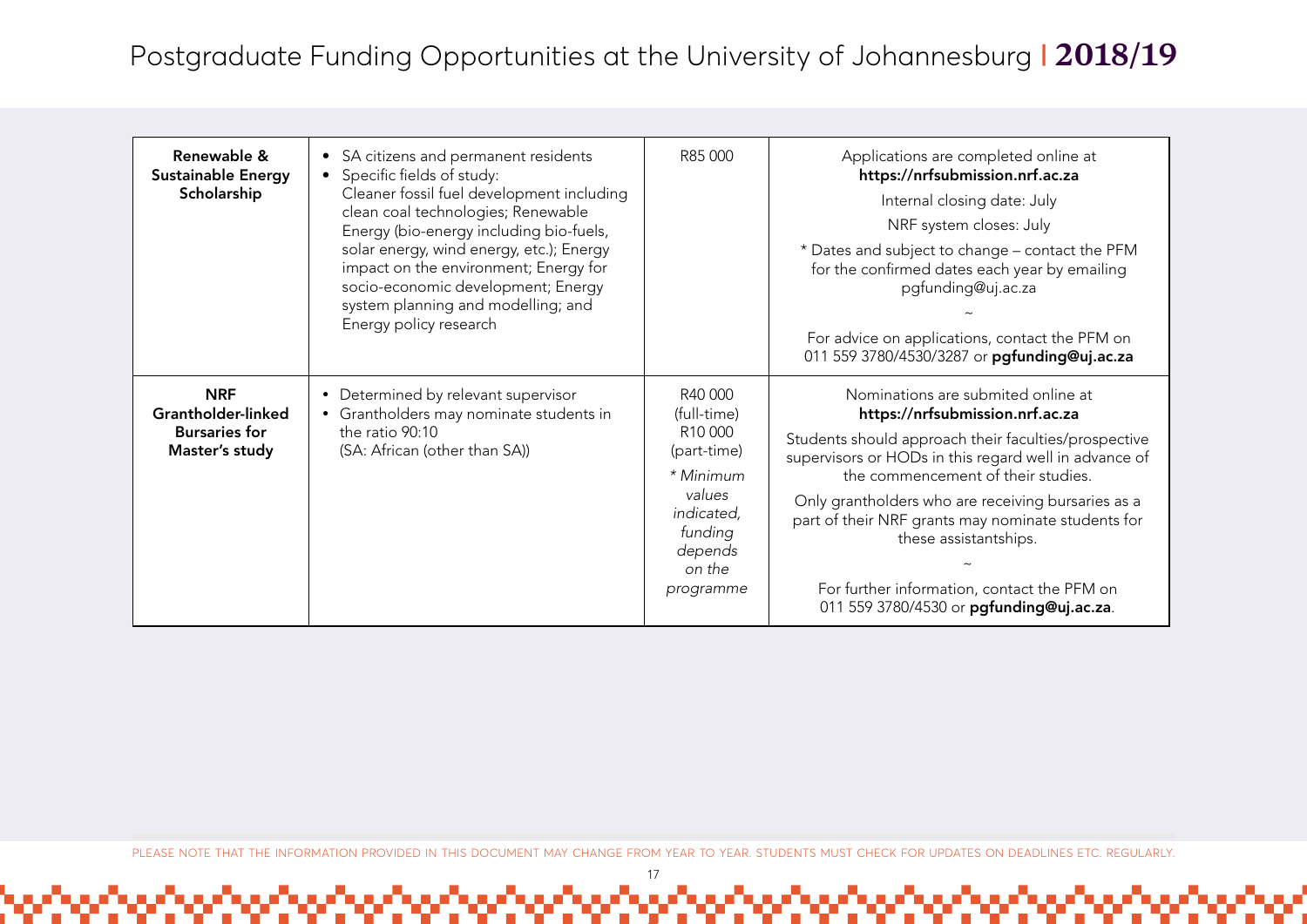|  | <b>NRF DOCTORAL STUDY</b> |  |
|--|---------------------------|--|
|--|---------------------------|--|

| <b>TYPE OF</b><br><b>SCHOLARSHIP</b>                                    | <b>CRITERIA</b>                                                                                                                                                                                                                                                                                                                                               | <b>VALUE</b>         | <b>APPLICATION PROCESS &amp;</b><br><b>CLOSING DATES</b>                                                                                                                                                                                                                                    |
|-------------------------------------------------------------------------|---------------------------------------------------------------------------------------------------------------------------------------------------------------------------------------------------------------------------------------------------------------------------------------------------------------------------------------------------------------|----------------------|---------------------------------------------------------------------------------------------------------------------------------------------------------------------------------------------------------------------------------------------------------------------------------------------|
| <b>NRF Freestanding</b><br>Doctoral<br>Scholarship                      | • SA citizens or permanent residents<br>• Full-time study                                                                                                                                                                                                                                                                                                     | R70 000              | Applications are completed online at<br>https://nrfsubmission.nrf.ac.za<br>Internal closing date: July                                                                                                                                                                                      |
| Department of<br>Labour Scarce<br><b>Skills Doctoral</b><br>Scholarship | • SA citizens<br>• Full-time study<br>• Specific fields of study (Accounting,<br>Actuarial Sciences, Agricultural Sciences,<br>Auditing, Biotechnology, Chemistry,<br>Computer Science, Demography,<br>Engineering, Financial Management,<br>Geology, Information Systems, Mathematical<br>Sciences, Physics, Statistics, Tourism,<br>Transportation Studies) | R <sub>120</sub> 000 | NRF system closes: August<br>* Dates and subject to change - contact the PFM<br>for the confirmed dates each year by emailing<br>pgfunding@uj.ac.za<br>For advice on applications, contact the<br>Postgraduate Fund Management on<br>011 559 3780/4530/3287<br>or email pgfunding@uj.ac.za. |
| Renewable and<br><b>Sustainable Energy</b><br>Scholarship               | • SA citizens and Permanent residents                                                                                                                                                                                                                                                                                                                         | R <sub>100</sub> 000 |                                                                                                                                                                                                                                                                                             |

PLEASE NOTE THAT THE INFORMATION PROVIDED IN THIS DOCUMENT MAY CHANGE FROM YEAR TO YEAR. STUDENTS MUST CHECK FOR UPDATES ON DEADLINES ETC. REGULARLY.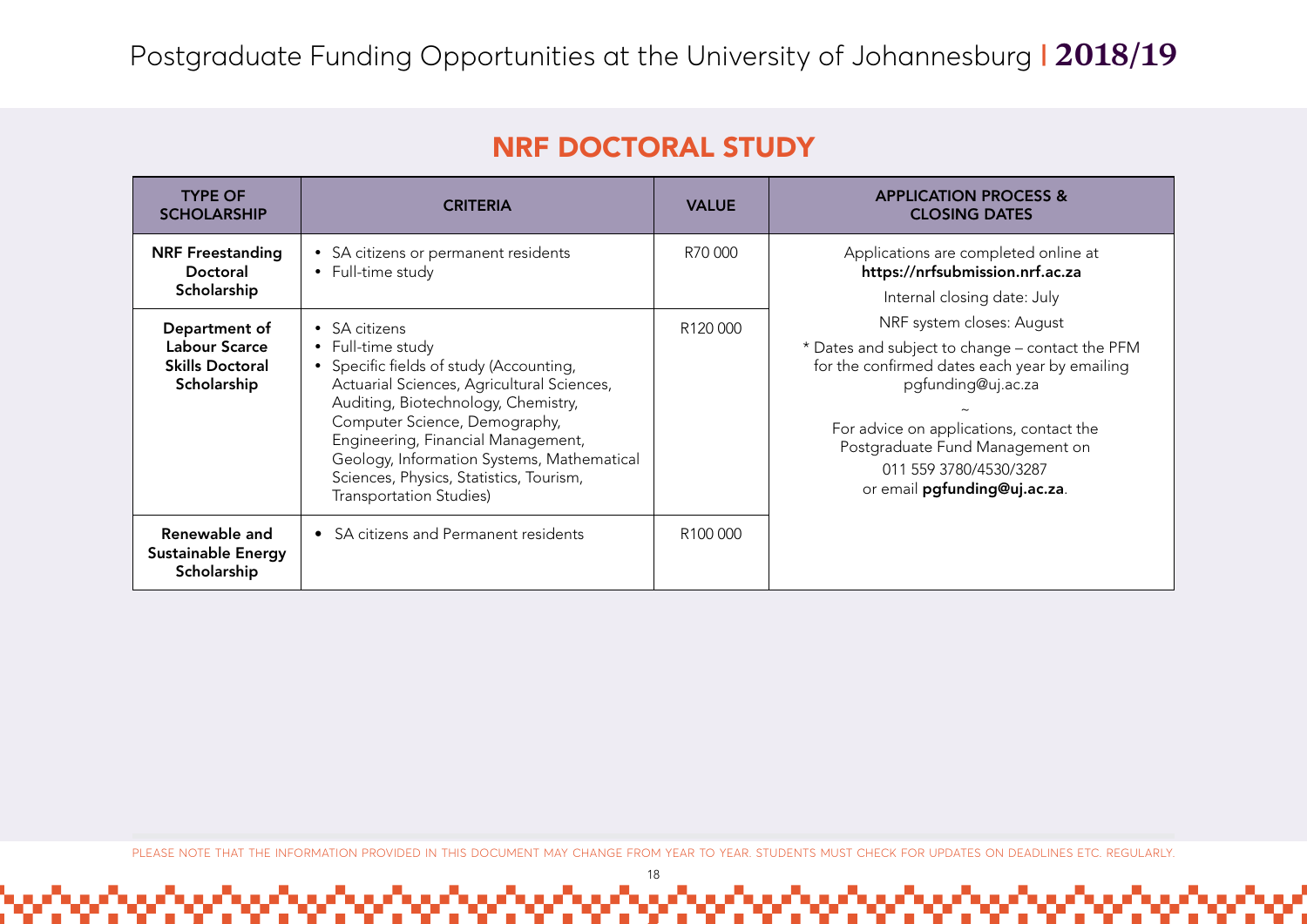| <b>NRF-PDRF</b><br><b>Scarce Skills</b> | The following eligibility criteria applies:<br>• Fellowships are open to only bonafide South<br>African citizens or permanent residents<br>• Applicants should have obtained their PhD<br>within the last 5 years.<br>• Full time employees of Higher Education<br>Institutions are not eligible to apply.<br>• All NRF scholarships awards should be held<br>as primary funding towards the research study.<br>• Fellowships must not be held simultaneously<br>with a fellowship from any other government<br>or NRF administered source.<br>• Fellowship-holders are allowed to hold<br>non-binding supplementary grants or<br>emoluments to half the value of the NRF<br>award or should the host university have an<br>institutional capped value, the award can be<br>supplemented to the university capped value<br>for the level of study.<br>• Fellowship-holders must not hold full-time<br>salaried employment during the tenure of<br>the award.<br>• Fellowship-holders will be allowed to<br>undertake a maximum of 12 hours of teaching,<br>tutorials, assistance or demonstration duties<br>per week on average during the year of study<br>and may be remunerated for these duties,<br>provided that they are reimbursed at a rate<br>not exceeding the standard institution's tariff<br>for services rendered. | Fellowship<br>value<br>R255 000<br>Running<br>costs<br>R50 000 | Applications are completed online at<br>https://nrfsubmission.nrf.ac.za<br>Internal closing date: July<br>NRF system closes: August<br>* Dates and subject to change - contact the PFM<br>for the confirmed dates each year by emailing<br>pgfunding@uj.ac.za<br>For advice on applications, contact the<br>Postgraduate Fund Management on<br>011 559 3780/4530 or at pgfunding@uj.ac.za. |
|-----------------------------------------|----------------------------------------------------------------------------------------------------------------------------------------------------------------------------------------------------------------------------------------------------------------------------------------------------------------------------------------------------------------------------------------------------------------------------------------------------------------------------------------------------------------------------------------------------------------------------------------------------------------------------------------------------------------------------------------------------------------------------------------------------------------------------------------------------------------------------------------------------------------------------------------------------------------------------------------------------------------------------------------------------------------------------------------------------------------------------------------------------------------------------------------------------------------------------------------------------------------------------------------------------------------------------------------------------------------------------------|----------------------------------------------------------------|--------------------------------------------------------------------------------------------------------------------------------------------------------------------------------------------------------------------------------------------------------------------------------------------------------------------------------------------------------------------------------------------|
|-----------------------------------------|----------------------------------------------------------------------------------------------------------------------------------------------------------------------------------------------------------------------------------------------------------------------------------------------------------------------------------------------------------------------------------------------------------------------------------------------------------------------------------------------------------------------------------------------------------------------------------------------------------------------------------------------------------------------------------------------------------------------------------------------------------------------------------------------------------------------------------------------------------------------------------------------------------------------------------------------------------------------------------------------------------------------------------------------------------------------------------------------------------------------------------------------------------------------------------------------------------------------------------------------------------------------------------------------------------------------------------|----------------------------------------------------------------|--------------------------------------------------------------------------------------------------------------------------------------------------------------------------------------------------------------------------------------------------------------------------------------------------------------------------------------------------------------------------------------------|

PLEASE NOTE THAT THE INFORMATION PROVIDED IN THIS DOCUMENT MAY CHANGE FROM YEAR TO YEAR. STUDENTS MUST CHECK FOR UPDATES ON DEADLINES ETC. REGULARLY.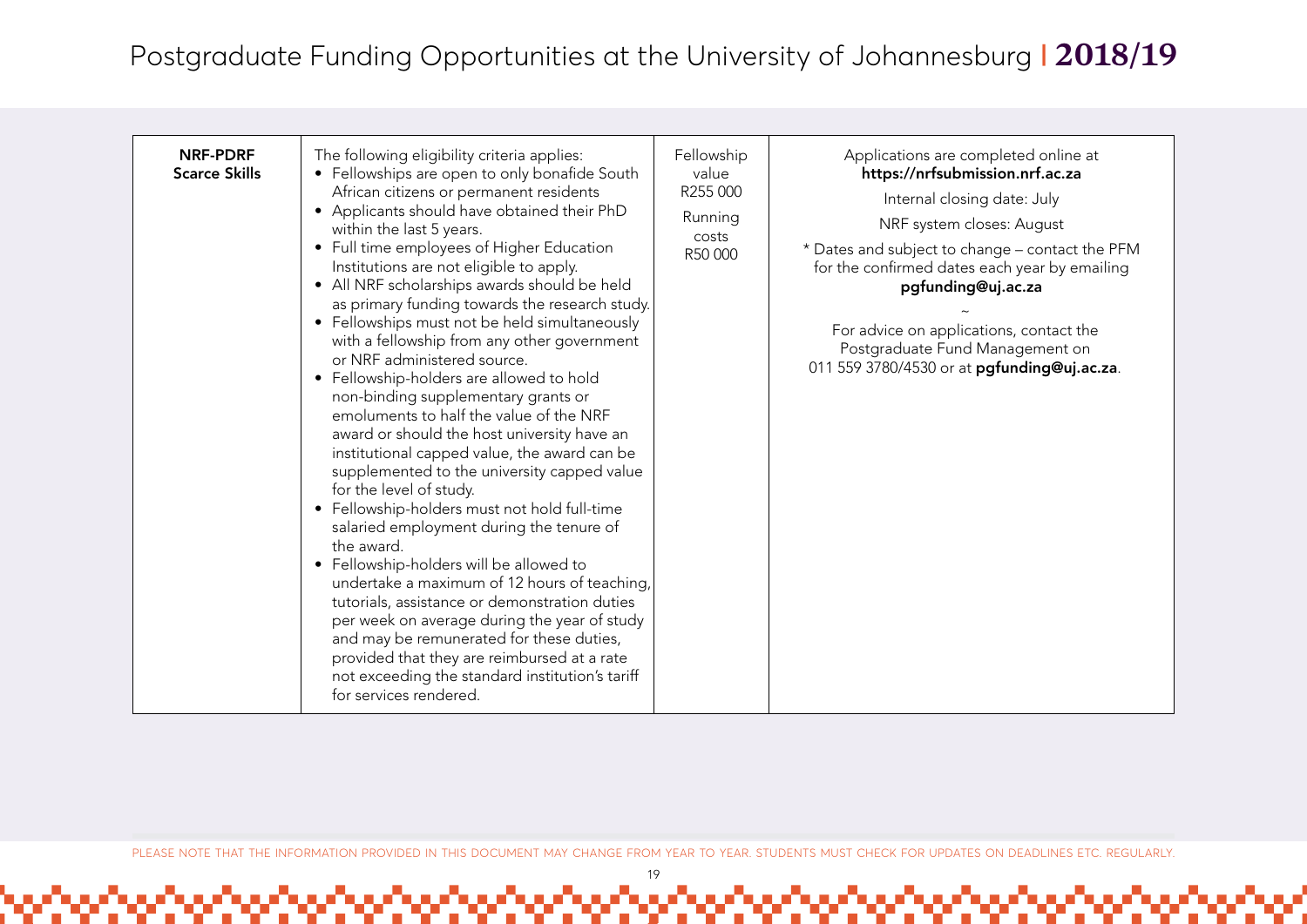| <b>NRF-PDRF</b><br><b>Free Standing</b> | • Applicants must have completed the doctoral degrees<br>within the last five years;<br>• Fellowships are open to South African citizens and<br>permanent residents who would like to undertake<br>research at public research nstitutions in South Africa and<br>at institutions abroad;                                                                                                                                                                                                                                                                                                                                                                                                                                                                                                                                                                                                                                                                                                                                                                                                                                                                                                                                                                                                                                                                                                                                                                                                                                                                                                                                                                                                                                                                                                                                                                                                                     | Fellowship<br>value<br>R155 000<br>Running<br>costs | Applications are completed online at<br>https://nrfsubmission.nrf.ac.za<br>Internal closing date: July<br>NRF system closes: August                                                                                                                 |
|-----------------------------------------|---------------------------------------------------------------------------------------------------------------------------------------------------------------------------------------------------------------------------------------------------------------------------------------------------------------------------------------------------------------------------------------------------------------------------------------------------------------------------------------------------------------------------------------------------------------------------------------------------------------------------------------------------------------------------------------------------------------------------------------------------------------------------------------------------------------------------------------------------------------------------------------------------------------------------------------------------------------------------------------------------------------------------------------------------------------------------------------------------------------------------------------------------------------------------------------------------------------------------------------------------------------------------------------------------------------------------------------------------------------------------------------------------------------------------------------------------------------------------------------------------------------------------------------------------------------------------------------------------------------------------------------------------------------------------------------------------------------------------------------------------------------------------------------------------------------------------------------------------------------------------------------------------------------|-----------------------------------------------------|-----------------------------------------------------------------------------------------------------------------------------------------------------------------------------------------------------------------------------------------------------|
|                                         | Outstanding international candidates from outside South<br>$\bullet$<br>Africa, who wish to undertake postdoctoral research in<br>South Africa are eligible for support;<br>Fellowships are awarded on a competitive basis, taking<br>into account the applicants' academic achievements,<br>outputs and research potential.<br>Fellowship will preferably not be granted to an individual<br>in the same university department immediately after<br>completion of a doctoral degree at that institution.<br>Special consideration will be given to applicants where<br>the individual's research training and outputs may be<br>enhanced by continuing with postdoctoral research<br>at the same institution or under the same mentor. In<br>such instances the applicant must provide a strong<br>motivation describing the benefits to the applicant and<br>for advancing innovation.<br>Applicants who are applying for a third cycle of<br>$\bullet$<br>postdoctoral research support are not eligible.<br>• Full-time employees of Higher Education Institutions<br>(HEIs) are not eligible to apply.<br>• All NRF fellowship awards should be held as primary<br>funding towards the research study.<br>Fellowships must not be held simultaneously with<br>a fellowship from any other government or NRF<br>administered source.<br>Beneficiaries are allowed to hold non-binding<br>supplementary grants or emoluments to the institutional<br>capped value.<br>Beneficiaries must not hold full-time salaried employment<br>during the tenure of the fellowship.<br>• All beneficiaries will be allowed to undertake a<br>maximum of 12 hours of teaching, tutorials, assistance<br>or demonstration duties per week on average, and<br>may be remunerated for these duties, provided that<br>they are reimbursed at a rate not exceeding the normal<br>institutional tariff for services rendered. | R45 000                                             | * Dates and subject to change – contact the PFM<br>for the confirmed dates each year by emailing<br>pgfunding@uj.ac.za<br>For advice on applications, contact the<br>Postgraduate Fund Management on<br>011 559 3780/4530 or at pgfunding@uj.ac.za. |

PLEASE NOTE THAT THE INFORMATION PROVIDED IN THIS DOCUMENT MAY CHANGE FROM YEAR TO YEAR. STUDENTS MUST CHECK FOR UPDATES ON DEADLINES ETC. REGULARLY.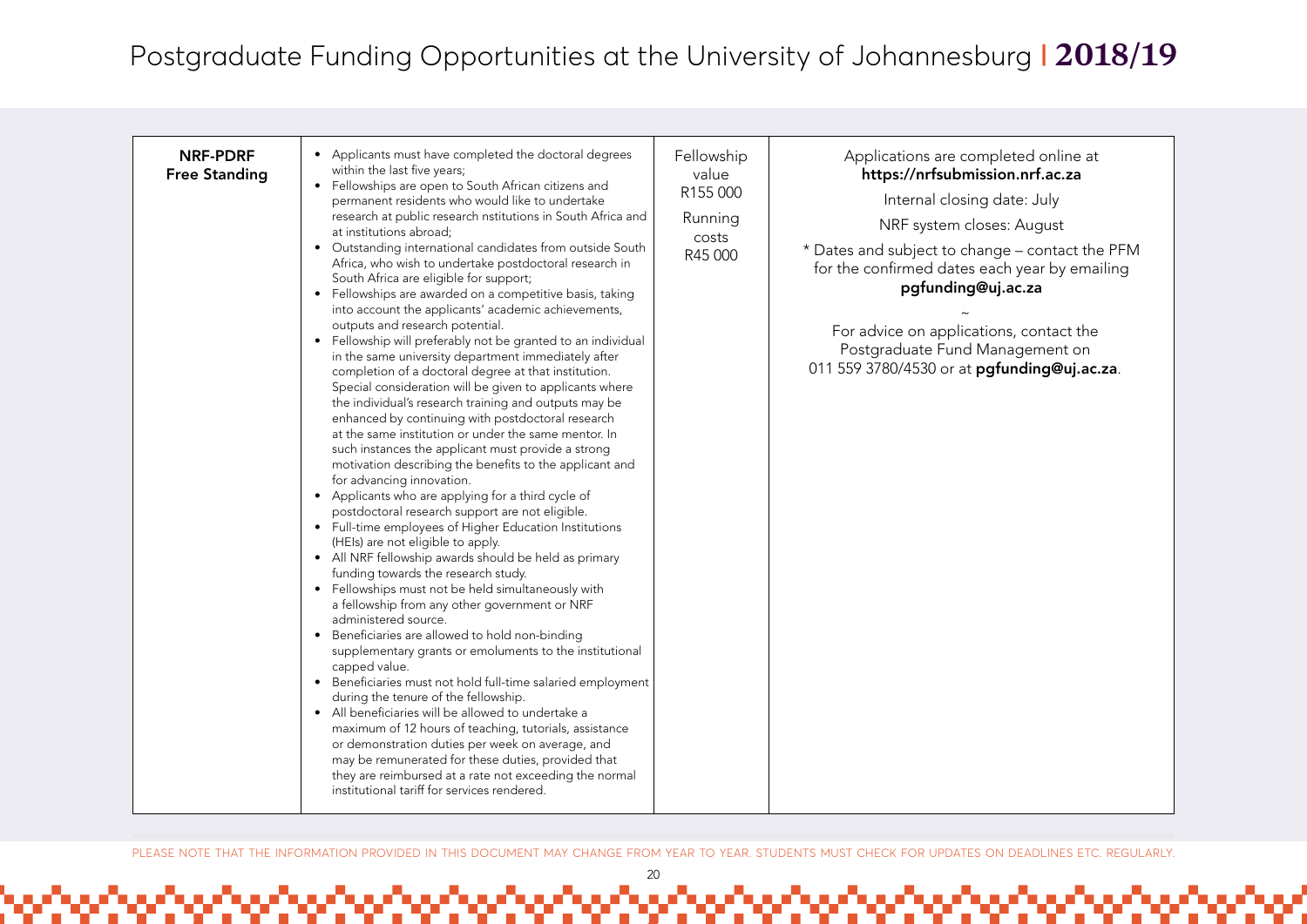| remunerated for these duties, provided that<br>they are reimbursed at a rate not exceeding<br>the standard institution's tariff for services<br>rendered. |
|-----------------------------------------------------------------------------------------------------------------------------------------------------------|
|-----------------------------------------------------------------------------------------------------------------------------------------------------------|

PLEASE NOTE THAT THE INFORMATION PROVIDED IN THIS DOCUMENT MAY CHANGE FROM YEAR TO YEAR. STUDENTS MUST CHECK FOR UPDATES ON DEADLINES ETC. REGULARLY.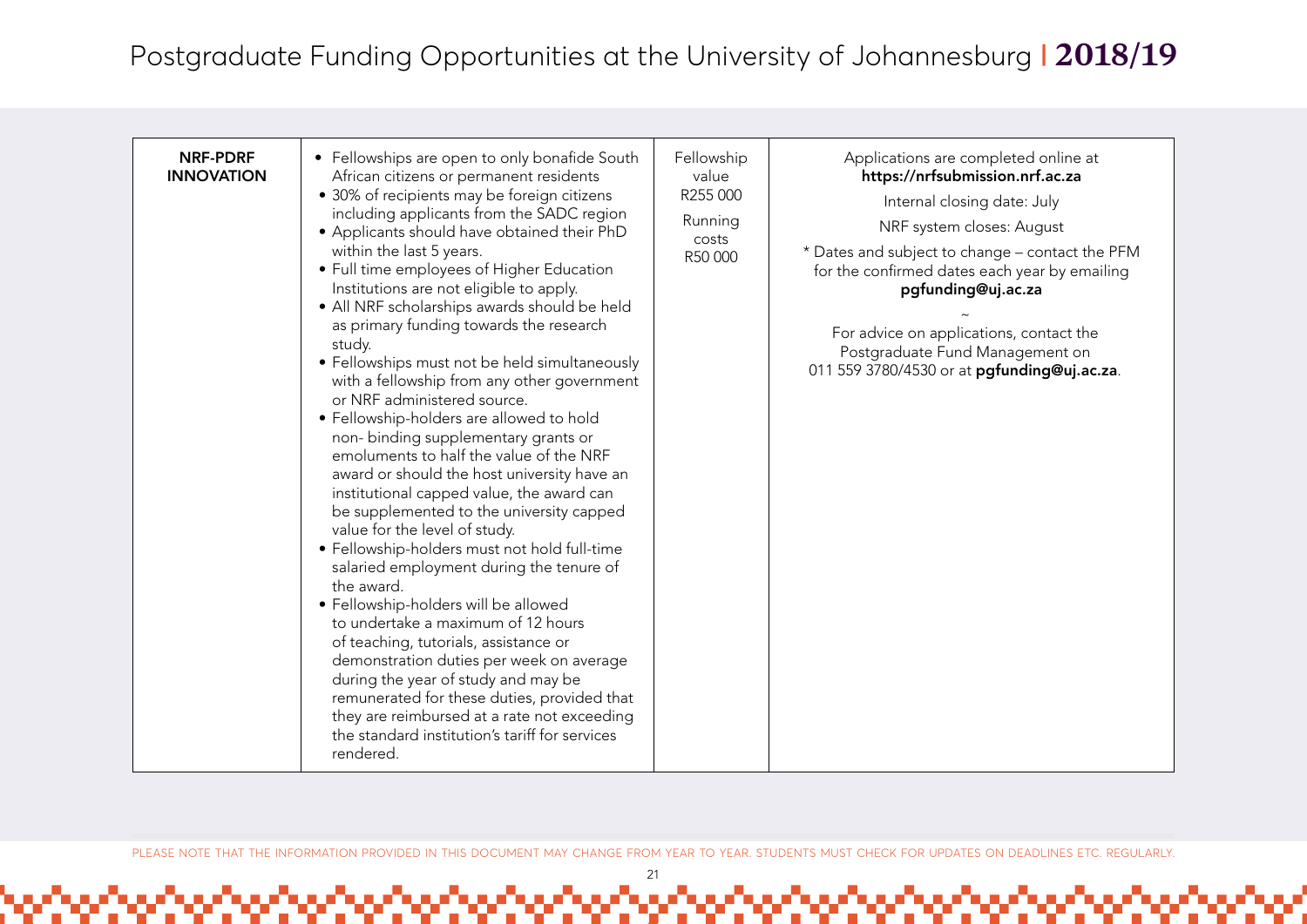| <b>Doctoral</b><br>Innovation<br>Scholarships                                | • SA citizens, permanent residents and<br>non-SA citizens<br>• Specific fields of study<br>(Biotechnology, Cellular and Molecular<br>Biology, Engineering, Computer Science,<br>Physics; Astronomy, Mathematical Sciences,<br>Nanotechnology, Chemistry, Earth<br>Sciences, Ecology and Medical Sciences)<br>Students studying Social Sciences and<br>$\bullet$<br>Humanities are also supported | R120 000                                                                                                                         | Applications are completed online at<br>https://nrfsubmission.nrf.ac.za<br>Internal closing date: July<br>NRF system closes: August<br>* Dates and subject to change - contact the PFM for the<br>confirmed dates each year by emailing<br>pgfunding@uj.ac.za<br>To qualify for a scholarship in the first year of their<br>doctorate, students must apply in the year prior to                                                                               |
|------------------------------------------------------------------------------|--------------------------------------------------------------------------------------------------------------------------------------------------------------------------------------------------------------------------------------------------------------------------------------------------------------------------------------------------------------------------------------------------|----------------------------------------------------------------------------------------------------------------------------------|---------------------------------------------------------------------------------------------------------------------------------------------------------------------------------------------------------------------------------------------------------------------------------------------------------------------------------------------------------------------------------------------------------------------------------------------------------------|
| <b>DAAD Scholarship</b>                                                      | SA citizens or permanent residents<br>$\bullet$<br>• Any field of study                                                                                                                                                                                                                                                                                                                          | R110 000                                                                                                                         | registration for their doctorate. Alternatively, for students<br>already in the first or second year of their doctorate, an<br>application for a scholarship in the second or third year                                                                                                                                                                                                                                                                      |
| South African<br><b>Square Kilometre</b><br><b>Array Project</b><br>(SKA SA) | • SA citizens and non-SA citizens<br>• Non-SA from other countries in Africa who<br>wish to complete an MSc or PhD degree at<br>a university in a South African SKA Partner<br>Country: Namibia, Zambia, Botswana,<br>Mozambique, Madagascar, Mauritius, Kenya<br>and Ghana<br>Specific fields of study (Engineering and<br>$\bullet$<br>Radio Astronomy Science)                                | R117 000<br>plus R21 000<br>travel grant<br>and<br>R30 000<br>equipment<br>grant                                                 | respectively of their doctorate is allowed. Applicants<br>may cancel their applications without any obligation to<br>the NRF. Doubts regarding prospective studies should<br>therefore not prevent candidates from submitting their<br>applications on time.<br>For advice on applications, contact the Postgraduate Fund<br>Management on 011 559 3780/4530/3287<br>or email pgfunding@uj.ac.za.                                                             |
| <b>NRF Grantholder-</b><br>linked bursaries for<br>doctoral study            | • Determined by relevant supervisor<br>• Grantholders may nominate students in the<br>ratio 90:10 (SA: African (other than SA)                                                                                                                                                                                                                                                                   | R60000<br>(full time)<br>R12000<br>(part time)<br>* Minimum<br>values<br>indicated,<br>funding<br>depends<br>on the<br>programme | Nominations are submited online at<br>https://nrfsubmission.nrf.ac.za<br>Students should approach their faculties/prospective<br>supervisors or HOD's in this regard well in advance of<br>the commencement of their studies.<br>Only grantholders who are receiving bursaries<br>as a part of their NRF grants may nominate students<br>for these assistantships.<br>For further information, contact the PFM on<br>011 559 3780/4530 or pgfunding@uj.ac.za. |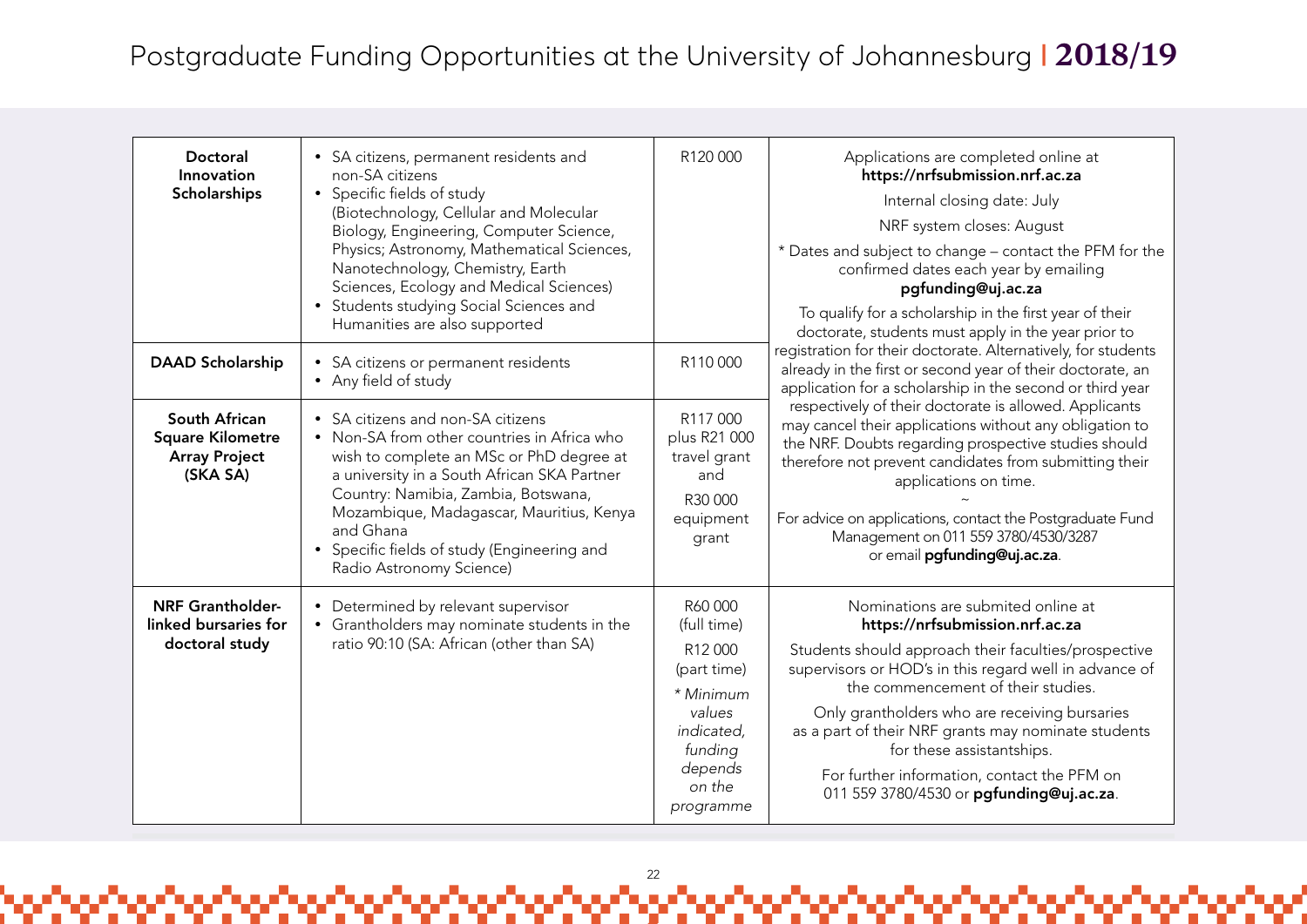## MEDICAL RESEARCH COUNCIL

The Medical Research Council (MRC) main focus relates to research on Biomedical and to develop appropriate research capabilities across the full spectrum of health research. The health research priorities in South Africa relates to HIV and AIDS (including SAAVI); tuberculosis; malaria; cancer; African traditional medicine and drug discovery; genomics, proteomics and computational biology; nutrition; crime, violence and injury; women, maternal and child health; cardiovascular and metabolic diseases; mental health and functional disorders as well as the policy and implementation.

| <b>LEVEL OF STUDY</b> | <b>CRITERIA</b>                                                                                                                                                                                                                | <b>VALUE</b>      | <b>DEADLINE &amp; APPLICATION</b><br><b>PROCESS</b>                                                |
|-----------------------|--------------------------------------------------------------------------------------------------------------------------------------------------------------------------------------------------------------------------------|-------------------|----------------------------------------------------------------------------------------------------|
| Master's              | • Medical Sciences.<br>• Full-time master's study.<br>• Minimum of 60% in honours degree or major<br>subject is required for consideration.<br>• Preference is given to candidates working in<br>established MRC units.        | Value is variable | Go to www.mrc.ac.za<br>Closing date for applications:<br>30 August (prior to the<br>year of study) |
| Doctoral              | • Full-time Doctoral study in Medical Sciences.<br>• Awarded on merit.<br>• Master's degree or equivalent, or MSc.<br>upgraded to PhD is required.<br>• Preference is given to candidates working in<br>established MRC units. | Value is variable |                                                                                                    |

PLEASE NOTE THAT THE INFORMATION PROVIDED IN THIS DOCUMENT MAY CHANGE FROM YEAR TO YEAR. STUDENTS MUST CHECK FOR UPDATES ON DEADLINES ETC. REGULARLY.

23

<u>ით ის და და და და და და და და და და დ</u>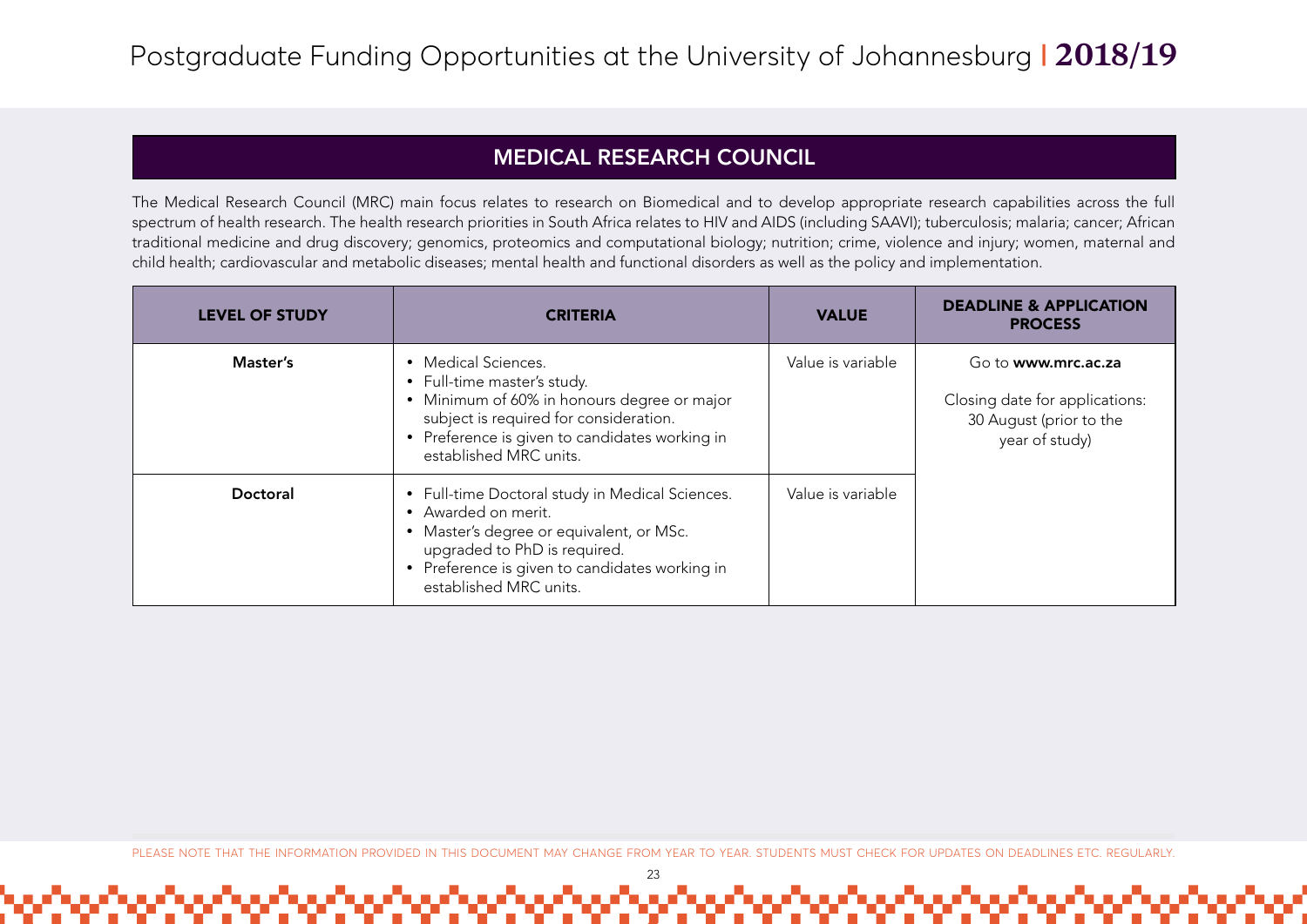#### MANDELA-RHODES FOUNDATION

The goal of the Mandela Rhodes Scholarships programme is to offer educational opportunities to young Africans with scholastic, intellectual and leadership potential to study at suitable tertiary institutions and to create a network of principled future leaders, with the capacity and to advance themselves and their countries. The scholarships aim to give expression to the legacy of academic excellence, leadership, education, reconciliation and entrepreneurship.

| <b>LEVEL OF STUDY</b>   | <b>CRITERIA</b>                                 | <b>VALUE</b>     | <b>DEADLINE</b>                                                                        | <b>APPLICATION PROCESS</b>                                                                                                                                                                                                                                                                          |
|-------------------------|-------------------------------------------------|------------------|----------------------------------------------------------------------------------------|-----------------------------------------------------------------------------------------------------------------------------------------------------------------------------------------------------------------------------------------------------------------------------------------------------|
| Honours and<br>Master's | All African<br>citizens<br>Any research<br>area | Varies each year | Varies each<br>year. Normally<br>before April in<br>the year prior to<br>registration. | Application forms are available online from the<br>MRF website (www.mandelarhodes.org). Students are<br>nominated through an interview process by the panel of<br>Vice-Deans of the Faculties.<br>For further information please contact Ms Dudu Mbatha,<br>011 559 4016 or email rdmbatha@uj.ac.za |

#### CANON COLLINS TRUST

Canon Collins Trust awards approximately 20-30 postgraduate scholarships for southern African students from Malawi, Zambia, Zimbabwe, Botswana, Lesotho, Mozambique and Namibia each year. All scholarships are for postgraduate study for one academic year. Full scholarships, including maintenance and tuition fees, or partial grants are provided for taught/research Master's programmes.

| <b>LEVEL OF STUDY</b>    | CRITERIA                                                                                                                                                                                                                                                                                                | <b>VALUE</b>                 | <b>DEADLINE &amp; APPLICATION PROCESS</b>                                                                                                                                                                                                                                                  |
|--------------------------|---------------------------------------------------------------------------------------------------------------------------------------------------------------------------------------------------------------------------------------------------------------------------------------------------------|------------------------------|--------------------------------------------------------------------------------------------------------------------------------------------------------------------------------------------------------------------------------------------------------------------------------------------|
| Master's and<br>Doctoral | • Must be a national of and resident,<br>or have refugee status, in one of<br>the following countries: Angola,<br>Botswana, Lesotho, Malawi,<br>Mozambique, Namibia, South Africa,<br>Swaziland, Zambia, Zimbabwe<br>• Must be registered to study or wish to<br>study at any South African university. | R50 000 per<br>academic year | <b>Deadline: Normally first week of August</b><br>Application forms are available from the Canon Collins<br>website go to: http://www.canoncollins.org.uk/<br>scholarships/. The form should be completed on a<br>computer and submitted via email to:<br>scholarships@canoncollins.org.uk |

PLEASE NOTE THAT THE INFORMATION PROVIDED IN THIS DOCUMENT MAY CHANGE FROM YEAR TO YEAR. STUDENTS MUST CHECK FOR UPDATES ON DEADLINES ETC. REGULARLY.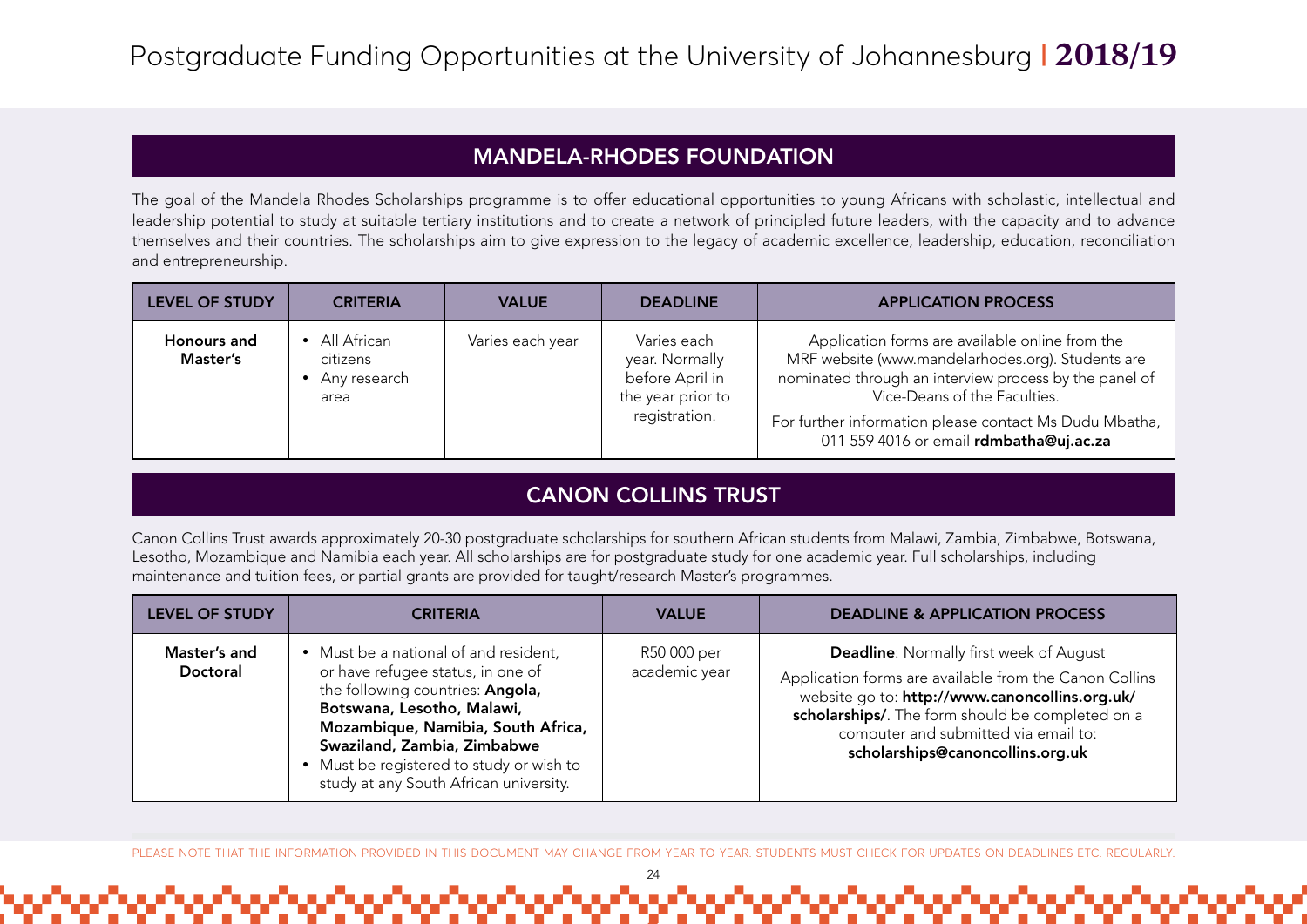## GRAÇA MACHEL SCHOLARSHIPS

Graça Machel Scholarships are available to postgraduate female students from Lesotho, Swaziland, Malawi, Mozambique and South Africa for a period of 3 years. The scholarship is intended to support women whose study programmes are particularly relevant to the development needs of South Africa in order to maximise the positive impact for communities in the region. Scholarships in the areas of health, education, science and technology, economics and finance, and development will be prioritised.

| <b>LEVEL OF STUDY</b>                | <b>CRITERIA</b>                                                                                                                                                                                                                                           | <b>VALUE</b>                                                                                                                                                                                                                                                                                                               | <b>DEADLINE &amp; APPLICATION PROCESS</b>                                                                                                                                                                                                                                                             |
|--------------------------------------|-----------------------------------------------------------------------------------------------------------------------------------------------------------------------------------------------------------------------------------------------------------|----------------------------------------------------------------------------------------------------------------------------------------------------------------------------------------------------------------------------------------------------------------------------------------------------------------------------|-------------------------------------------------------------------------------------------------------------------------------------------------------------------------------------------------------------------------------------------------------------------------------------------------------|
| Honours,<br>Master's and<br>Doctoral | • Must be a woman<br>Be a national of and resident<br>in one of the SADC countries:<br>Angola, Botswana, DRC,<br>Lesotho, Madagascar, Malawi,<br>Mauritius, Mozambique,<br>Namibia, Seychelles, South<br>Africa, Swaziland, Tanzania,<br>Zambia, Zimbabwe | • Tuition fees paid in full<br>• Medical insurance up to<br>ZAR 3 500 for non-South African<br>scholars<br>• Stipend ZAR 48 000<br>• Study resource allowance ZAR 9 000<br>(in first year of scholarship only)<br>• Travel allowance (for scholars<br>coming to South Africa from other<br>SADC countries only) ZAR 7 000. | <b>Deadline: Normally first week of August</b><br>For further information and application<br>forms go to. http://www.canoncollins.<br>org.uk/gracamachelsasol.html. The form<br>should be completed on a computer,<br>saved as a PDF, and submitted via email to:<br>scholarships@canoncollins.org.uk |

## ERNST AND ETHEL ERIKSEN TRUST

The Ernst and Ethel Eriksen Trust was established by Ethel Eriksen in the early 1980's. The trust provides study grants to students doing post graduate study and has enabled scholars from all walks of life to fulfill their dreams, and in so doing benefit South Africa.

| <b>LEVEL OF STUDY</b>                      | <b>CRITERIA</b>                                                                                                                     | <b>DEADLINE</b>                                       | <b>APPLICATION PROCESS</b>                                                                                                                                                                                                                                                                                                                                                  |
|--------------------------------------------|-------------------------------------------------------------------------------------------------------------------------------------|-------------------------------------------------------|-----------------------------------------------------------------------------------------------------------------------------------------------------------------------------------------------------------------------------------------------------------------------------------------------------------------------------------------------------------------------------|
| All levels of study at<br>university level | • South African citizens<br>studying at a South<br>African university.<br>First year students<br>will need to reapply<br>each year. | 30 September<br>prior to the year<br>of registration. | <b>Deadline:</b> 30 September prior to the year of registering<br>For further information and application forms go to: http://www.<br>eriksentrust.co.za/ApplyOnline/tabid/59/Default.aspx<br>Applications must be submitted to: Mrs Von Wildenrath<br>The Ernst and Ethel Ericksen Trust<br>Private Bag X67, Bryanston 2021<br>Tel/fax 011 886 5789 · eeetrust@eject.co.za |

PLEASE NOTE THAT THE INFORMATION PROVIDED IN THIS DOCUMENT MAY CHANGE FROM YEAR TO YEAR. STUDENTS MUST CHECK FOR UPDATES ON DEADLINES ETC. REGULARLY.

<u>സസ്ധാന സാധാന</u>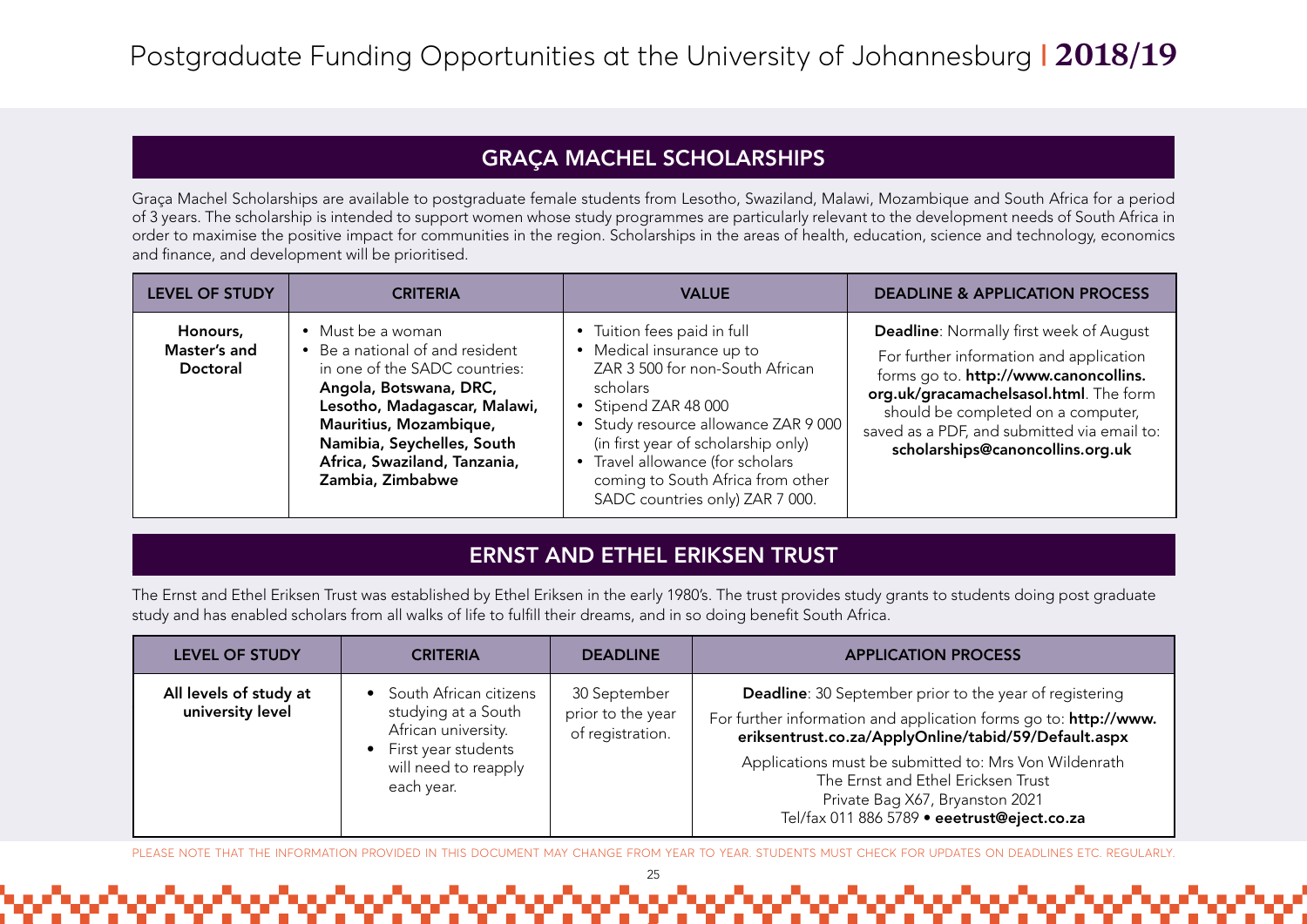## FUCHS FOUNDATION DOCTORAL SCHOLARSHIPS

The foundation invites all the South African Doctoral students to apply for the Carl Fuchs and Emily Fuchs Doctoral Scholarships. The scholarship is awarded for full and/or part-time Doctoral studies for a period of two years. Students must be willing to enter into an agreement, confirming that he/she undertakes to apply the benefits of their research outcomes as part of a career based in South Africa for a minimum period equal to the tenure of the scholarship.

| <b>LEVEL OF STUDY</b> | <b>CRITERIA</b>                                                                                                                                                                                                                                           | <b>VALUE</b>                                                                                                                                                                                                                    | <b>DEADLINE &amp; APPLICATION PROCESS</b>                                                                                                                                                                                                                                                                                                                                                                                                                                                                                   |
|-----------------------|-----------------------------------------------------------------------------------------------------------------------------------------------------------------------------------------------------------------------------------------------------------|---------------------------------------------------------------------------------------------------------------------------------------------------------------------------------------------------------------------------------|-----------------------------------------------------------------------------------------------------------------------------------------------------------------------------------------------------------------------------------------------------------------------------------------------------------------------------------------------------------------------------------------------------------------------------------------------------------------------------------------------------------------------------|
| Doctoral              | • Available to South African<br>citizens.<br>Minimum requirement of a<br>Master's degree passed with<br>the distinction or 75% average.<br>Preferences will be given<br>to economically deprived<br>students.<br>• Must have the leadership<br>qualities. | $\bullet$ R100 000 per annum.<br>Scholarship is awarded for<br>a period of two years, of<br>which the second round is<br>payable at the discretion of<br>the Foundation and subject<br>to satisfactory academic<br>performance. | Scholarships are awarded every alternative year,<br>the next scholarship will be available for 2019/20<br>studies. Applications forms are available from<br>the PGS website.<br>Closing date for the next applications: Normally<br>first week of October. Applications must be<br>submitted by mail directly to:<br>Doctoral Scholarships, The Carl and Emily Fuchs<br>Foundation, PO Box 1910, Halfway House 1685<br>For further information please contact<br>Ms Dudu Mbatha, 011 559 4016<br>or email rdmbatha@uj.ac.za |

## BEIT TRUST

The Beit Trust offers annually a number of postgraduate scholarships abroad for studies or research to graduates who are domiciled in Malawi, Zambia or Zimbabwe. International students are therefore invited to apply for this opportunity in order to enhance their postgraduate studies.

| <b>LEVEL OF</b><br><b>STUDY</b> | <b>CRITERIA</b>                                                                                                          | <b>VALUE</b>                                                                           | <b>DEADLINE &amp; APPLICATION PROCESS</b>                                                                                                        |
|---------------------------------|--------------------------------------------------------------------------------------------------------------------------|----------------------------------------------------------------------------------------|--------------------------------------------------------------------------------------------------------------------------------------------------|
| Postgraduate<br>Study           | Graduates who are residents of<br>Malawi, Zambia or Zimbabwe<br>Must be in possession of an<br>Honours degree<br>No MBAs | Variable, covers fees<br>and normal living costs<br>for normally 3 years at<br>maximum | August prior to the year of registering.<br>For further information and application forms go to:<br>http://www.beittrust.org.uk/Scholarships.htm |

PLEASE NOTE THAT THE INFORMATION PROVIDED IN THIS DOCUMENT MAY CHANGE FROM YEAR TO YEAR. STUDENTS MUST CHECK FOR UPDATES ON DEADLINES ETC. REGULARLY.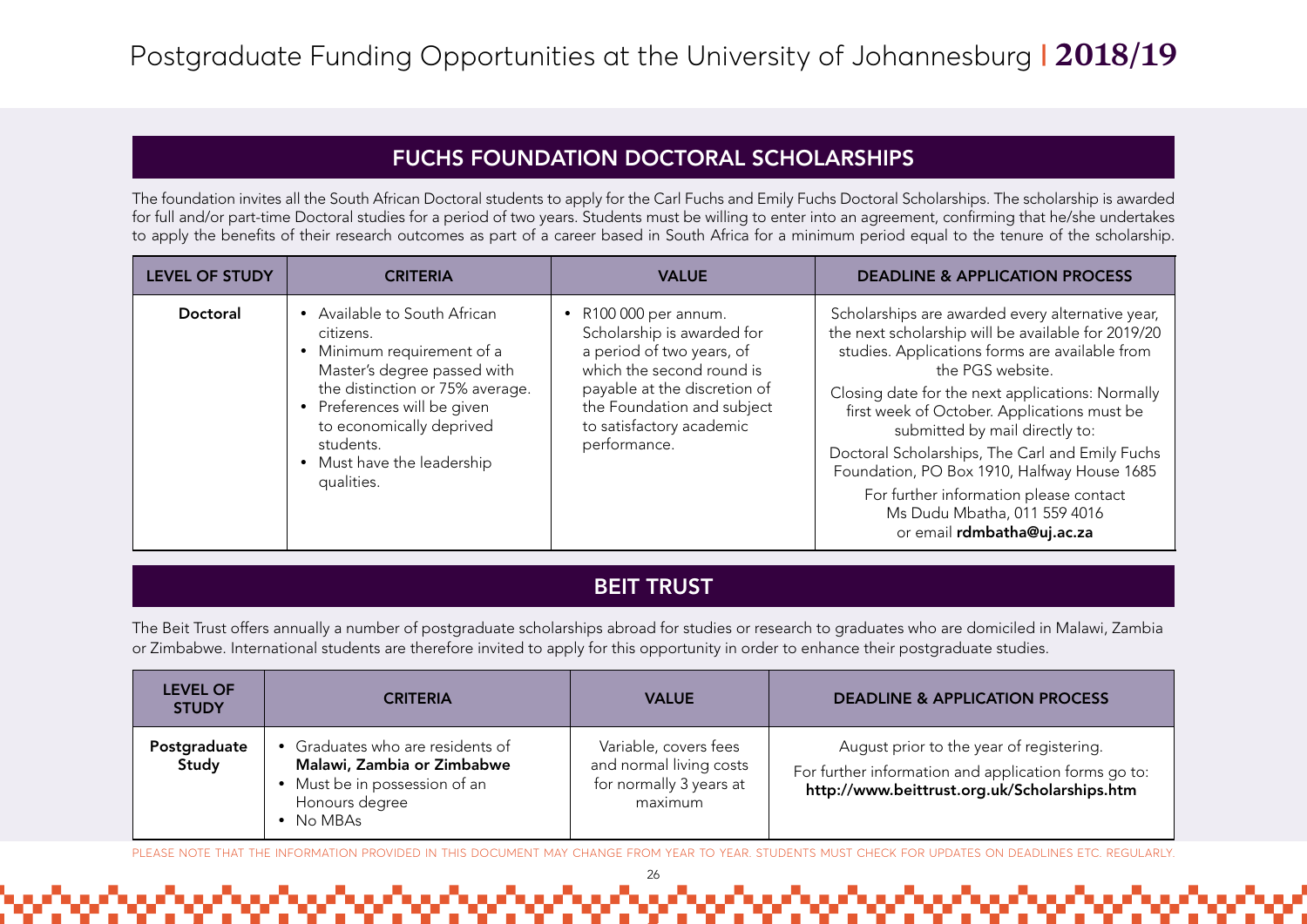## MAIZE TRUST BURSARY SCHEME

Master's and Doctoral students are invited to apply for the Maize Trust Bursary Scheme. The purpose of the scheme is to financially assist students who are currently enrolled in research areas pertaining to plant breeding; plant physiology; biometry; agronomy; weed science; soil science; soil microbiology; food sciences (relevant to the crop industry); plant entomology; plant nematology; plant pathology; molecular biology; plant biochemistry; agricultural economics; agricultural engineering; livestock sciences; pasture sciences; agricultural meteorology.

| <b>LEVEL OF</b><br><b>STUDY</b> | <b>CRITERIA</b>                                                                                                                                                                                                                                                                                                                                                             | <b>VALUE</b>                                 | <b>DEADLINE &amp; APPLICATION PROCESS</b>                                                                                                                                                                                                                                                                                                                                                                                                                   |
|---------------------------------|-----------------------------------------------------------------------------------------------------------------------------------------------------------------------------------------------------------------------------------------------------------------------------------------------------------------------------------------------------------------------------|----------------------------------------------|-------------------------------------------------------------------------------------------------------------------------------------------------------------------------------------------------------------------------------------------------------------------------------------------------------------------------------------------------------------------------------------------------------------------------------------------------------------|
| Master's<br>Doctoral            | • Must be full-time South African citizens.<br>• The field of study must be relevant to<br>the South African maize industry.<br>• The topic for the thesis must be<br>approved by the Maize Trust.<br>Students will be expected to work in<br>the South African maize industry for<br>a period that is the same length as<br>the period for which a bursary was<br>awarded. | R73 900<br>per annum<br>R89 450<br>per annum | Closing date for applications: Normally the last week of January<br>For further information and application, please contact<br>Louise du Plessis • Tel: +27 (12) 807 3958/4191<br>Fax: +27 (12) 807 7090 · email: I-lagric@mweb.co.za<br>Application together with the required documents must be<br>submitted to: The Maize Trust<br>Physical address: 477 Witherite Road, The Willows, Pretoria 0184<br>Postal address: PO Box 74626, Lynnwood Ridge 0040 |

PLEASE NOTE THAT THE INFORMATION PROVIDED IN THIS DOCUMENT MAY CHANGE FROM YEAR TO YEAR. STUDENTS MUST CHECK FOR UPDATES ON DEADLINES ETC. REGULARLY.

27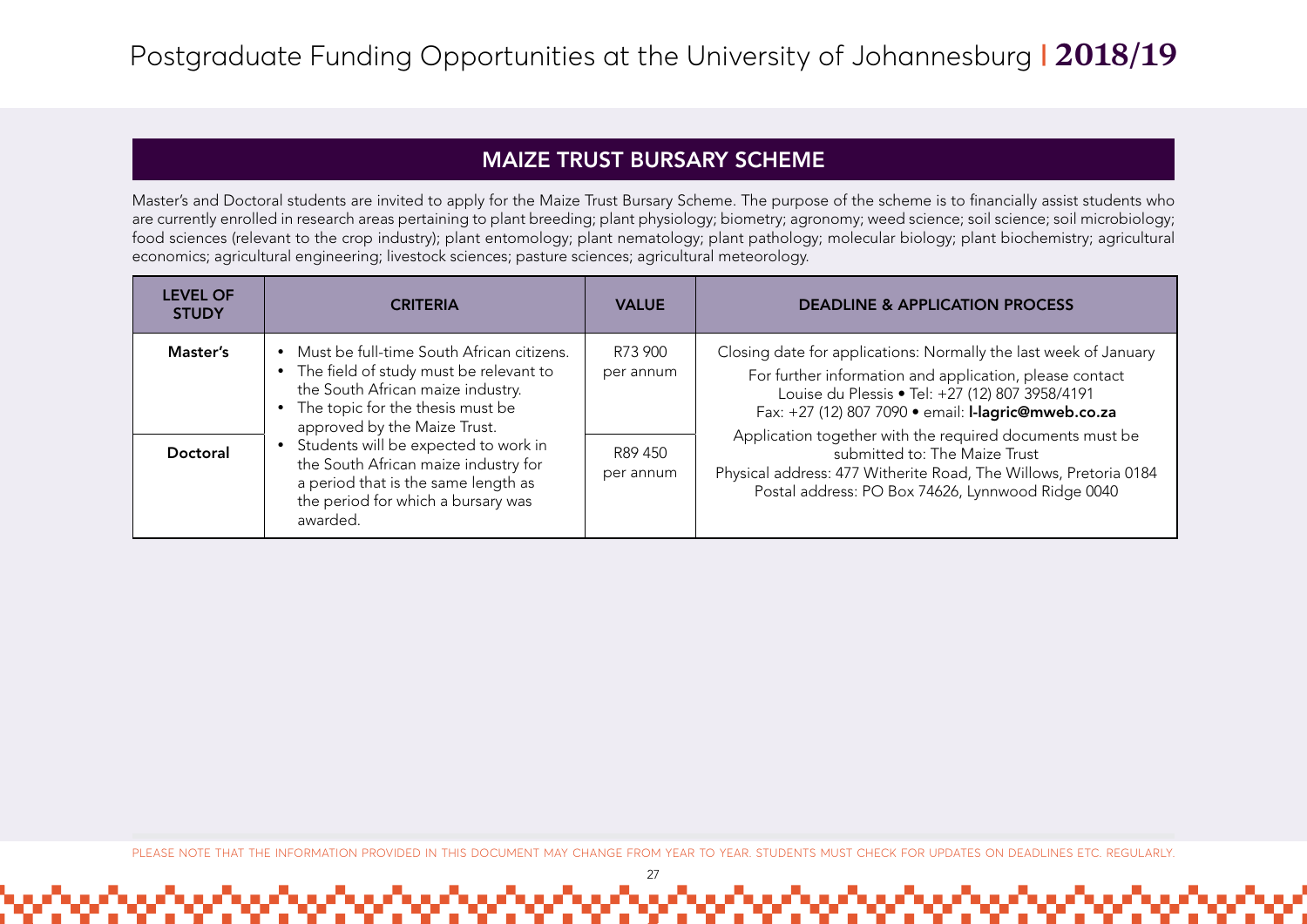## ERASMUS MUNDUS

Erasmus Mundus invites Master's and Doctoral students to apply for the joint programmes including a scholarship. The programme offers mobility flows of students and academics between European and non-European higher education institutions. Programmes include obligatory study and research periods in at least two universities and award recognised double, multiple or joint degrees.

| <b>LEVEL OF STUDY</b>    | <b>CRITERIA</b>                                                                                                                                                                                                                                                                                                                                                                                                                                                                                                                                                                                                                                                                                                                                                                                                                                                                                            | <b>DEADLINE &amp; APPLICATION PROCESS</b>                                                                                                                                                                                                                                                                                                                                                                                                                                                                                                                                                                                                                                       |
|--------------------------|------------------------------------------------------------------------------------------------------------------------------------------------------------------------------------------------------------------------------------------------------------------------------------------------------------------------------------------------------------------------------------------------------------------------------------------------------------------------------------------------------------------------------------------------------------------------------------------------------------------------------------------------------------------------------------------------------------------------------------------------------------------------------------------------------------------------------------------------------------------------------------------------------------|---------------------------------------------------------------------------------------------------------------------------------------------------------------------------------------------------------------------------------------------------------------------------------------------------------------------------------------------------------------------------------------------------------------------------------------------------------------------------------------------------------------------------------------------------------------------------------------------------------------------------------------------------------------------------------|
| Master's and<br>Doctoral | To be eligible you need the following criteria:<br>• You hold the South African nationality<br>• You have not resided or carried out your main activity (studies, work,<br>etc.) for more than a total of 12 months over the last 5 years in one of<br>the European countries.<br>• You have not received an Erasmus Mundus scholarship for the same<br>type of mobility in the past.<br>• You have sufficient knowledge of the language of instruction (most<br>courses are taught in English).<br>• Identify with one of the two Target Groups:<br>Target Group 1: Any South African student, researcher or staff member<br>that is registered at one of the EU-SATURN South African partner<br>institutions at the time of submitting this application.<br>Target Group 2: Any South African student who is currently enrolled in<br>an institution that is NOT a full EU-SATURN South African partner. | Closing date for application:<br>normally 16 March<br><b>ONLINE SUBMISSION:</b><br>To gain access to the application form, you<br>first need to create an account. To do so,<br>follow these four steps:<br>1. On the website (www.eu-saturn.eu) click<br>on STUDENT REGISTER<br>2. Enter your email address and choose a<br>password. Make sure you choose a pasword<br>that you won't forget.<br>3. Log in with the email adress and<br>password entered in step 2.<br>4. Start your application.<br>If you have any further questions,<br>please contact us through one of the<br>following channels:<br>www.eu-saturn.eu<br>Facebook: /eu.saturn<br>emaul: eu-saturn@rug.nl |

PLEASE NOTE THAT THE INFORMATION PROVIDED IN THIS DOCUMENT MAY CHANGE FROM YEAR TO YEAR. STUDENTS MUST CHECK FOR UPDATES ON DEADLINES ETC. REGULARLY.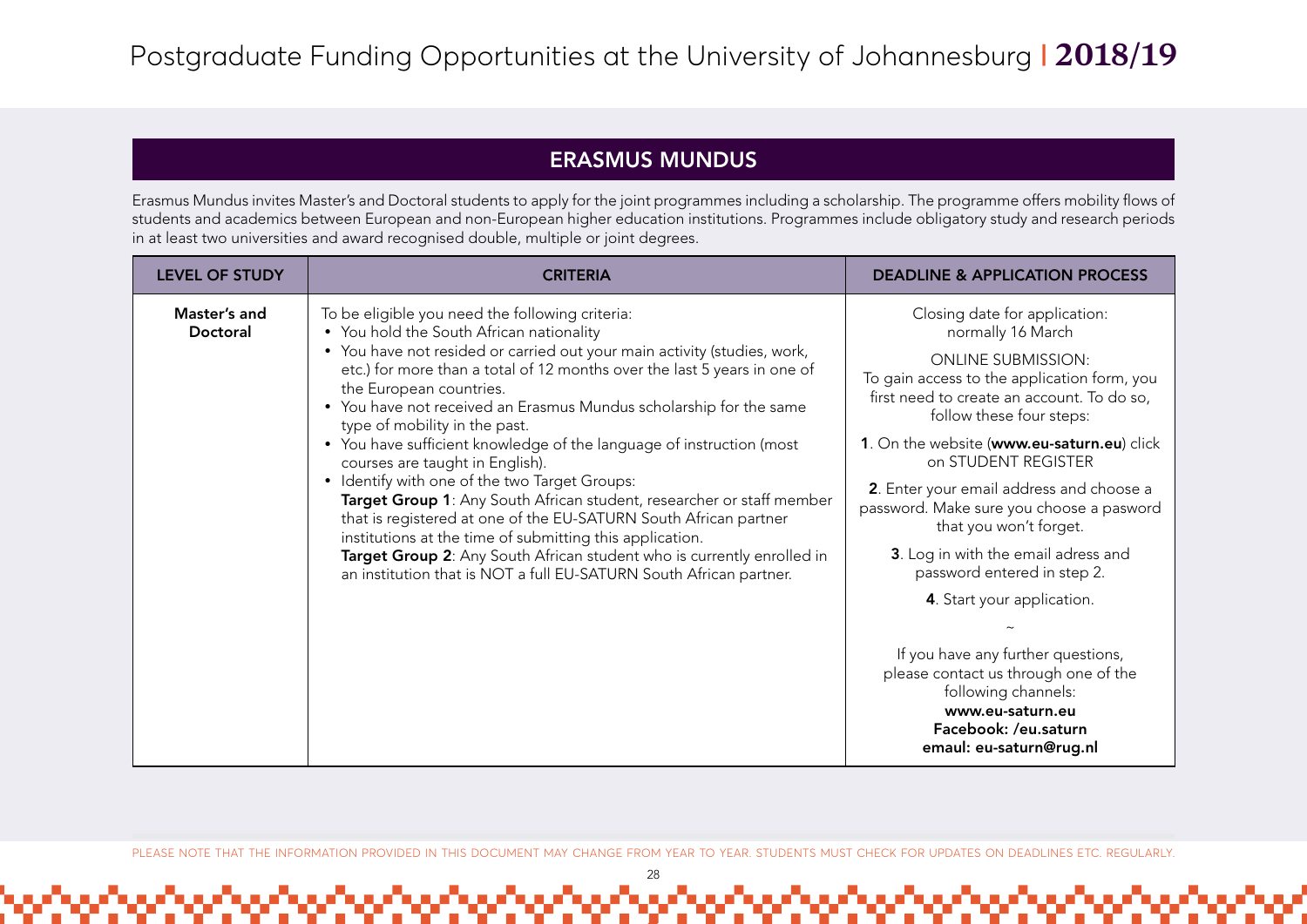## FULBRIGHT SCHOLARSHIPS

The Fulbright Postgraduate Studies Program provides the opportunity for South African students to pursue a graduate degree or undertake one academic year of research/non-degree study at a US academic institution. Fulbright students also serve as cultural ambassadors and should be prepared to speak about their countries, cultures, and research to academic and community groups.

| <b>LEVEL OF STUDY</b> | <b>CRITERIA</b>                                                                                                                                                                                                                                                                                                                                                  | <b>VALUE</b>                                                                                                                                                    | <b>DEADLINE &amp; APPLICATION PROCESS</b>                                                                                                                                                                                                                                                                                                                              |
|-----------------------|------------------------------------------------------------------------------------------------------------------------------------------------------------------------------------------------------------------------------------------------------------------------------------------------------------------------------------------------------------------|-----------------------------------------------------------------------------------------------------------------------------------------------------------------|------------------------------------------------------------------------------------------------------------------------------------------------------------------------------------------------------------------------------------------------------------------------------------------------------------------------------------------------------------------------|
| Master's              | • Must have a Bachelor's<br>degree (Honours) or<br>an equivalent four-year<br>university degree or<br>a BTech<br>• Master's and Doctoral<br>students must be a<br>South African citizen or<br>permanent resident<br>• Applicants holding<br>US citizenship or US<br>permanent residency are<br>ineligible for Fulbright<br>grants to the United<br><b>States</b> | • Full grant is for tuition, travel<br>and accommodation<br>• A reasonable support for<br>day-to-day expenses<br>• 1 year renewable for a<br>maximum of 2 years | Closing date for application:<br>normally April for each year<br>Application forms will be available from the<br>US Embassy website:<br>http://southafrica.usembassy.gov/fulbright_<br>program.html<br>Completed and signed applications can be sent by<br>registered mail, to:<br>The Fulbright Program<br><b>US Embassy Pretoria</b><br>PO Box 9536<br>Pretoria 0001 |
| Doctoral              | Must have a<br>Master's degree                                                                                                                                                                                                                                                                                                                                   |                                                                                                                                                                 | For further information,<br>please call +27 (12) 431 4189                                                                                                                                                                                                                                                                                                              |

PLEASE NOTE THAT THE INFORMATION PROVIDED IN THIS DOCUMENT MAY CHANGE FROM YEAR TO YEAR. STUDENTS MUST CHECK FOR UPDATES ON DEADLINES ETC. REGULARLY.

29

<u>ഡിഡിഡിഡിഡിഡിഡിഡിഡിഡിഡ</u>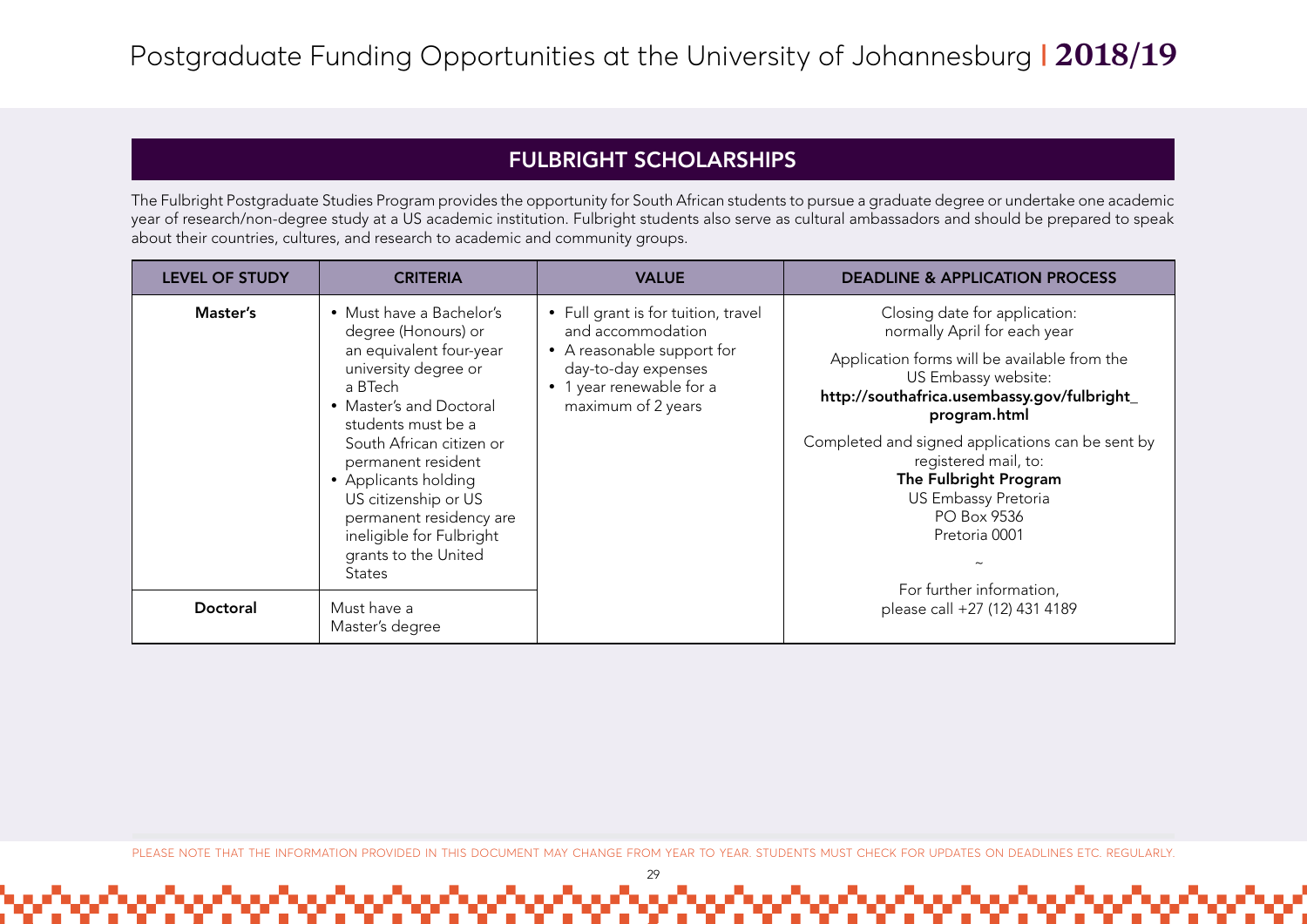#### DST-CSIR BURSARY INTER-BURSARY SUPPORT PROGRAMME

The Department of Science and Technology (DST) has recently launched DST-CSIR Inter-Bursary Support Programme (IBS) grant scheme. The IBS postgraduate bursary is intended to support capacity development in strategic and priority areas identified in key departmental strategies. The Council for Scientific and Industrial Research (CSIR) is supporting the DST in the development of skills in these areas. In this regard, the current or prospective full-time Honours/B-Tech, Master's or Doctoral South African and non-South African postgraduate students are invited to submit applications for bursary support.

| <b>LEVEL OF STUDY</b>                                        | <b>CRITERIA</b>                                                                                                                                                                                                                                                                                                                                                                                                      | <b>VALUE</b>         | <b>DEADLINE &amp; APPLICATION PROCESS</b>                                                                                                                                                                                                                                                                                                                                                                                                                                                                                                                                                                                                                                                                                                                                                                                                                                                                                                                                                                                           |
|--------------------------------------------------------------|----------------------------------------------------------------------------------------------------------------------------------------------------------------------------------------------------------------------------------------------------------------------------------------------------------------------------------------------------------------------------------------------------------------------|----------------------|-------------------------------------------------------------------------------------------------------------------------------------------------------------------------------------------------------------------------------------------------------------------------------------------------------------------------------------------------------------------------------------------------------------------------------------------------------------------------------------------------------------------------------------------------------------------------------------------------------------------------------------------------------------------------------------------------------------------------------------------------------------------------------------------------------------------------------------------------------------------------------------------------------------------------------------------------------------------------------------------------------------------------------------|
| Honours/<br>BTech/<br>Fourth year<br>Engineering<br>students | • Must register as a full-time student<br>• Applicants may apply if the major subjects<br>are in Science, Engineering and Technology<br>within the following areas:<br>• Chemistry<br>• Physics<br>• Computer Science<br>• Information Systems<br>• Data Science or ICT related majors<br>• Mathematics/Applied Maths/Statistics<br><b>Biotechnology and Related Majors</b><br><b>Engineering and Related Majors</b> | R60 000 per<br>annum | Closing date for applications: 30 September<br>Application form can be downloaded from<br>www.uj.ac.za/postgrad and completed application<br>form together with the supporting documents<br>can be emailed to the CSIR IBS Administrator at<br>HCD-INTERBURSARY@csir.co.za<br>All Applicants must submit the following documents:<br>• Proof of South African Identity Document (ID) or<br>Permanent Residency or Passport<br>Official and certified university degree certificates<br>$\bullet$<br>and academic transcripts indicating a minimum<br>accumulative academic achievement from the<br>previous degree.<br>• Admission letter indicating full time registration<br>(if available).<br>• Reference Letters.<br>Please note the following:<br>All required documents must be attached as one PDF<br>file in the following order: Identity document, proof<br>of permanent residence and university employment<br>letter (if applicable), certified university degree<br>certificates and transcripts, letter of admission |
|                                                              |                                                                                                                                                                                                                                                                                                                                                                                                                      |                      | (if available).                                                                                                                                                                                                                                                                                                                                                                                                                                                                                                                                                                                                                                                                                                                                                                                                                                                                                                                                                                                                                     |

PLEASE NOTE THAT THE INFORMATION PROVIDED IN THIS DOCUMENT MAY CHANGE FROM YEAR TO YEAR. STUDENTS MUST CHECK FOR UPDATES ON DEADLINES ETC. REGULARLY.

<u>ით ის რაის და სართა და და და და და და და დ</u>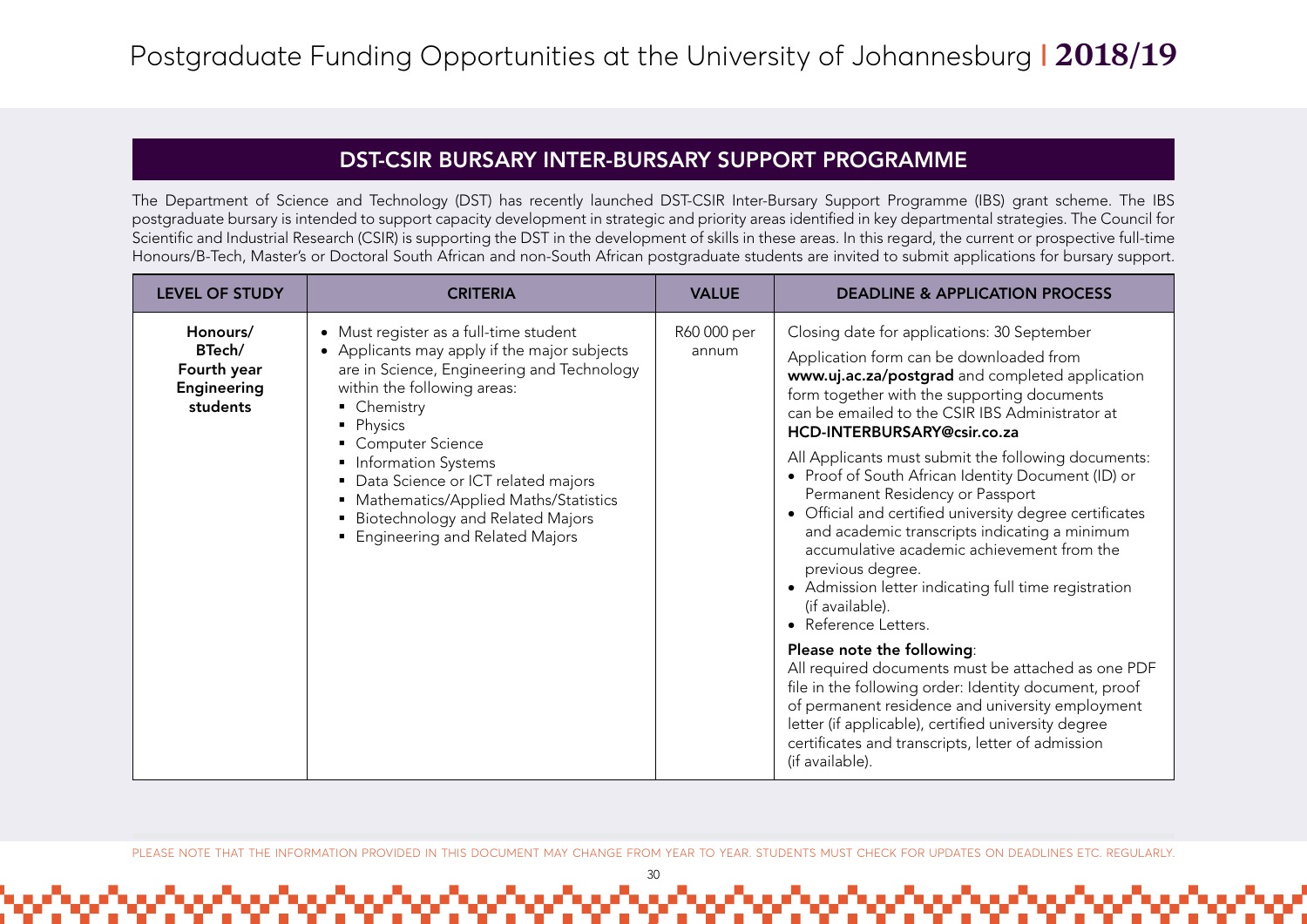| <b>Master's students</b><br>Doctoral students | • Must register as a full-time student<br>• Master's or Doctoral Applicants are awarded<br>based on the research area restricted to the<br>following research interests:<br>• Aerospace<br>• Composites<br>• Modelling and Digital Sciences<br>• Microsystems Technology<br>• Titanium (Manufacturing Elements)<br>• Photonics<br>Biotechnology (Biopharming,<br>Bioprocessing or Biocatalysis)<br>Information and Communications<br>Technology | R90 000<br>per annum<br>R120 000<br>per annum | Closing date for applications: 30 September<br>Application form can be downloaded from<br>www.uj.ac.za/postgrad and completed application<br>form together with the supporting documents<br>can be emailed to the CSIR IBS Administrator at<br>HCD-INTERBURSARY@csir.co.za<br>All Applicants must submit the following documents:<br>• Proof of South African Identity Document (ID) or<br>Permanent Residency or Passport<br>• Official and certified university degree certificates<br>and academic transcripts indicating a minimum<br>accumulative academic achievement from the<br>previous degree.<br>• Admission letter indicating full time registration<br>(if available).<br>• Reference Letters. |
|-----------------------------------------------|-------------------------------------------------------------------------------------------------------------------------------------------------------------------------------------------------------------------------------------------------------------------------------------------------------------------------------------------------------------------------------------------------------------------------------------------------|-----------------------------------------------|-------------------------------------------------------------------------------------------------------------------------------------------------------------------------------------------------------------------------------------------------------------------------------------------------------------------------------------------------------------------------------------------------------------------------------------------------------------------------------------------------------------------------------------------------------------------------------------------------------------------------------------------------------------------------------------------------------------|
|                                               |                                                                                                                                                                                                                                                                                                                                                                                                                                                 |                                               | Please note the following:<br>All required documents must be attached as one PDF<br>file in the following order: Identity document, proof<br>of permanent residence and university employment<br>letter (if applicable), certified university degree<br>certificates and transcripts, letter of admission<br>(if available).                                                                                                                                                                                                                                                                                                                                                                                |

PLEASE NOTE THAT THE INFORMATION PROVIDED IN THIS DOCUMENT MAY CHANGE FROM YEAR TO YEAR. STUDENTS MUST CHECK FOR UPDATES ON DEADLINES ETC. REGULARLY.

31

maan ah ay maan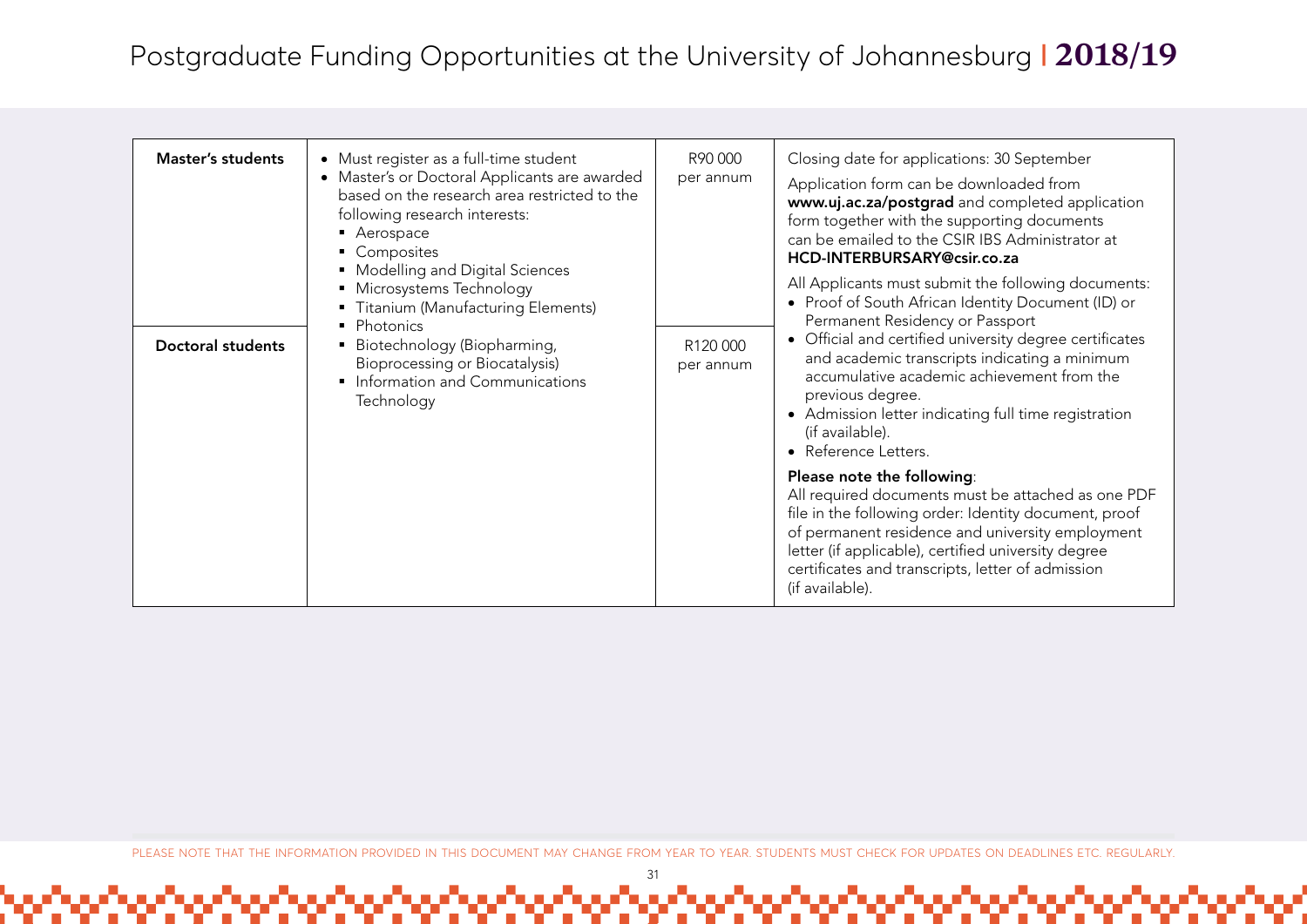## GREENMATTER FELLOWSHIP

GreenMatter is a catalytic public-private initiative that partners with South Africa's Biodiversity sector in developing relevant and quality skills for the Green Economy, and for supporting the sectors transformation agenda. GreenMatter's implementation spans a range of activities which include attraction of talented people to the Biodiversity careers, in particular black South Africans.

| <b>LEVEL OF STUDY</b> | <b>CRITERIA</b>                                                         | <b>VALUE</b>                                                                                                                          | <b>DEADLINE &amp; APPLICATION</b>                                                                                            |
|-----------------------|-------------------------------------------------------------------------|---------------------------------------------------------------------------------------------------------------------------------------|------------------------------------------------------------------------------------------------------------------------------|
| Master's              | Must be a South<br>R40 000<br>African citizen<br>Interested in pursuing | Closing date for applications: normally the first week of August.<br>Application forms are available at: http://www.greenmatter.co.za |                                                                                                                              |
| <b>Doctoral</b>       | a research career in<br>biodiversity-related<br>fields                  | R90 000                                                                                                                               | This fellowship is administered by the Canon Collins Trust, for further<br>information visit: http://www.canoncollins.org.uk |

## OLD MUTUAL SCHOLARSHIP

Old Mutual Scholarships offers an opportunity to Honours students to apply for funding on postgraduate studies in English or related fields.

| <b>LEVEL OF STUDY</b> | <b>CRITERIA</b>                                                                                                                                                                                                          | <b>VALUE</b>        | <b>DEADLINE &amp; APPLICATION</b>                                                                                                                                                                                                                                                                                     |
|-----------------------|--------------------------------------------------------------------------------------------------------------------------------------------------------------------------------------------------------------------------|---------------------|-----------------------------------------------------------------------------------------------------------------------------------------------------------------------------------------------------------------------------------------------------------------------------------------------------------------------|
| <b>Honours</b>        | • Must be a South African citizen<br>Interested in postgraduate<br>studies in English or related fields<br>Applicants will be selected on<br>academic merit, qualities of<br>character, motivation and field<br>of study | R <sub>10</sub> 000 | Closing date for application: 31 October<br>Application forms will be available from:<br>http://www.oldmutual.co.za<br>Applications to be submitted to:<br>Scholarships and Bursary Officer, Grahamstown Foundation,<br>PO Box 304, Grahamstown 6140<br>For further information please email: admin@foundation.org.za |

PLEASE NOTE THAT THE INFORMATION PROVIDED IN THIS DOCUMENT MAY CHANGE FROM YEAR TO YEAR. STUDENTS MUST CHECK FOR UPDATES ON DEADLINES ETC. REGULARLY.

<u> Իստանականական անականական անական</u>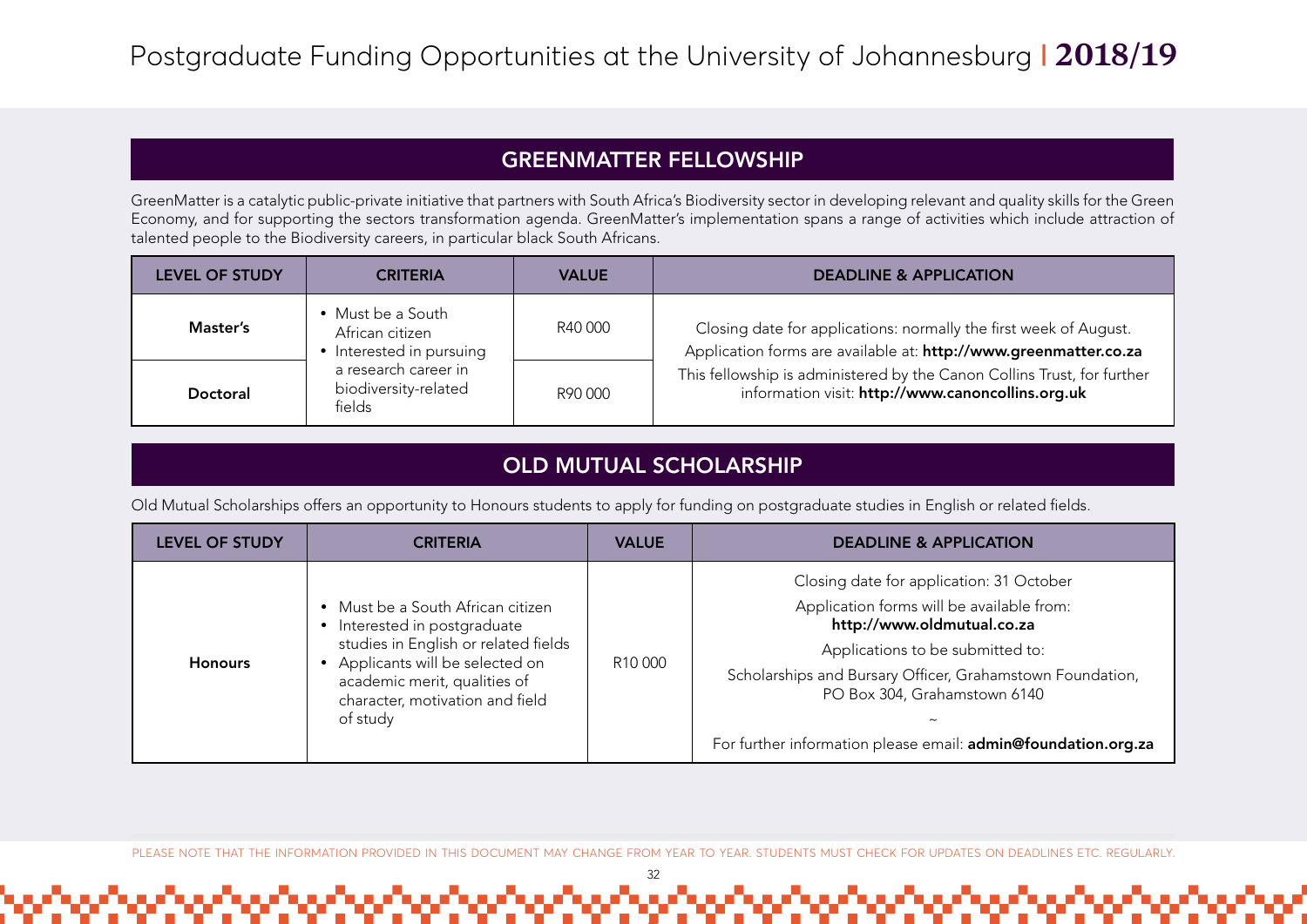## SA WISE HOPE SCHOLARSHIP

The Association of South African Women in Science and Engineering (SA WISE) is a dynamic association for all those who support the idea of strengthening the role of women in science and engineering in South Africa. The SA WISE Hope invites female students in the field of Science and Engineering to apply for the scholarship in order to raise the profile of women scientists and engineers.

| <b>LEVEL OF STUDY</b> | <b>CRITERIA</b>                                                                                                                                                                                                                                                                                                                                                                                                                                | <b>VALUE</b> | <b>DEADLINE &amp; APPLICATION</b>                                                                                                                                                                                                                                                                                                                         |
|-----------------------|------------------------------------------------------------------------------------------------------------------------------------------------------------------------------------------------------------------------------------------------------------------------------------------------------------------------------------------------------------------------------------------------------------------------------------------------|--------------|-----------------------------------------------------------------------------------------------------------------------------------------------------------------------------------------------------------------------------------------------------------------------------------------------------------------------------------------------------------|
| <b>Honours</b>        | • Must be a South African female student<br>• Must have achieved an academic average of<br>over 65%<br>• Only for studies at Honours level (or 4th year<br>equivalent e.g. in engineering)<br>• In any field of Science and Engineering<br>Medical fields are also included<br>• Candidates must exhibit outstanding personal<br>qualities and a strong desire to make a<br>contribution to their respective fields and to<br>society at large | R10 000      | Closing date for application: 30 November<br>Application forms will be available from:<br>http://web.uct.ac.za/org/sawise/scholarships.htm<br>Only hard copies of the documents will be accepted<br>and these should be mailed to:<br>PO Box 34085, Rhodes Gift, Cape Town 7707<br>For further information please email:<br>sawise.scholarships@gmail.com |

PLEASE NOTE THAT THE INFORMATION PROVIDED IN THIS DOCUMENT MAY CHANGE FROM YEAR TO YEAR. STUDENTS MUST CHECK FOR UPDATES ON DEADLINES ETC. REGULARLY.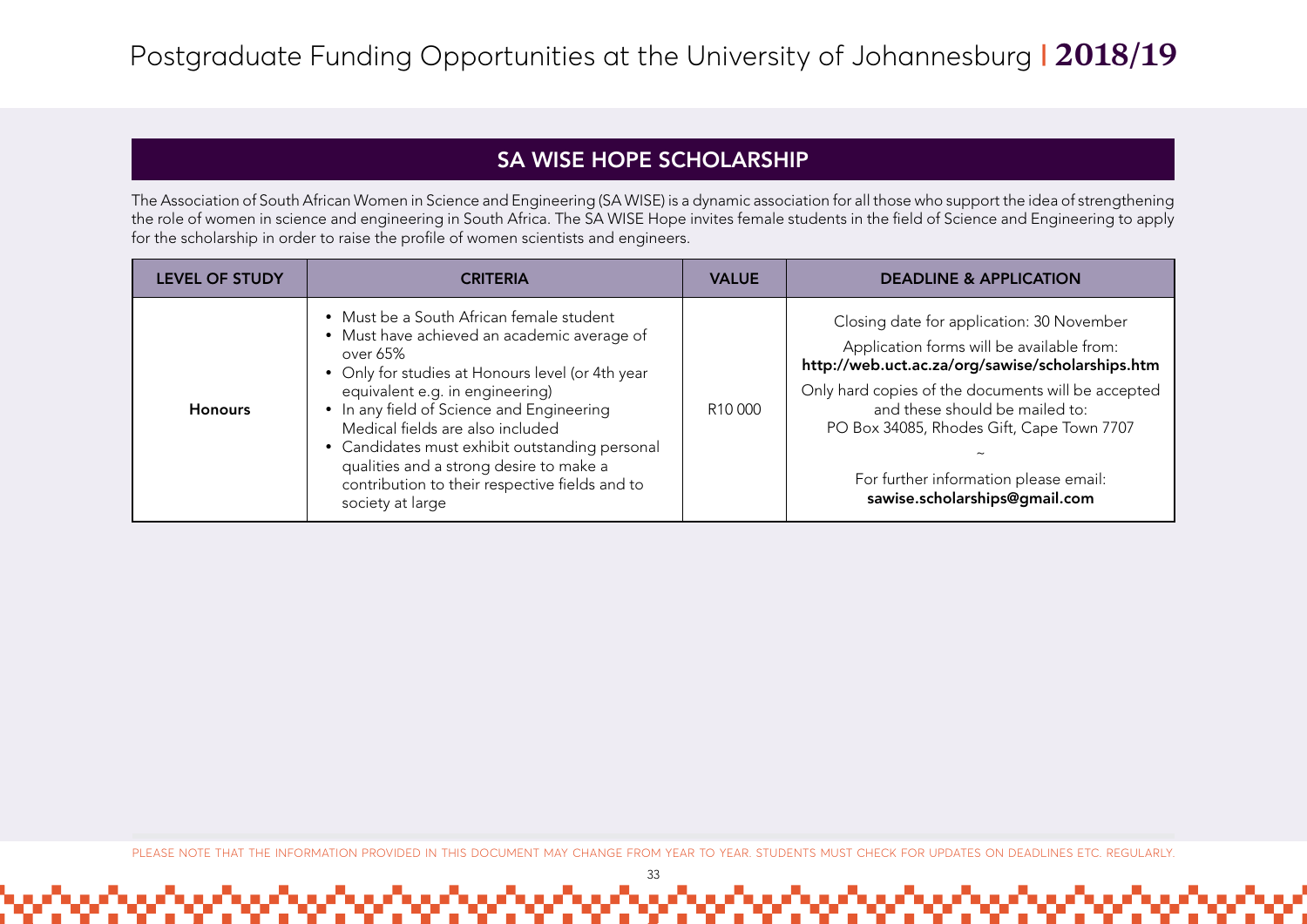## 2018 FIRSTRAND LAURIE DIPPENAAR SCHOLARSHIP for postgraduate international study and 2018 FIRSTRAND OXFORD AFRICAN STUDIES SCHOLARSHIP

The prestigious FirstRand Laurie Dippenaar scholarship for international postgraduate study to the value of R800 000 per annum for a maximum of two years is available to a South African citizen to study outside South Africa in any discipline at the internationally recognized university of their choice for a postgraduate degree.

The FNB Fund, a part of the FirstRand Foundation, has entered into a partnership with the Department of Education of the University of Oxford, to allow an outstanding South African student to undertake postgraduate study at one of the world's foremost universities. The student will be fully funded for each year to study Master's degree at the Department of Education in the University of Oxford.

| <b>LEVEL OF STUDY</b>         | <b>CRITERIA</b>                                                                                                                                                                                                                                          | <b>VALUE</b>                                                                 | <b>DEADLINE &amp; APPLICATION</b>                                                                                                                                                                                                                                                                                                                                                                                           |
|-------------------------------|----------------------------------------------------------------------------------------------------------------------------------------------------------------------------------------------------------------------------------------------------------|------------------------------------------------------------------------------|-----------------------------------------------------------------------------------------------------------------------------------------------------------------------------------------------------------------------------------------------------------------------------------------------------------------------------------------------------------------------------------------------------------------------------|
| Master's<br>and<br><b>PhD</b> | • Must be a South African citizen<br>• Academic excellence<br>• Leadership qualities<br>• Community involvement<br>• Potential to be a destiny changer<br>• Preference is given to applicants under the<br>age of 35; and<br>• First-time overseas study | R800 000 per<br>annum for<br>FirstRand<br>Laurie<br>Dippenaar<br>Scholarship | Online application forms for both scholarships will<br>be available on the website, www.firstrand.co.za,<br>from the 16th of December 2017 to the<br>22 of February 2018.<br>Applicant must have applied to their university<br>of choice and have been accepted before being<br>considered for final shortlisting in April 2018.<br>Please send an email to<br>firstrandpgscholarship@firstrand.co.za<br>with any queries. |

PLEASE NOTE THAT THE INFORMATION PROVIDED IN THIS DOCUMENT MAY CHANGE FROM YEAR TO YEAR. STUDENTS MUST CHECK FOR UPDATES ON DEADLINES ETC. REGULARLY.

34

<u>արտադարարարարարարարար</u>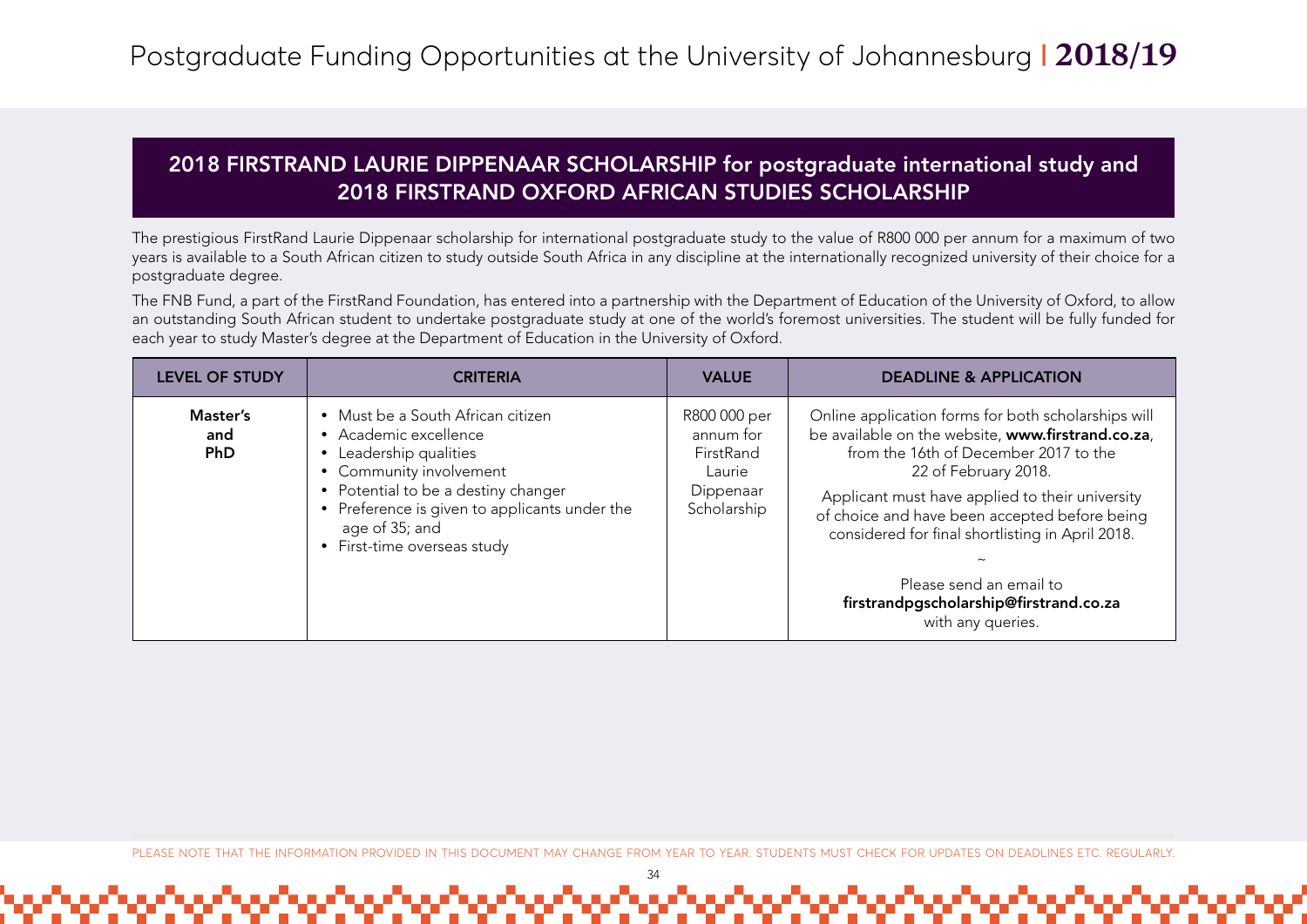## ENVIRONMENTAL RESOURCES MANAGEMENT (ERM)

ERM is a leading global provider of environmental, health, safety, risk, social consulting, and sustainability services. They have over 150 offices in 40 countries and territories and employ more than 5 000 people. ERM is committed to providing a consistent, professional, and quality service that creates value for clients in the oil and gas, mining, power, manufacturing, chemical, pharmaceutical, ports and agriculture sectors. Over the past three years they have worked for more than 50 percent of the Global Fortune 500 companies. ERM delivers innovative solutions for business and selected government clients, helping them understand and manage the sustainability challenges that the world is increasingly facing.

ERM is running a bursary programme for Post-graduate students. They are looking for dynamic young professionals to join their team of experts in Johannesburg, Cape Town, and Durban. ERM works on projects across Africa that require a broad range of skills and services

| <b>LEVEL OF STUDY</b>                     | <b>CRITERIA</b>                                                                                                                                                                                                                                                                                                                                                                                                                                                                                                                                                                                                                                                                                                                                                                                    | <b>VALUE</b>                                               | <b>DEADLINE &amp; APPLICATION</b>                                                                                                                                                                                                                                                                                                                                                                                                          |
|-------------------------------------------|----------------------------------------------------------------------------------------------------------------------------------------------------------------------------------------------------------------------------------------------------------------------------------------------------------------------------------------------------------------------------------------------------------------------------------------------------------------------------------------------------------------------------------------------------------------------------------------------------------------------------------------------------------------------------------------------------------------------------------------------------------------------------------------------------|------------------------------------------------------------|--------------------------------------------------------------------------------------------------------------------------------------------------------------------------------------------------------------------------------------------------------------------------------------------------------------------------------------------------------------------------------------------------------------------------------------------|
| Honours,<br>Master's<br>and<br><b>PhD</b> | • Must be a South African citizen.<br>• Students must have an average of 60% and<br>above<br>• All students with the appropriate<br>undergraduate degree aiming to further their<br>studies in the relevant disciplines may apply<br>• Applications must be accompanied by a CV<br>and an essay (3 000 words) on a topic chosen by<br>the applicant from the careers web page<br>• Applications and essays will be reviewed by<br>ERM and candidates will be short listed based<br>on their academic performance, essay writing<br>skills, as well as the chosen area of study<br>• Successful candidates will enter into a contract<br>with the ERM Sub-Saharan Africa division which<br>will include a work back period equal to the<br>period of study sponsored by ERM academic<br>performance | Variable,<br>covers<br>tuition and<br>registration<br>fees | Closing date for applications: 31 October<br>Students at tertiary institutions may apply online<br>via the careers web page at http://www.erm.<br>com/en/Locations/Southern-Africa/Careers/<br>or email sa.humanresources@erm.com<br>For further information, please contact:<br><b>ERM's Recruitment Specialist</b><br>Christiana John<br>Tel: +27 11 798 4300<br>christiana.john@erm.com<br>Or visit the careers web page at www.erm.com |

PLEASE NOTE THAT THE INFORMATION PROVIDED IN THIS DOCUMENT MAY CHANGE FROM YEAR TO YEAR. STUDENTS MUST CHECK FOR UPDATES ON DEADLINES ETC. REGULARLY.

անանանանանանանանանանանանանանան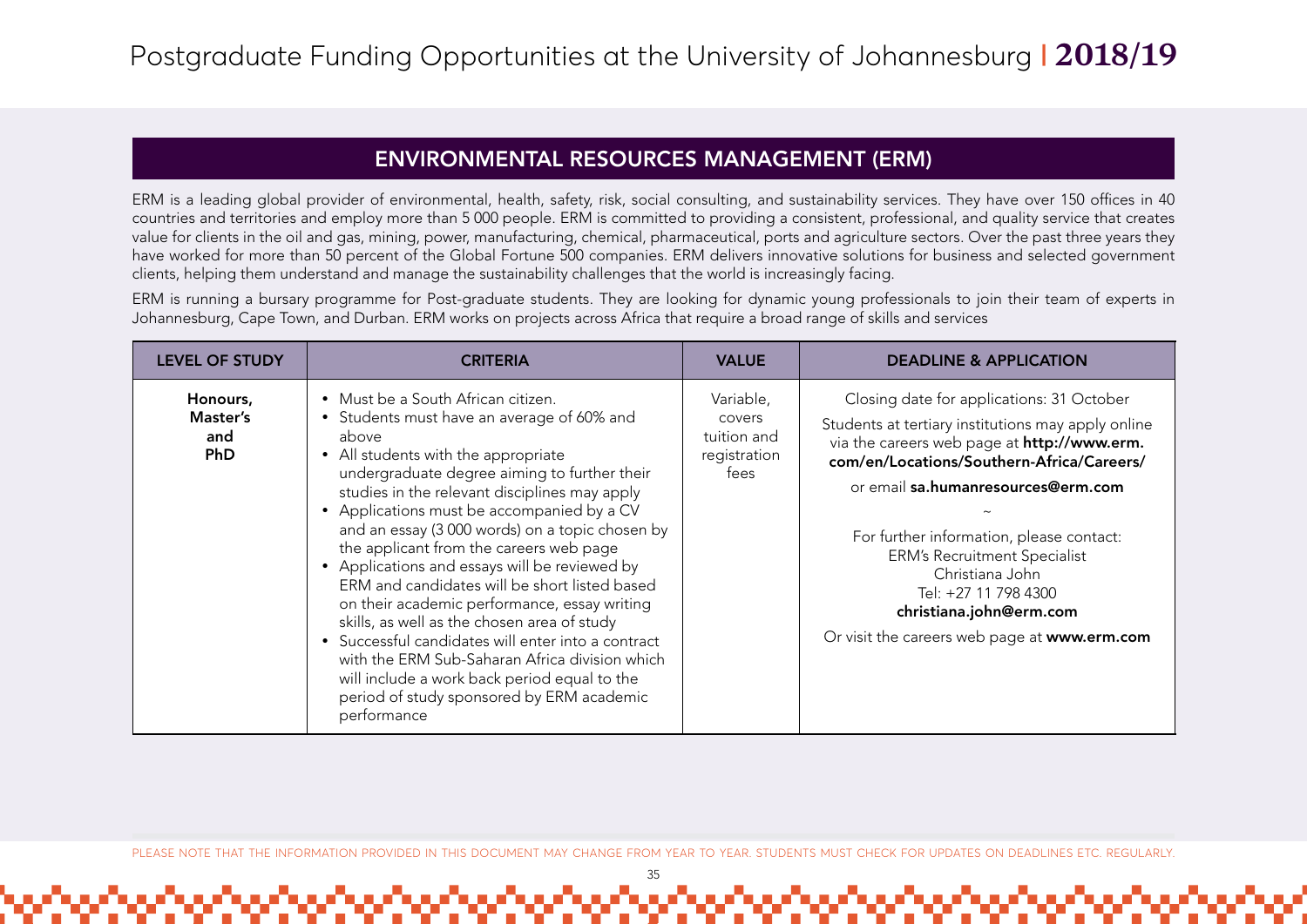## REATILE FOUNDATION TRUST

Reatile Foundation is a non-profit organization established by Reatile Group. Reatile is a Tswana name which means we grow. Reatile Group is the holding company of Egoli Gas and Reatile Gas. In line with the Founder and Chairman of Reatile Group's passion about socio-economic development of the country, Reatile Foundation was established in order to uplift the previously disadvantaged South Africans.

Reatile Foundation Trust is accepting applications for full-time Engineering students who will be enrolled for fourth year degree in 2019.

| <b>LEVEL OF STUDY</b>                                          | <b>CRITERIA</b>                                                                                                                                                                                                                                                                                                                 | <b>VALUE</b>                                               | <b>DEADLINE &amp; APPLICATION</b>                                                                                                                                                                                                                                                                                                                                                                                                                                                                                                        |
|----------------------------------------------------------------|---------------------------------------------------------------------------------------------------------------------------------------------------------------------------------------------------------------------------------------------------------------------------------------------------------------------------------|------------------------------------------------------------|------------------------------------------------------------------------------------------------------------------------------------------------------------------------------------------------------------------------------------------------------------------------------------------------------------------------------------------------------------------------------------------------------------------------------------------------------------------------------------------------------------------------------------------|
| BTech/<br>4 <sup>th</sup> year<br>Engineering<br><b>Degree</b> | • Must be a South African citizen;<br>Candidates should demonstrate a real capacity<br>to make a difference in the country;<br>Studying for Engineering degree at UJ;<br>Must be registered as a full-time student in<br>fourth year of study in following year; and<br>Must have obtained a minimum average of 65%<br>in 2018. | Variable,<br>covers<br>tuition and<br>registration<br>fees | Closing date for applications: 7 November<br>Application form can be downloaded<br>from www.uj.ac.za/postgrad,<br>and send through to PGS.<br>All Applicants must submit the following<br>documents:<br>• Completed application form;<br>• Curriculum Vitae;<br>• A motivation about your study and<br>personal interest;<br>• Certified copy of an ID document; and<br>• An academic record (must include marks<br>not a certificate)<br>For any information or clarity please contact<br>Betty @ 011 356 5067 or betty@egoligas.co.za/ |

PLEASE NOTE THAT THE INFORMATION PROVIDED IN THIS DOCUMENT MAY CHANGE FROM YEAR TO YEAR. STUDENTS MUST CHECK FOR UPDATES ON DEADLINES ETC. REGULARLY.

36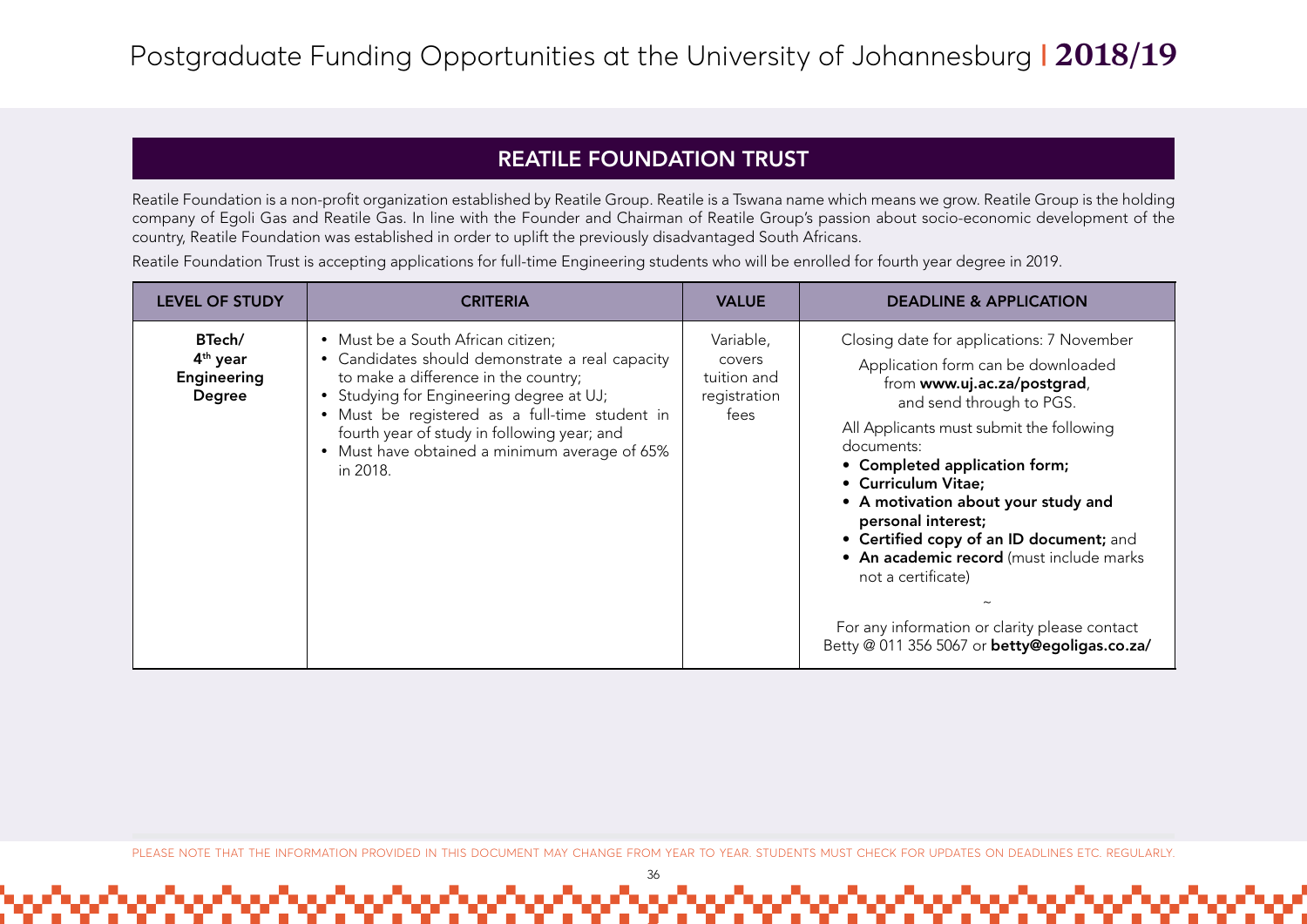## ELECTRONIC TOLL COLLECTION (ETC)

Electronic Toll Collection (ETC) (Pty) Ltd is a dynamic home-grown company that was established for the purpose of managing a broad scope of deliverables surrounding the electronic management and administration of toll fees. ETC provides funding towards Honours degree programmes within Dynamism Scholarship award and the Performance Scholarship award. Students must be registered for Honours degree within the field of General Management and Information Technology in order to be considered for the bursary.

| <b>LEVEL OF STUDY</b>                 | <b>CRITERIA</b>                                                                                                                                                                                                                                                                   | <b>VALUE</b>                                                                                                    | <b>DEADLINE &amp; APPLICATION</b>                                                                                                                                                                                                                                                                                                                                                                                                                                                                                                                          |
|---------------------------------------|-----------------------------------------------------------------------------------------------------------------------------------------------------------------------------------------------------------------------------------------------------------------------------------|-----------------------------------------------------------------------------------------------------------------|------------------------------------------------------------------------------------------------------------------------------------------------------------------------------------------------------------------------------------------------------------------------------------------------------------------------------------------------------------------------------------------------------------------------------------------------------------------------------------------------------------------------------------------------------------|
| <b>Honours</b><br>and<br><b>BTech</b> | Must be a South African citizen;<br>Bursaries awarded at entry level of<br>Honours, BTech and Diploma degree<br>programmes<br>Students registered for a course relevant<br>to ETC career framework<br>Good academic record<br>Good written motivation (Expression<br>of Interest) | Variable covers<br>tuition, learning<br>material,<br>accommodation<br>as well as food<br>and transport<br>costs | Internal closing date for applications: 10 February<br>ETC will send the applications forms to<br>shortlisted candidates upon reviewing the<br>"Expression of Interest". Successful Applicants<br>will be invited for an interview in the final phase<br>of the selection process.<br>Students will be informed about the outcome of<br>their applications at the end of March 2018.<br>For any information or clarity please contact<br>Charisse Schwarz (Organisational Development<br>Manager) @ 011 083 2135 or<br>charisse.schwarz@etcsolutions.co.za |

PLEASE NOTE THAT THE INFORMATION PROVIDED IN THIS DOCUMENT MAY CHANGE FROM YEAR TO YEAR. STUDENTS MUST CHECK FOR UPDATES ON DEADLINES ETC. REGULARLY.

37

<u> Ուսիսյիայի արտադարարարարարարարար</u>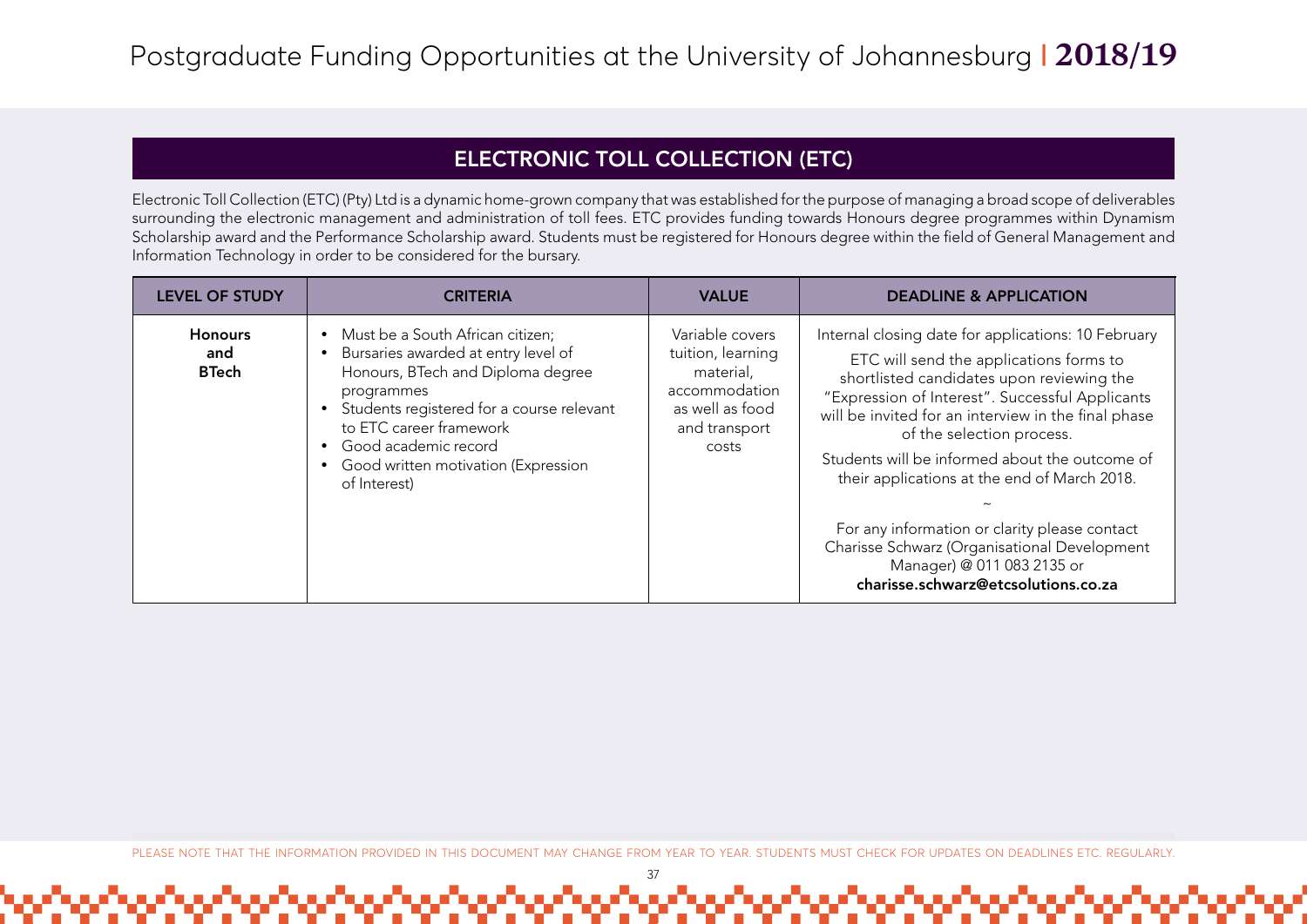#### DIE SUID-AFRIKAANSE AKADEMIE VIR WETENSKAP EN KUNS

The Suid-Afrikaanse Akademie vir Wetenskap en Kuns (SA Akademie) is inviting Master's and PhD students who are in any subject discipline within the Faculty of Humanities or Sciences. The scholarship is only intended to students who are studying through the medium of Afrikaans.

| LEVEL OF STUDY                  | <b>CRITERIA</b>                                                                                                                                                                                                                                                                                                                                     | <b>VALUE</b>                                                                                                            | <b>DEADLINE &amp; APPLICATION</b>                                                                                                                                                                                                                               |
|---------------------------------|-----------------------------------------------------------------------------------------------------------------------------------------------------------------------------------------------------------------------------------------------------------------------------------------------------------------------------------------------------|-------------------------------------------------------------------------------------------------------------------------|-----------------------------------------------------------------------------------------------------------------------------------------------------------------------------------------------------------------------------------------------------------------|
| Master's and<br><b>Doctoral</b> | • Must be a South African citizen<br>• Candidates must submit research<br>proposals already approved by the<br>relevant faculty                                                                                                                                                                                                                     | Master's:<br>R60 000 as a once-off payment and<br>registration fees for two consecutive<br>years of study will be paid  | The application forms and more<br>details are available on the web page<br>of the SA Akademie:<br>www.akademie.co.za                                                                                                                                            |
|                                 | • An estimated quotation must be<br>submitted with the application<br>• Motivations for study presented<br>in well-edited Afrikaans must be<br>submitted with the application<br>• Successful candidates will be<br>required to enter into agreement<br>with SA Akademie and the<br>bursary amount will be paid after<br>submission of the contract | Doctoral:<br>R120 000 as a once-off payment and<br>registration fees for two consecutive<br>years of study will be paid | Students must submit the<br>following documents:<br>1. An approved, well-edited<br>research proposal<br>2. The recommendation of a<br>supervisor<br>3. A preliminary registration<br>document (where applicable)<br>Closing date for applications:<br>31 August |

PLEASE NOTE THAT THE INFORMATION PROVIDED IN THIS DOCUMENT MAY CHANGE FROM YEAR TO YEAR. STUDENTS MUST CHECK FOR UPDATES ON DEADLINES ETC. REGULARLY.

38

<u> Ուսիսիայի արտադարարար</u>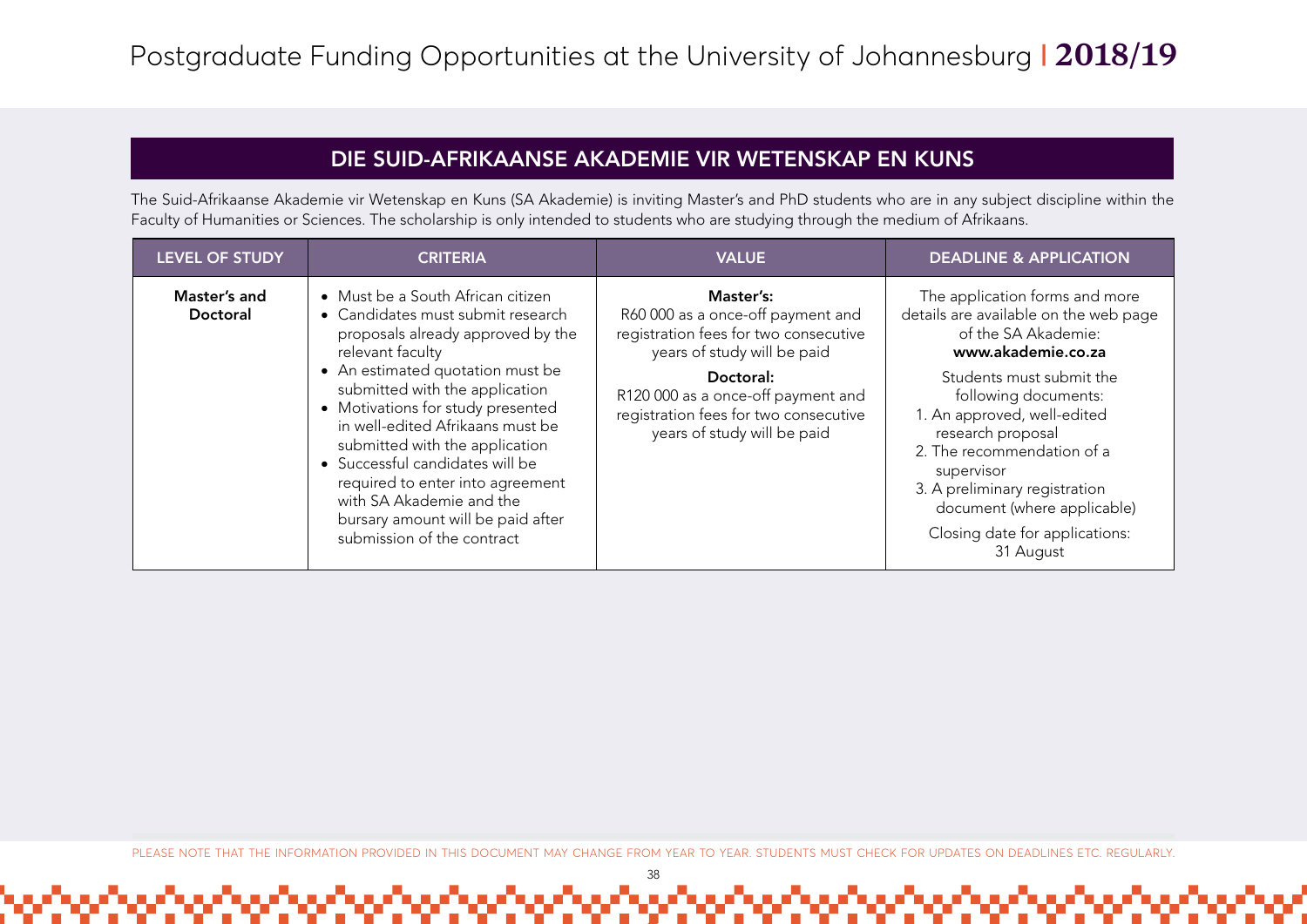## CLAUDE LEON FOUNDATION

The Trustees of the Claude Leon Foundation have established Postdoctoral Fellowships in Science, Engineering and Medical Sciences at South African universities. The Trustees are inviting Postdoctoral Research Fellows to apply for the Postdoctoral Fellowships available over the period of two years.

| <b>LEVEL OF STUDY</b>                      | <b>CRITERIA</b>                                                                                                                                                                                                                                                                                                                                                                                                | <b>VALUE</b>                                                                                                                                                                                                                                                                       | <b>DEADLINE &amp; APPLICATION</b>                                                                                                                                                                                                                                                                                                                 |
|--------------------------------------------|----------------------------------------------------------------------------------------------------------------------------------------------------------------------------------------------------------------------------------------------------------------------------------------------------------------------------------------------------------------------------------------------------------------|------------------------------------------------------------------------------------------------------------------------------------------------------------------------------------------------------------------------------------------------------------------------------------|---------------------------------------------------------------------------------------------------------------------------------------------------------------------------------------------------------------------------------------------------------------------------------------------------------------------------------------------------|
| Postdoctoral<br><b>Research Fellowship</b> | • Citizenship is not restricted.<br>• Candidates must be available for full-<br>time research at UJ.<br>• Candidates must have obtained their<br>doctoral degrees within the last five<br>years.<br>• All the sections indicated on the<br>application form must be completed<br>and be signed where applicable.<br>• All the documents requested as<br>indicated on the application form<br>must be attached. | The Fellowships will be<br>available from January<br>2019 for two years<br>and are available at<br>R275 000 per annum.<br>In the second year<br>of the Fellowship,<br>on application, the<br>Fellow may be granted<br>R45 000 for presenting<br>at an international<br>conference. | Internal closing date for applications is<br>May 2018<br>Application forms will be available from:<br>www.uj.ac.za/postgrad, and completed<br>applications can be emailed to<br>Ms Dudu Mbatha at rdmbatha@uj.ac.za<br>For any information or clarity please contact<br>Gale Minnaar @+27 (0) 21 789 0634 or<br>postdocadmin@leonfoundation.co.za |

PLEASE NOTE THAT THE INFORMATION PROVIDED IN THIS DOCUMENT MAY CHANGE FROM YEAR TO YEAR. STUDENTS MUST CHECK FOR UPDATES ON DEADLINES ETC. REGULARLY.

39

<u>ით და და და და და და და და და და დ</u>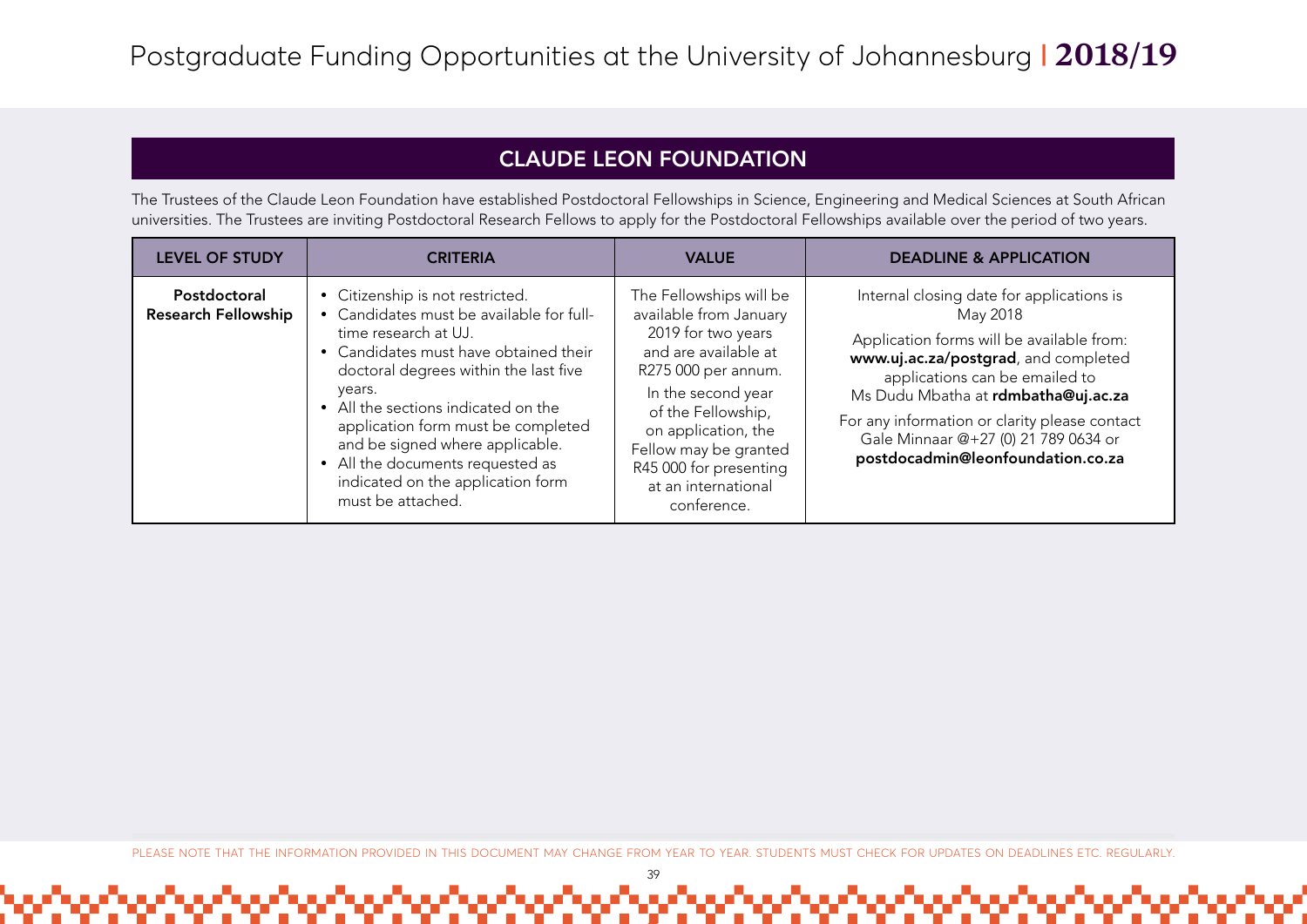## COMMONWEALTH SCHOLARSHIPS TENABE IN THE UK

The Commonwealth Scholarship Commission (CSC) in the United Kingdom is responsible for managing Britain's contribution to the Commonwealth Scholarship and Fellowship Plan (CSFP).

The Commonwealth Scholarship and Fellowship Plan (CSFP) is an international programme under which member governments offer scholarships and fellowships to citizens of other Commonwealth countries. The plan was established at the first Commonwealth education conference in 1959 and is reviewed by Commonwealth education ministers at their triennial meetings – the only scholarship scheme in the world to receive such high-level recognition.

Since it was established in 1959, 35,000 individuals have held a Commonwealth Scholarship or Fellowship. The UK government, through the Commonwealth Scholarship Commission in the United Kingdom (CSC), funded 27,000 of them. The CSC awards over 800 scholarships and fellowships for postgraduate study and professional development to Commonwealth citizens each year. The Association of Commonwealth Universities, based in London, provides the CSC's Secretariat and the British Council provides overseas services.

Full-time Master's and Doctoral students from low and middle income Commonwealth countries interested to study in the UK university are invited to apply online through the Electronic Application System (EAS).

PLEASE NOTE THAT THE INFORMATION PROVIDED IN THIS DOCUMENT MAY CHANGE FROM YEAR TO YEAR. STUDENTS MUST CHECK FOR UPDATES ON DEADLINES ETC. REGULARLY.

ו המוסיף המוסיף המוסיף המוסיף המוסיף המוסיף המוסיף המוסיף המוסיף המוסיף המוסיף המוסיף המוסיף המוסיף המוסיף המו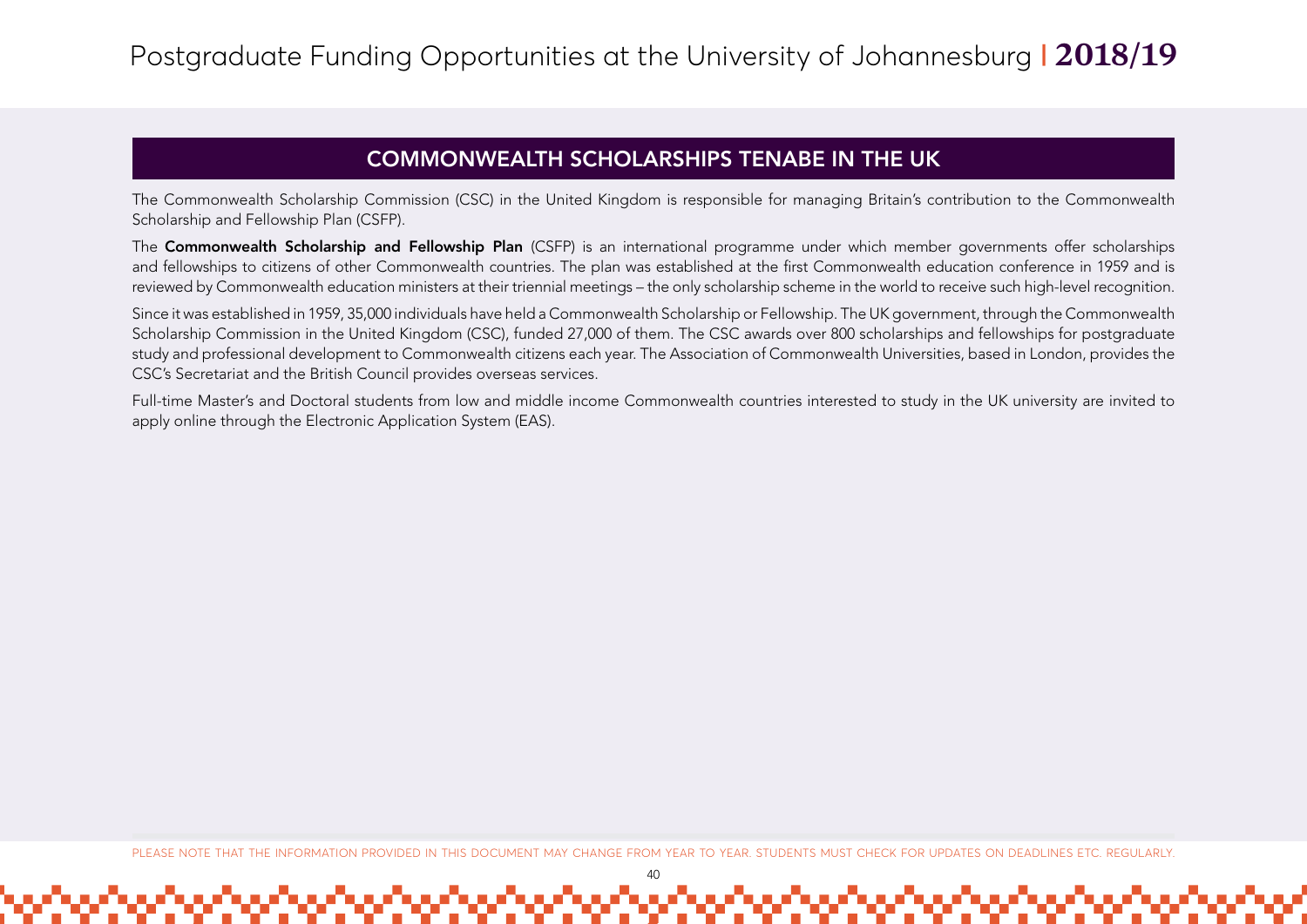| <b>LEVEL OF STUDY</b>             | <b>CRITERIA</b>                                                                                                                                                                                                                                                                                                                                                                                                                                                                                                                                                                                                      | <b>VALUE</b>                                                                                                                                                                                                                                                                                                                                                                                                                                                                                                                                                                                                                                                                                                                                                                                                                                                                                                                                                                                                                                                              | <b>DEADLINE &amp;</b><br><b>APPLICATION PROCESS</b>                                                                                                                                                                                                                                                                                                                  |
|-----------------------------------|----------------------------------------------------------------------------------------------------------------------------------------------------------------------------------------------------------------------------------------------------------------------------------------------------------------------------------------------------------------------------------------------------------------------------------------------------------------------------------------------------------------------------------------------------------------------------------------------------------------------|---------------------------------------------------------------------------------------------------------------------------------------------------------------------------------------------------------------------------------------------------------------------------------------------------------------------------------------------------------------------------------------------------------------------------------------------------------------------------------------------------------------------------------------------------------------------------------------------------------------------------------------------------------------------------------------------------------------------------------------------------------------------------------------------------------------------------------------------------------------------------------------------------------------------------------------------------------------------------------------------------------------------------------------------------------------------------|----------------------------------------------------------------------------------------------------------------------------------------------------------------------------------------------------------------------------------------------------------------------------------------------------------------------------------------------------------------------|
| Master's<br>or<br><b>Doctoral</b> | • South African or permanent<br>residence candidates may apply.<br>• Non-South African candidates<br>are welcome to apply from<br>their eligible Commonwealth<br>countries by visiting the<br>website: www.acu.ac.uk/com-<br>monwealth-scholarships.<br>• By October 2018, candidates should<br>hold a first degree of at least upper<br>class Honours level or a degree of<br>second class (i.e. 70%+).<br>• The quality of the study plan<br>completed on EAS will be assessed.<br>• Candidates who demonstrate a real<br>capacity to make a difference to<br>their home country on completion of<br>their studies | • Approved airfare ticket from your<br>home country to the UK and a<br>return ticket.<br>• Approved tuition fees.<br>• Stipend (living allowance) at the<br>rate of £1,065 per month, or £1,306<br>per month for those at universities<br>in the London metropolitan area<br>(rates quoted at 2017-2018 levels).<br>• Warm clothing allowance, where<br>applicable<br>• Study travel grant towards the cost<br>of study-related travel within the<br>UK or overseas<br>• Provision towards the cost of<br>fieldwork undertaken overseas<br>(usually the cost of one economy<br>class return airfare to your fieldwork<br>location), where approved<br>• Paid mid-term visit (airfare) to your<br>home country (unless you have<br>claimed (or intend to claim) spouse<br>and/or child allowances during<br>your scholarship, or have received a<br>return airfare to your home country<br>for fieldwork)<br>For more information, see the<br>Handbook for Commonwealth Scholars<br>and Fellows, available at<br>http://cscuk.dfid.gov.uk/award-<br>holders/handbook-forms | Closing date for applications:<br>22 February<br>In order to apply candidates must<br>make use of the EAS available on<br>www.dfid.gov.uk/cscuk<br>One hard electronic hard copy of<br>the application together with the<br>supporting documents must be<br>posted or hand delivered to the<br>Universities South Africa (USAf)<br>on or before<br>27 February 2018. |

PLEASE NOTE THAT THE INFORMATION PROVIDED IN THIS DOCUMENT MAY CHANGE FROM YEAR TO YEAR. STUDENTS MUST CHECK FOR UPDATES ON DEADLINES ETC. REGULARLY.